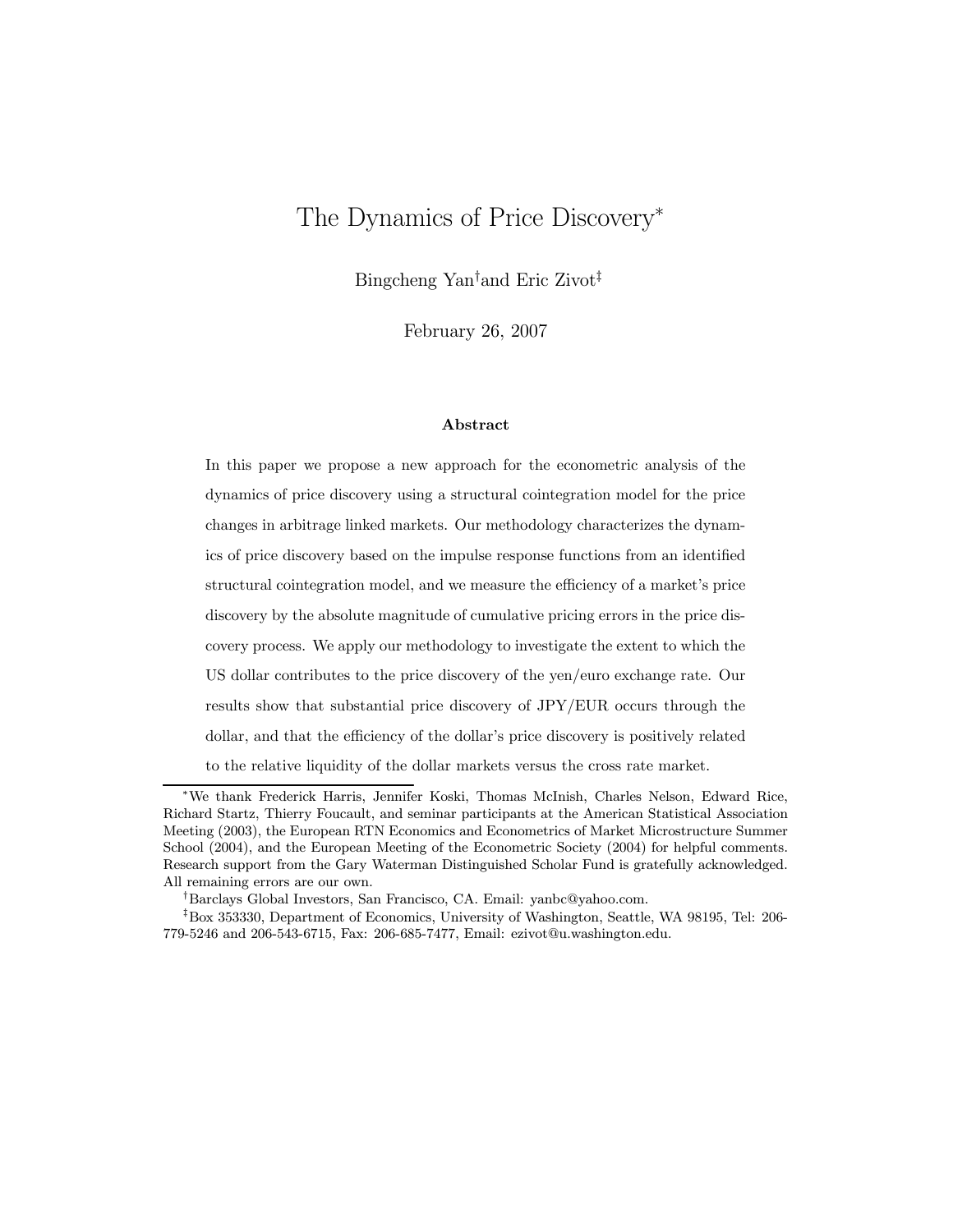## 1 Introduction

Price discovery is one of the central functions of financial markets. In the market microstructure literature, it has been variously interpreted as, "the search for an equilibrium price" (Schreiber and Schwartz (1986)), "gathering and interpreting news" (Baillie et. al. (2002)), "the incorporation of the information implicit in investor trading into market prices" (Lehmann (2002)). These interpretations suggest that price discovery is dynamic in nature, and an efficient price discovery process is characterized by the fast adjustment of market prices from the old equilibrium to the new equilibrium with the arrival of new information. In particular, Madhavan (2002) distinguishes dynamic price discovery issues from static issues such as trading cost determination.

One notable institutional trend of financial markets is the trading of identical or closely related assets in multiple market places. This trend has raised a number of important questions. Does the proliferation of alternative trading venues and the resulting market fragmentation adversely affect the price discovery process? How do the dynamics of price discovery of an asset depend on market characteristics, such as transaction costs and liquidity? What institutional structures and trading protocols facilitate the information aggregation and price discovery process? In contrast to the wide literature on transaction costs, however, the studies on price discovery are relatively limited. In a recent survey of market microstructure studies, Madhavan (2002) remarks, "The studies surveyed above can be viewed as analyzing the influence of structure on the magnitude of the friction variable. What is presently lacking is a deep understanding of how structure affects return dynamics, in particular, the *speed* (italics as cited) of price discovery." In this paper, we propose an approach to directly characterize the speed of price discovery in the context of an asset trading in multiple markets.

At the most general modeling perspective, each of the observable prices of an as-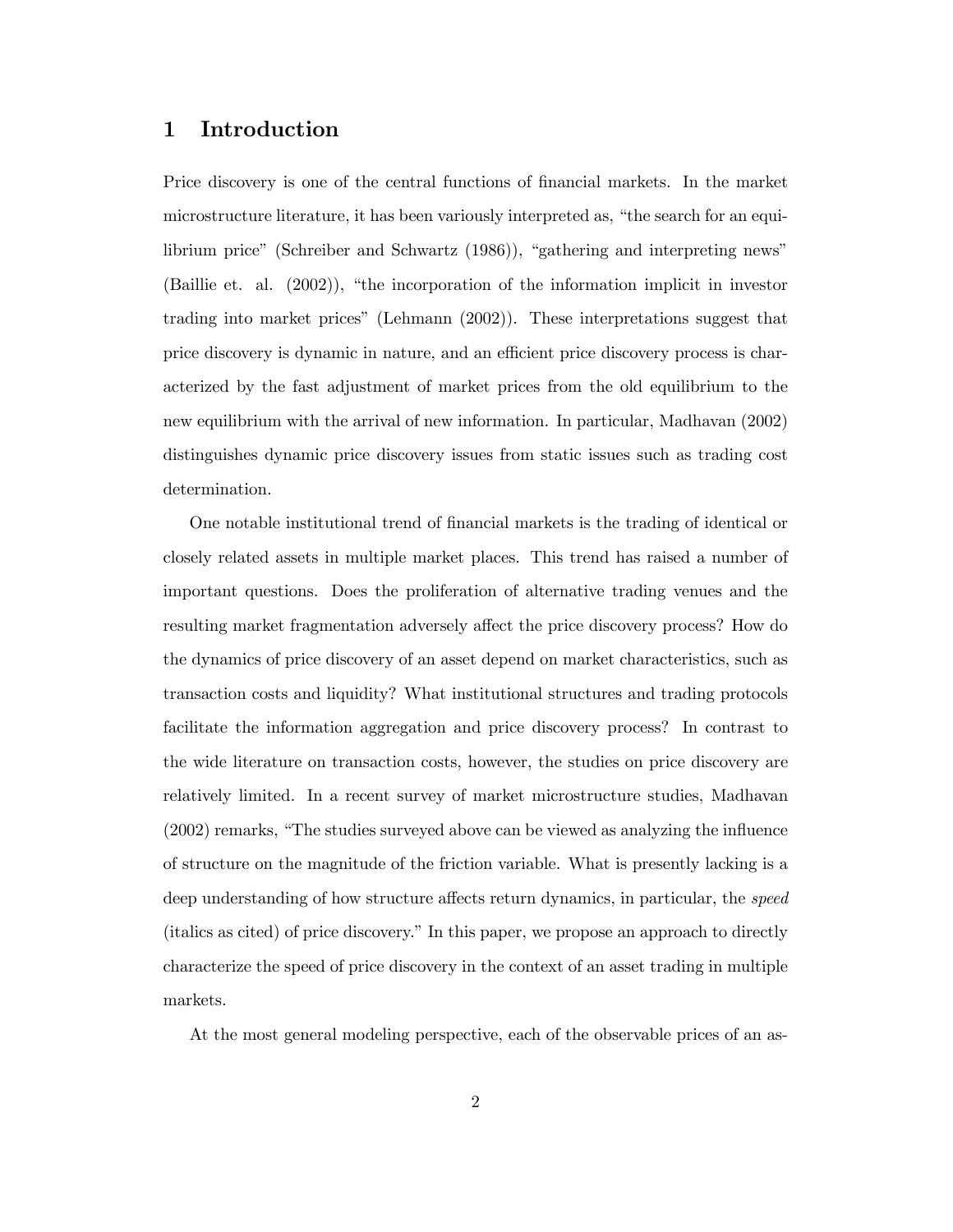set in multiple markets can be decomposed into two components: one reflecting the common efficient (full-information) price shared by all these markets (Garbade and Silber (1979)); and one reflecting the transitory frictions that arise from the trading mechanism, such as the bid-ask bounce, liquidity effects, and rounding errors. Evolving as a random walk, the common efficient price captures the fundamental value of the financial asset and its innovation impounds the expectation revisions of investors (thus new information) about the asset payoffs. How observed prices respond to the common efficient price innovation characterizes the dynamics of price discovery. Unfortunately, as emphasized by Hasbrouck (2002), the common efficient price (and its innovation) is generally unobservable. Therefore, identifying the common efficient price innovations is a necessary step before any meaningful measure of price discovery can be constructed.

In the multiple markets context, the common random walk efficient price implies that the observable prices in different markets for the same asset are cointegrated with a known cointegrating vector. In this paper, we show that the structure of the cointegration model allows for the identification of the efficient price innovation with minimal restrictions using a modification of the permanent and transitory (P-T) decomposition of Gonzalo and Ng (2001). With an identified structural cointegration model in hand, we propose new measures of price discovery based on impulse response functions to characterize the dynamics of a market's price discovery process. The primary and satellite (leading and lagging) markets are distinguished by examining the time paths of their price responses to the common efficient price innovation. In this framework, we measure one market's contribution to price discovery by the relative speed to which its observed price moves to the new fundamental value following a shock to the efficient price, and by the magnitude of cumulative pricing errors in the adjustment to the new fundamental value. As a result, our methodology establishes a framework to directly quantify the dynamics of price discovery.

The rest of the paper is organized as follows. In section 2, we develop a dynamic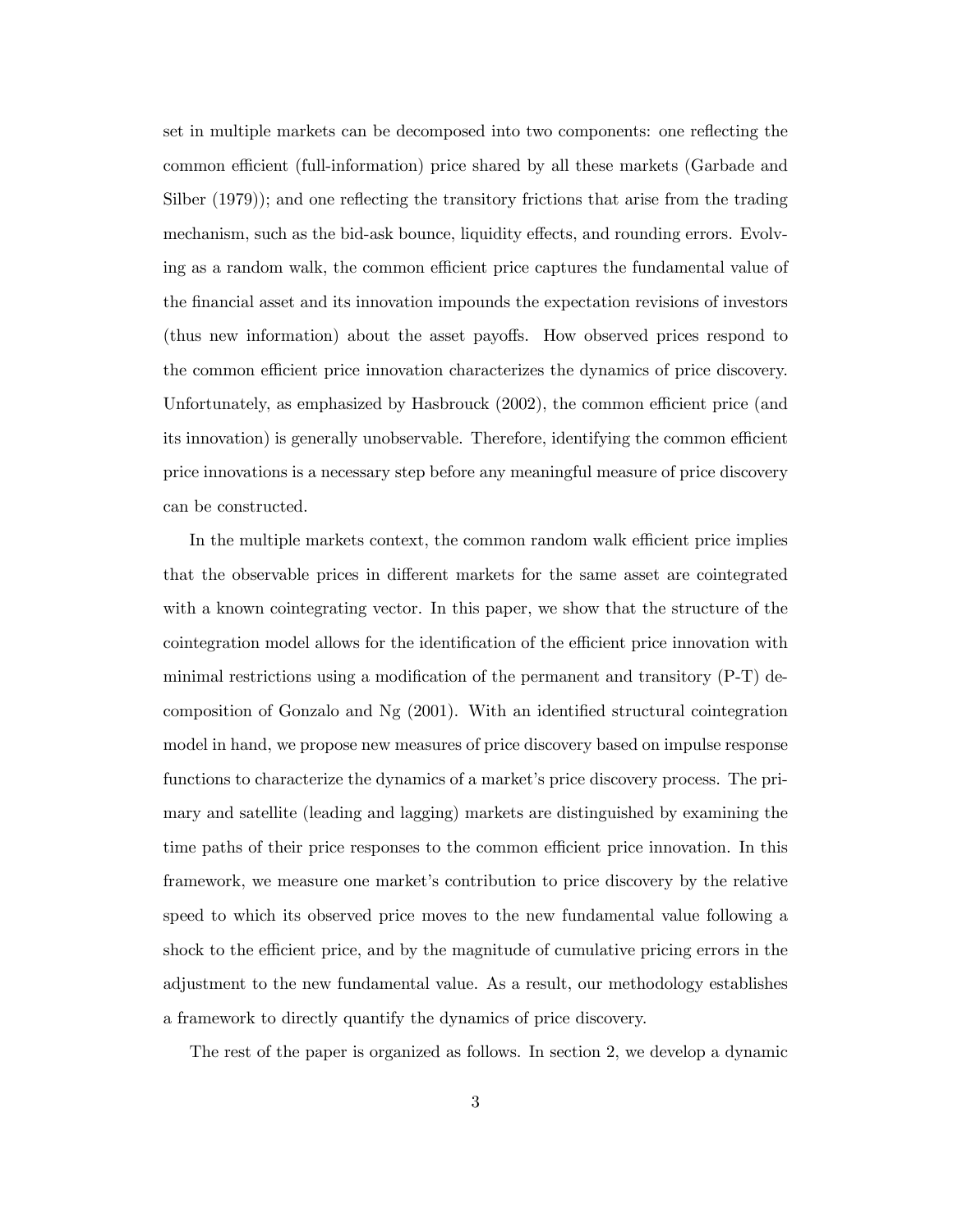structural cointegration model for the price changes in two arbitrage linked markets. We propose new dynamic measures of price discovery based on structural impulse response functions in section 3, and discuss indentification and estimation in section 4. In section 5, we perform simulation experiments to evaluate the finite sample performance of our proposed methodology for bivariate models. We discuss the extension of our methodolgy to  $n$  markets in section 6. In section 7, we present an empirical application of our methodology using ultra high frequency foreign exchange data. Secton 7 contains our concluding remarks. Some technical results are given in the short appendix.

## 2 Structural Price Discovery Cointegration Model

As emphasized by Lehmann (2002), because standard measures of price discovery (e.g., the information share measure of Hasbrouck, 1995) are based on the residuals from a reduced from vector error correction (VEC) model their interpretation is not always clear. A clear interpretation of price discovery is only possible in a structural model; i.e., a model in which the sources of shocks are identified. In this section, we propose a structural cointegration model for prices in arbitraged linked markets that identifies information and liquidity shocks with minimal restrictions. Our model is motivated by the structural VAR models widely used in empirical macroeconomics (e.g. Bernanke, 1986, Blanchard and Quah, 1989, King et. al., 1991). An excellent survey of these models, which we draw heavily from, is given in Levtchenkova et. al. (1999).

For ease of exposition, consider a single asset traded in two distinct markets. The generalization to n prices is straightforward and is discussed in section 6. Let  $\mathbf{p}_t = (p_{1,t}, p_{2,t})'$  denote a  $2 \times 1$  vector of log prices for the asset from the two markets. In a multiple-trading environment, these prices may be the trade prices or quotes from different trading venues. More generally, the prices may be an asset's cash market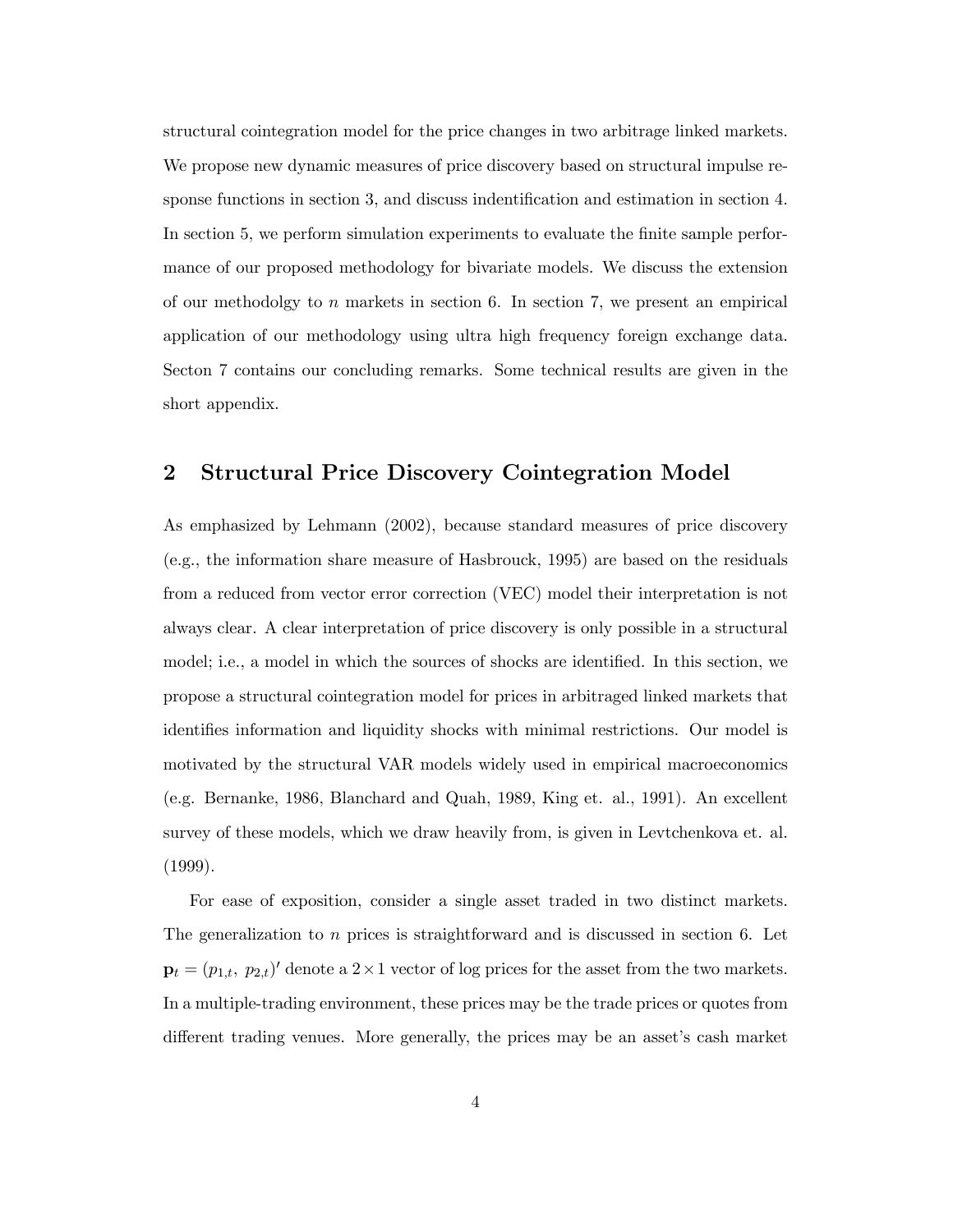price and the price of its derivatives, or the observed price of an asset and its price synthetically constructed from other financial assets. In essence, these prices are closely linked by arbitrage. We assume that the efficient price of the asset follows a random walk shared by each of these observed prices so that  $\mathbf{p}_t$  is a nonstationary process. In time series terminology, these prices are integrated of order 1, or  $I(1)$ , and the price changes,  $\Delta \mathbf{p}_t$ , are integrated of order zero, or  $I(0)$ . Furthermore, since the prices in  $\mathbf{p}_t$  are for the same underlying asset (the common efficient price), they are not expected to drift far apart from each other and so the difference between them should be  $I(0)$ . Formally, we assume that  $\mathbf{p}_t$  is cointegrated with known cointegrating vector  $\boldsymbol{\beta} = (1, -1)'$  so that  $\boldsymbol{\beta}' \mathbf{p}_t = p_{1,t} - p_{2,t}$  is  $I(0)$ .

We assume that  $\Delta p_t$  has a structural moving average (SMA) representation of the form

$$
\Delta \mathbf{p}_t = \mathbf{D}(L)\boldsymbol{\eta}_t = \mathbf{D}_0 \boldsymbol{\eta}_t + \mathbf{D}_1 \boldsymbol{\eta}_{t-1} + \mathbf{D}_2 \boldsymbol{\eta}_{t-2} + \cdots
$$
  
\n
$$
\mathbf{D}(L) = \sum_{k=0}^{\infty} \mathbf{D}_k L^k, \ \mathbf{D}_0 \neq \mathbf{I}_2
$$
 (1)

where the elements of  ${\{\mathbf D_k\}}_{k=0}^\infty$  are 1-summable and  $\mathbf D_0$  is invertible. We assume that the number of structural shocks is equal to the number of observed prices, so that  $\mathbf{D}(L)$  is invertible. The innovation to the efficient price of the asset,  $\eta_t^P$ , is labeled permanent and the noise innovation,  $\eta_t^T$ , is labeled transitory so that  $\boldsymbol{\eta}_t = (\eta_t^P, \eta_t^T)'$ . These structural shocks are assumed to be serially and mutually uncorrelated with diagonal covariance matrix  $\mathbf{C} = \text{diag}(\sigma_P^2, \sigma_T^2)$ . The matrix  $\mathbf{D}_0$  contains the initial impacts of the structural shocks on  $\Delta p_t$ , and defines the contemporaneous correlation structure of  $\Delta p_t$ . Given the dichotomy into permanent and transitory shocks, the SMA model may be re-expressed equation-by-equation as

$$
\left(\begin{array}{c}\Delta p_{1,t} \\ \Delta p_{2,t}\end{array}\right) = \left(\begin{array}{cc} d_1^P(L) & d_1^T(L) \\ d_2^P(L) & d_2^T(L)\end{array}\right) \left(\begin{array}{c} \eta_t^P \\ \eta_t^T\end{array}\right)
$$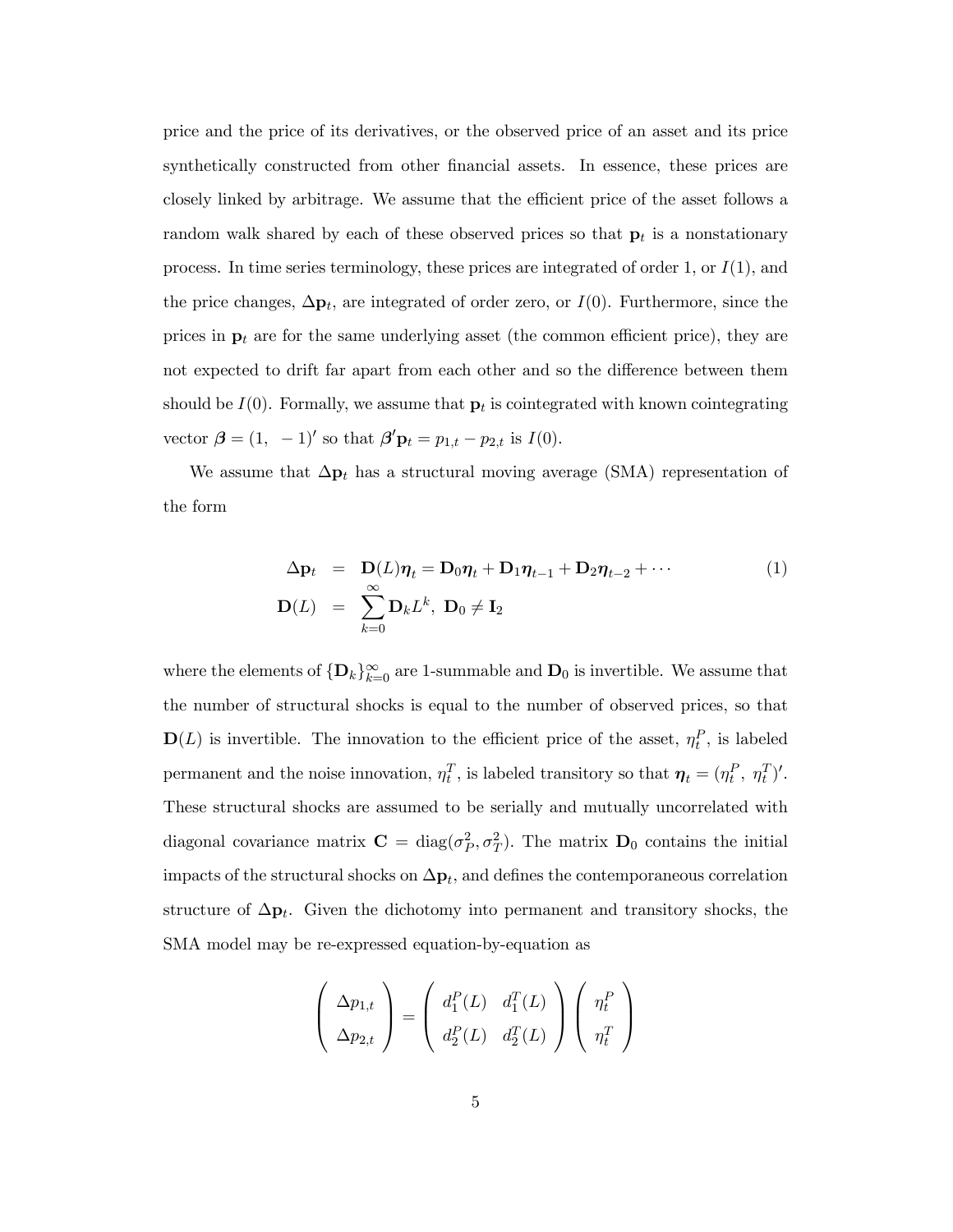where  $d_i^P(L)$  and  $d_i^T(L)$   $(i = 1, 2)$  are lag polynomials describing the dynamic responses to the permanent and transitory shocks, respectively.

The permanent innovation  $\eta_t^P$  carries new information on the fundamental value of the asset, and permanently moves the market prices. The defining characteristic of  $\eta_t^P$  is that it has a one-to-one long-run effect on the price levels for each market:

$$
\lim_{k \to \infty} \frac{\partial E_t \left[ \mathbf{p}_{t+k} \right]}{\partial \eta_t^P} = \lim_{k \to \infty} \sum_{l=0}^k \frac{\partial E_t \left[ \Delta \mathbf{p}_{t+l} \right]}{\partial \eta_t^P} = \lim_{k \to \infty} \sum_{l=0}^k \mathbf{D}_l^P = \mathbf{D}^P(1) = \mathbf{1}
$$
 (2)

where  $\mathbf{D}_k^P$  and  $\mathbf{D}^P(1)$  are the first column of the dynamic multiplier matrix  $\mathbf{D}_k$  and the long-run impact matrix  $\mathbf{D}(1)$  that corresponds to  $\eta_t^P$ , respectively. Equation (2) says all market prices have the same long-run response to a one unit increase in the common efficient price after various market friction factors are worked out in the price discovery process.

The transitory innovation  $\eta_t^T$  summarizes non-information related shocks, such as the trading by uninformed or liquidity traders. The defining characteristic of  $\eta_t^T$ is that it is uncorrelated with the informational innovation  $\eta_t^P$ , and has no long-run effect on the price levels:

$$
\lim_{k \to \infty} \frac{\partial E_t \left[ \mathbf{p}_{t+k} \right]}{\partial \eta_t^T} = \lim_{k \to \infty} \sum_{l=0}^k \frac{\partial E_t \left[ \Delta \mathbf{p}_{t+l} \right]}{\partial \eta_t^T} = \lim_{k \to \infty} \sum_{l=0}^k \mathbf{D}_l^T = \mathbf{D}^T(1) = \mathbf{0}
$$
 (3)

where  $\mathbf{D}_k^T$  and  $\mathbf{D}^T(1)$  are the second column of the dynamic multiplier matrix  $\mathbf{D}_k$ and the long-run impact matrix  $\mathbf{D}(1)$  that corresponds to  $\eta_t^T$ , respectively. Hence, the long-run impact matrix of the structural innovations  $\eta_t$  has the form

$$
\mathbf{D}(1) = \begin{bmatrix} 1 & 0 \\ 1 & 0 \end{bmatrix} \tag{4}
$$

Using (4), the Beveridge-Nelson (BN) decomposition (Beveridge and Nelson,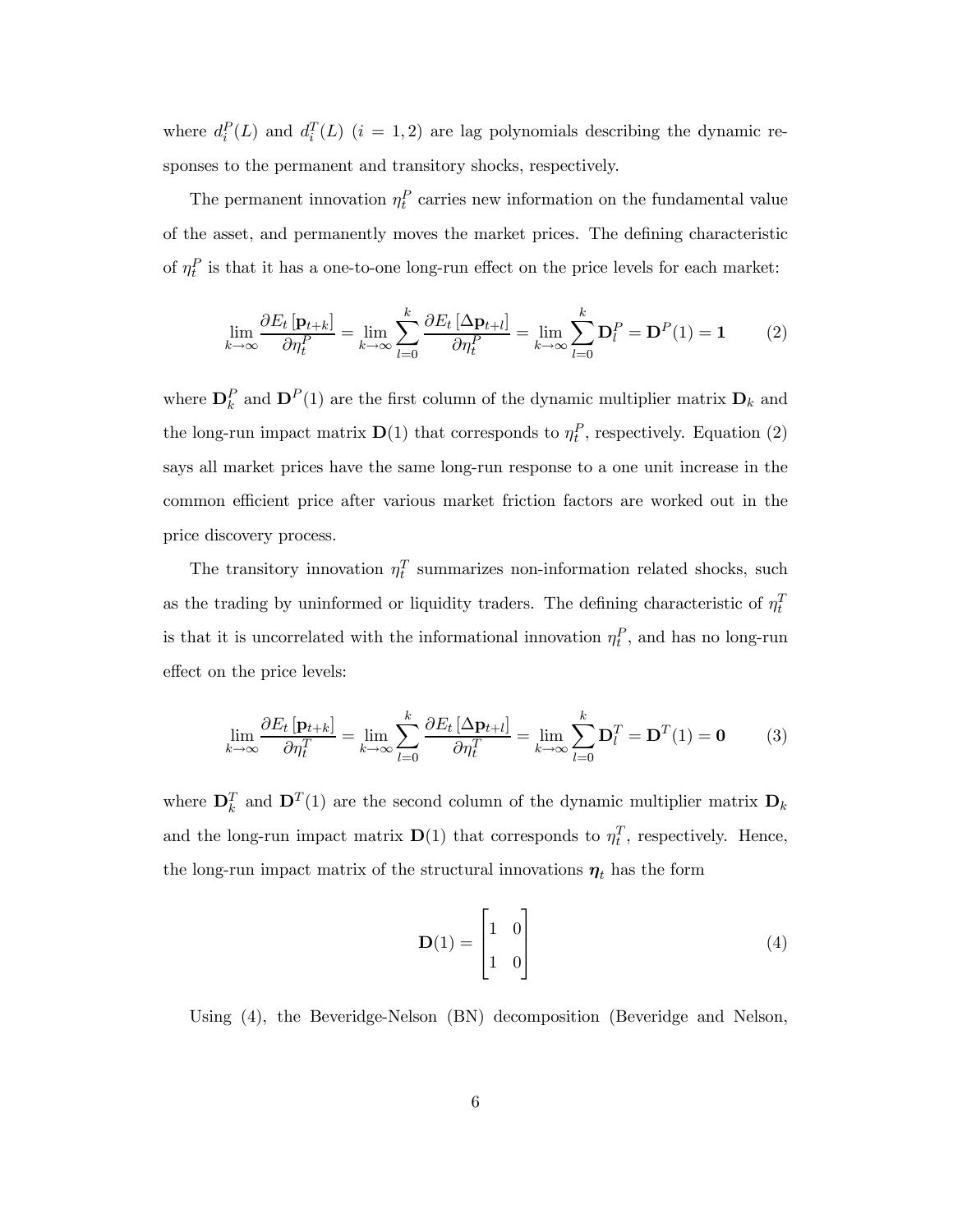1981) of the SMA model in (1) is

$$
\mathbf{p}_t = \mathbf{p}_0 + \mathbf{D}(1) \sum_{j=1}^t \boldsymbol{\eta}_j + \mathbf{s}_t
$$
\n
$$
= \begin{bmatrix} 1 \\ 1 \\ 1 \end{bmatrix} \sum_{j=1}^t \eta_j^P + \mathbf{s}_t
$$
\n
$$
= \begin{bmatrix} 1 \\ 1 \\ 1 \end{bmatrix} m_t + \mathbf{s}_t
$$
\n(5)

where  $\mathbf{s}_t = \mathbf{D}^*(L)\boldsymbol{\eta}_t$ ,  $\mathbf{D}_k^* = -\sum_{j=k+1}^{\infty} \mathbf{D}_j$ ,  $k = 0, \cdots, \infty$ , and  $m_t = m_{t-1} + \eta_t^P$ . Similar to the stylized microstructure models of market prices (e.g. Glosten, 1987), equation (5) shows that each of the market prices for the asset is composed of an unobservable common efficient price, a transitory pricing error  $s_{i,t}$  in market i, and a  $constant<sup>1</sup>$ . The common efficient price is the driving force of the cointegrated prices. The transitory nature of  $s_{i,t}$  implies that  $p_{i,t}$  will adjust to the efficient price  $m_t$ over time. The remaining constant reflects any nonstochastic difference between the market price and its efficient price; e.g., the average (half) bid-ask spread or the initial value. For simplicity, in what follows assume  $p_0$  is equal to the zero vector.

Unlike the stylized models commonly used in previous price discovery studies, as summarized by Lehmann (2002), the model (5) clearly identifies how the prices move in response to new information or liquidity shocks. To see this more clearly, rewriting (5) equation-by-equation gives

$$
\begin{pmatrix} p_{1,t} \\ p_{2,t} \end{pmatrix} = \begin{pmatrix} m_t \\ m_t \end{pmatrix} + \begin{pmatrix} d_1^{*P}(L) & d_1^{*T}(L) \\ d_2^{*P}(L) & d_2^{*T}(L) \end{pmatrix} \begin{pmatrix} \eta_t^P \\ \eta_t^T \end{pmatrix}
$$
(6)

where  $d_i^{*P}(L)$  and  $d_i^{*T}(L)$   $(i = 1, 2)$  are lag polynomials describing pricing error responses to new information and liquidity shocks, respectively. Price responses to

<sup>&</sup>lt;sup>1</sup>The 1-summability of the lag polynomial  $D(L)$  assures the 1-summability of  $D^*(L)$ .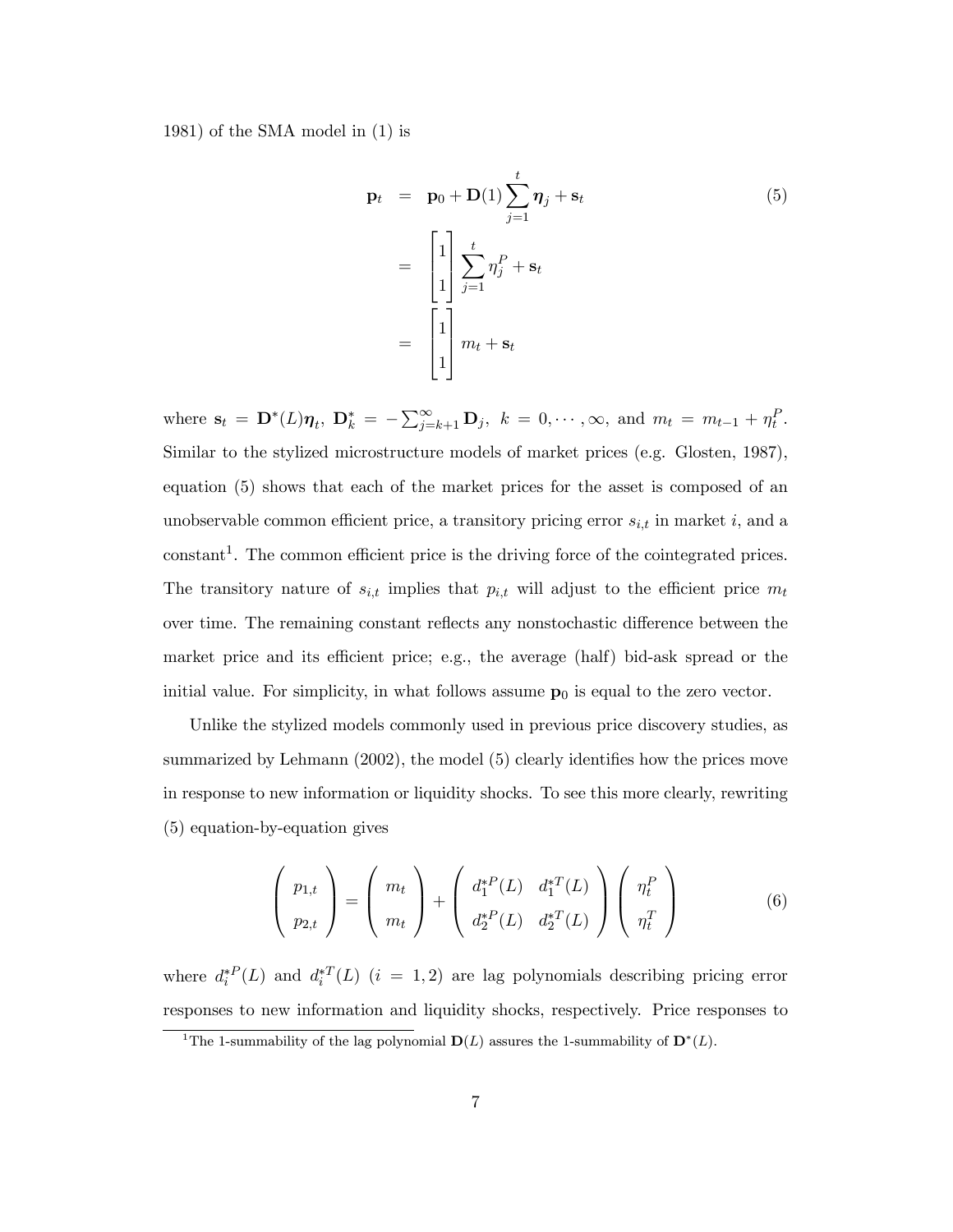new information involve a permanent change in the efficient price, and the transitory adjustments toward the new equilibrium captured by  $d_i^{*P}(L)$  as the markets work out various market imperfections. The latter dynamics characterize the workings of the price discovery process. In contrast, price responses to liquidity shocks only involve transitory price fluctuations around a fixed efficient price level captured by  $d_i^{*T}(L)$ .

We emphasize that minimal assumptions have been imposed on the SMA model specification (6). Only the long-run impacts of the structural innovations are specified. How the market prices respond overtime to new information and liquidity shocks is left unrestricted. In particular, the lag lengths of  $d_i^{*P}(L)$  and  $d_i^{*T}(L)$  are unrestricted and the prices are not required to "fully adjust" over some prespecified time intervals. Therefore, the model is general enough to accommodate various complex market microstructure effects at various stages of the price discovery process.

To illustrate the SMA representation for a stylized market microstructure model, consider a partial price adjustment model similar to that used in Amihud and Mendelson (1987) and Hasbrouck and Ho (1987):

$$
p_{i,t} = p_{it-1} + \delta_i (m_t - p_{it-1}) + b_{i,0}^T \eta_t^T
$$
  
\n
$$
m_t = m_{t-1} + \eta_t^P
$$
  
\n
$$
0 \le \delta_i \le 2
$$
 (7)

Solving for  $\Delta p_{i,t}$  gives

$$
\Delta p_{i,t} = [1 - (1 - \delta_i)L]^{-1} \delta_i \eta_t^P + [1 - (1 - \delta_i)L]^{-1} (1 - L) b_{i,0}^T \eta_t^T
$$
  
= 
$$
d_i^P(L) \eta_t^P + d_i^T(L) \eta_t^T
$$

where  $d_i^P(L) = [1 - (1 - \delta_i)L]^{-1}\delta_i$  and  $d_i^T(L) = [1 - (1 - \delta_i)L]^{-1}(1 - L)b_{i,0}^T$ . The SMA representation (1) is determined from the appropriate elements of the lag polynomials  $d_i^P(L)$  and  $d_i^T(L)$ . In particular, the initial impact and long-run impact matrices are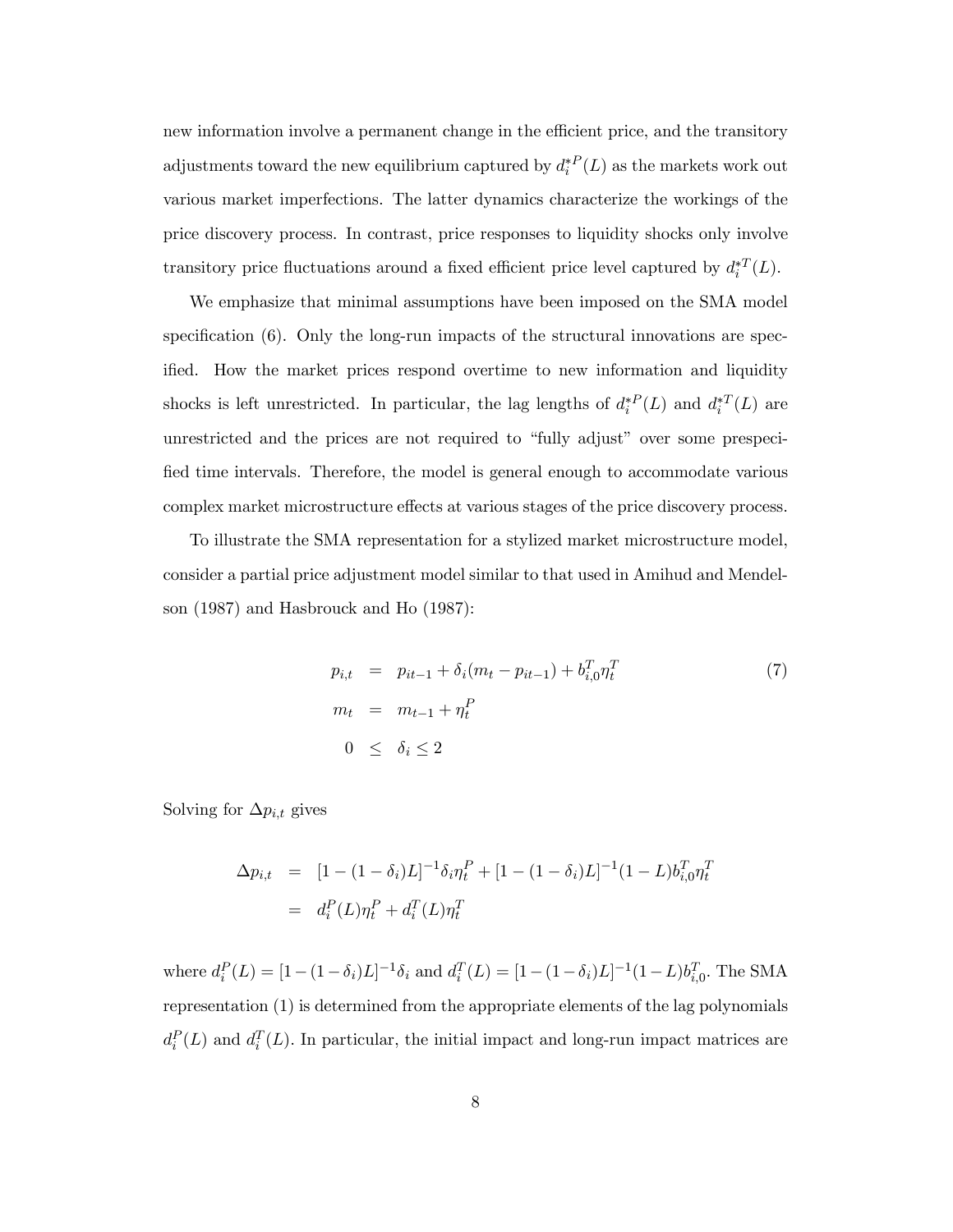given by

$$
\mathbf{D}_0 = \begin{pmatrix} d_1^P(0) & d_1^T(0) \\ d_2^P(0) & d_1^T(0) \end{pmatrix} = \begin{pmatrix} \delta_1 & b_{1,0}^T \\ \delta_2 & b_{2,0}^T \end{pmatrix}
$$

$$
\mathbf{D}(1) = \begin{pmatrix} d_1^P(1) & d_1^T(1) \\ d_2^P(1) & d_1^T(1) \end{pmatrix} = \begin{pmatrix} 1 & 0 \\ 1 & 0 \end{pmatrix}
$$

Amihud and Mendelson (1987) used (7) with  $b_{i,0}^T = 1$  to model the dynamics of price adjustment to fundamental value for a single security. Hasbrouck and Ho (1987) used this model with  $b_{i,0}^T = 0$  to explain positive autocorrelations in stock returns. In the price discovery context,  $\delta_i$  captures the speed of price discovery or information processing. Following a one unit change to the efficient price, in each period market  $i's$  price will move toward, or discover, the new efficient price at rate of  $\delta_i$ . A value of  $\delta_i$  closer to one implies a more efficient price discovery process. If  $\delta_i = 1$  and  $b_{i,0}^T = 0$ , then new information is immediately incorporated and the market price will be equal to the efficient price. If  $\delta_i > 1$  then overshooting of traders to new information occurs.

In Yan and Zivot (2006), we used the structural price discovery model (1) to investigate the structural determinants of the information share (Hasbrouck, 1995) and the component share (Booth et. al., 1999, Chu et. al., 1999, and Harris et. al., 2002) - two widely used price discovery measures. We found that the component share does not reflect a market's price responses to new information at all, and the information share cannot be interpreted unambiguously even when the cross-market innovations are uncorrelated. More importantly, we showed that the component share and the information share are static measures of price discovery since they only account for contemporaneous price responses to the underlying structural innovations. Hence, they say very little about the dynamics of price discovery.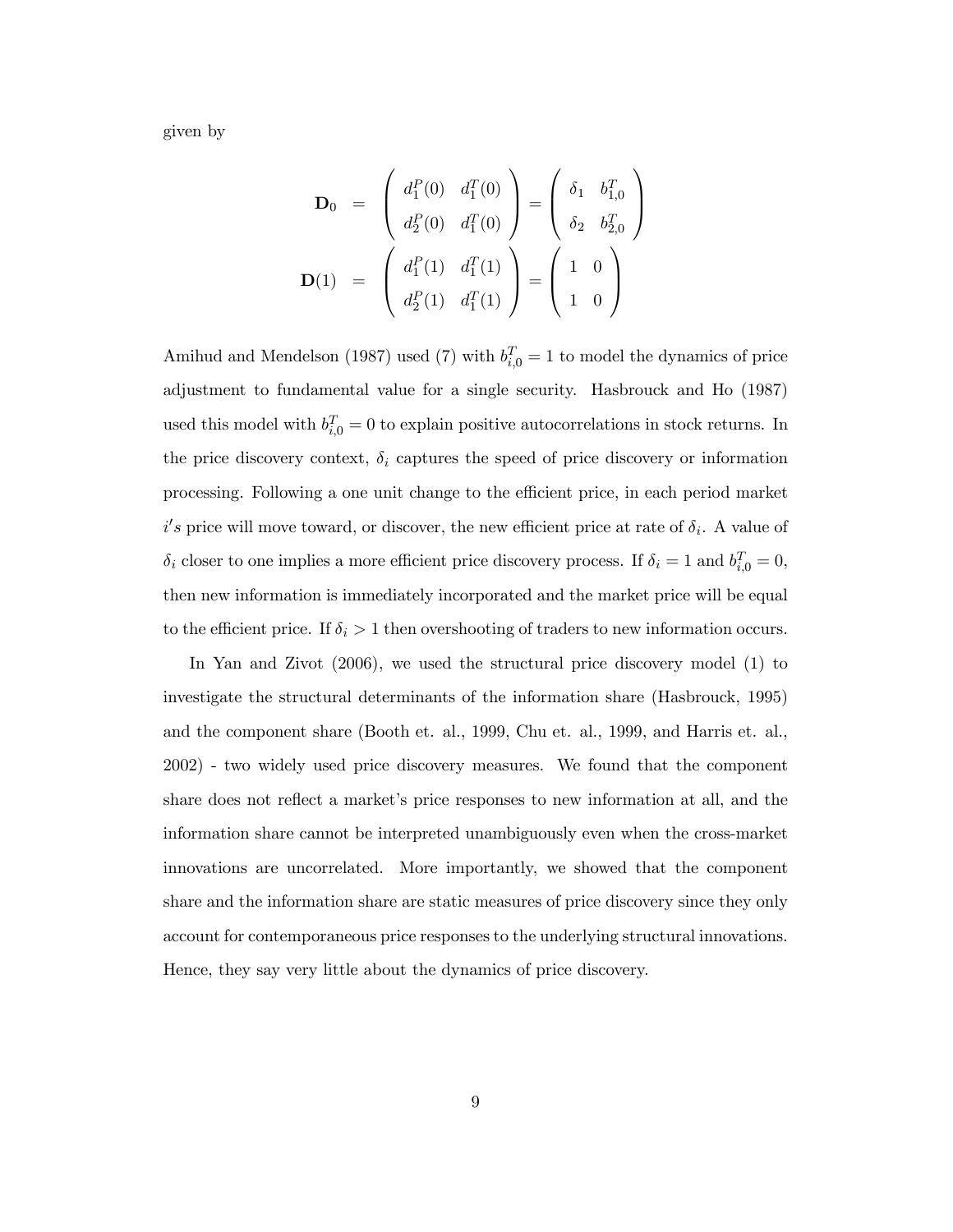## 3 Measuring Price Discovery Dynamics

Intuitively, price discovery is the dynamic process by which a market incorporates new fundamental information about an asset's value into the asset's price. A market is more efficient in the price discovery process than another market if it incorporates a larger amount of the new information more quickly. In general, the dynamic adjustment process involves reactions to both permanent and transitory shocks, and what matters for price discovery is the dynamic adjustment to permanent shocks. Surprisingly, the study of the dynamic adjustment to new information has not received much attention in the empirical literature on price discovery. This is partly due to the fact that existing measures of price discovery are based on reduced form error correction models that do not identify the sources of shocks.

In a typical multiple market trading scenario, when the fundamental price an asset increases by \$1, the traded or quoted prices of the asset in all markets will eventually reflect the \$1 increase in the efficient price. However, the prices from the different markets may converge to the new equilibrium price with different speeds. A leading market's price may converge very quickly (impounding the new information), and pull other markets' prices toward the new equilibrium (through arbitrage). The leading market thus has a greater contribution to price discovery. From this dynamic perspective, the relative speed and efficiency of multiple markets converging toward the new efficient price reveals each market's contribution to the price discovery process.

The structural cointegration model in (1) offers a convenient tool to directly characterize how multiple market prices for the same underlying asset discover the new equilibrium price following the arrival of new information. The tool is based on the impulse response function (IRF) of a market's price to the permanent innovation of the common efficient price implied by the cointegration model. From (1), the expected price response in market  $i, k$  periods after a one unit increase to the permanent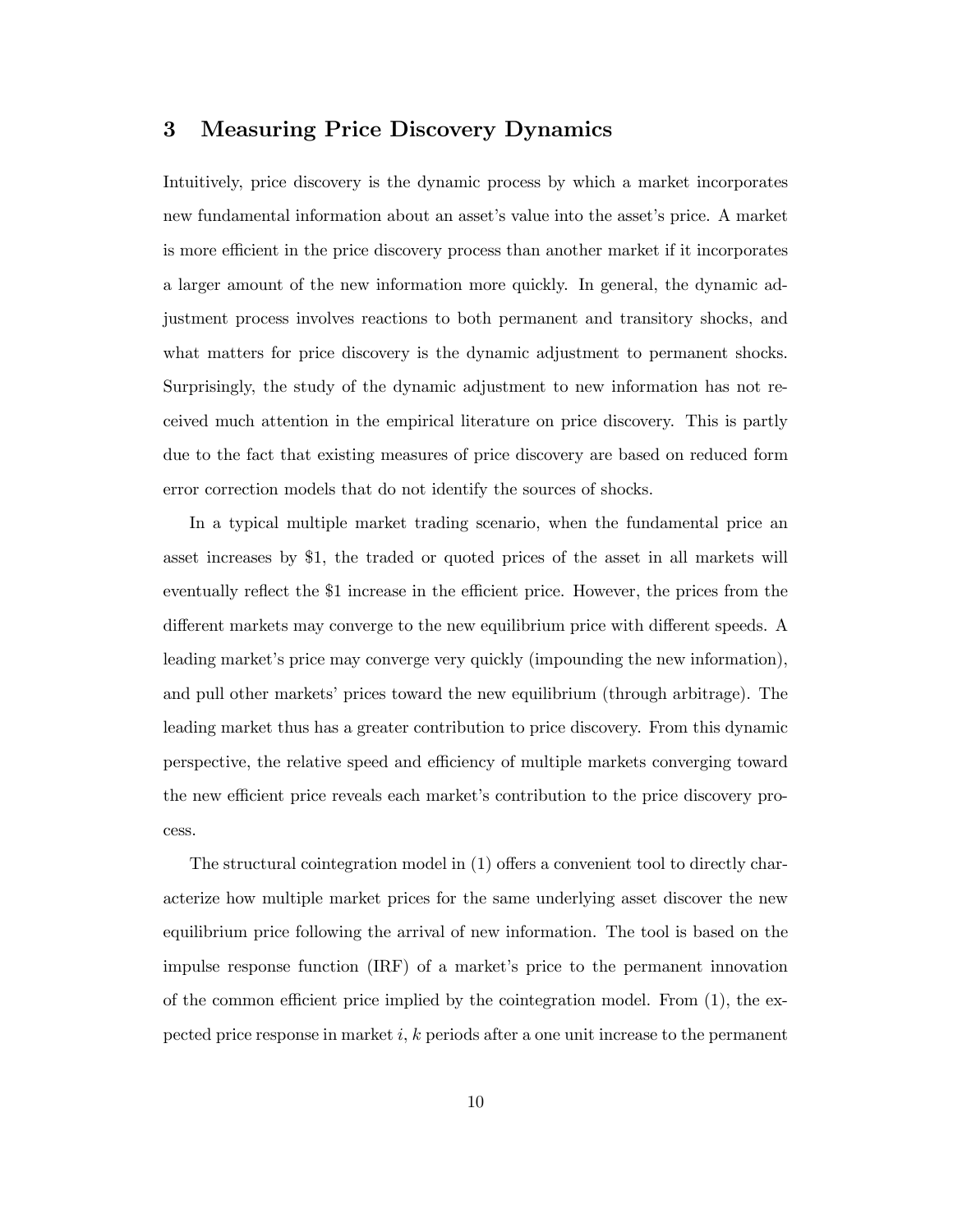shock  $\eta_t^P$ , is given by

$$
f_{i,k} = \frac{\partial E_t \left[ p_{i,t+k} \right]}{\partial \eta_t^P} = \sum_{l=0}^k \frac{\partial E_t \left[ \Delta p_{i,t+l} \right]}{\partial \eta_t^P} = \sum_{l=0}^k d_{i,l}^P, \ k = 0, 1, \dots; i = 1, 2 \tag{8}
$$

where  $d_{i,l}^P$  is the coefficient on the lth lag of  $d_i^P(L)$ . An important feature of the price responses in (8) is that all market prices have the same long-run response to a one unit increase in the common efficient price. This is consistent with the notion that the multiple market prices eventually incorporate the new information on the underlying asset and discover the new equilibrium. Each market's price discovery process of impounding new information may be characterized by tracing the time path of price responses converging toward the permanent one unit change. A market with a more efficient price discovery process is one with a faster convergence of the price responses toward the new equilibrium. Hereafter, we refer the impulse response functions of the market prices to a one unit common efficient price innovation as the price discovery impulse response functions (PDIRFs).

It is important to note that the PDIRFs in (8) are different from the impulse response functions used in the existing price discovery literature (e.g. Hasbrouck, 1995, 2003). These IRFs measure the market price responses to the orthogonalized reduced form forecasting errors, which are, in general, linear combinations of the underlying structural innovations. Only in special cases can these reduced form IRFs be interpreted as capturing the underlying structural innovations.

The PDIRFs for markets with different price discovery efficiency may be illustrated with the partial price adjustment model (7). In this model, the PDIRFs are determined by the coefficients of  $d_i^P(L) = [1 - (1 - \delta_i)L]^{-1} \delta_i = \delta_i \sum_{k=0}^{\infty} (1 - \delta_i)^k L^k$ . Figure (1) shows the PDIRF plots implied by (7) under different price discovery speed parameters. The price response plot in the upper panel corresponds to a leading market with a fast price discovery speed,  $\delta_1 = 0.6$ , and the plot in the lower panel is associated with a lagged market with a slow price discovery speed,  $\delta_2 = 0.2$ .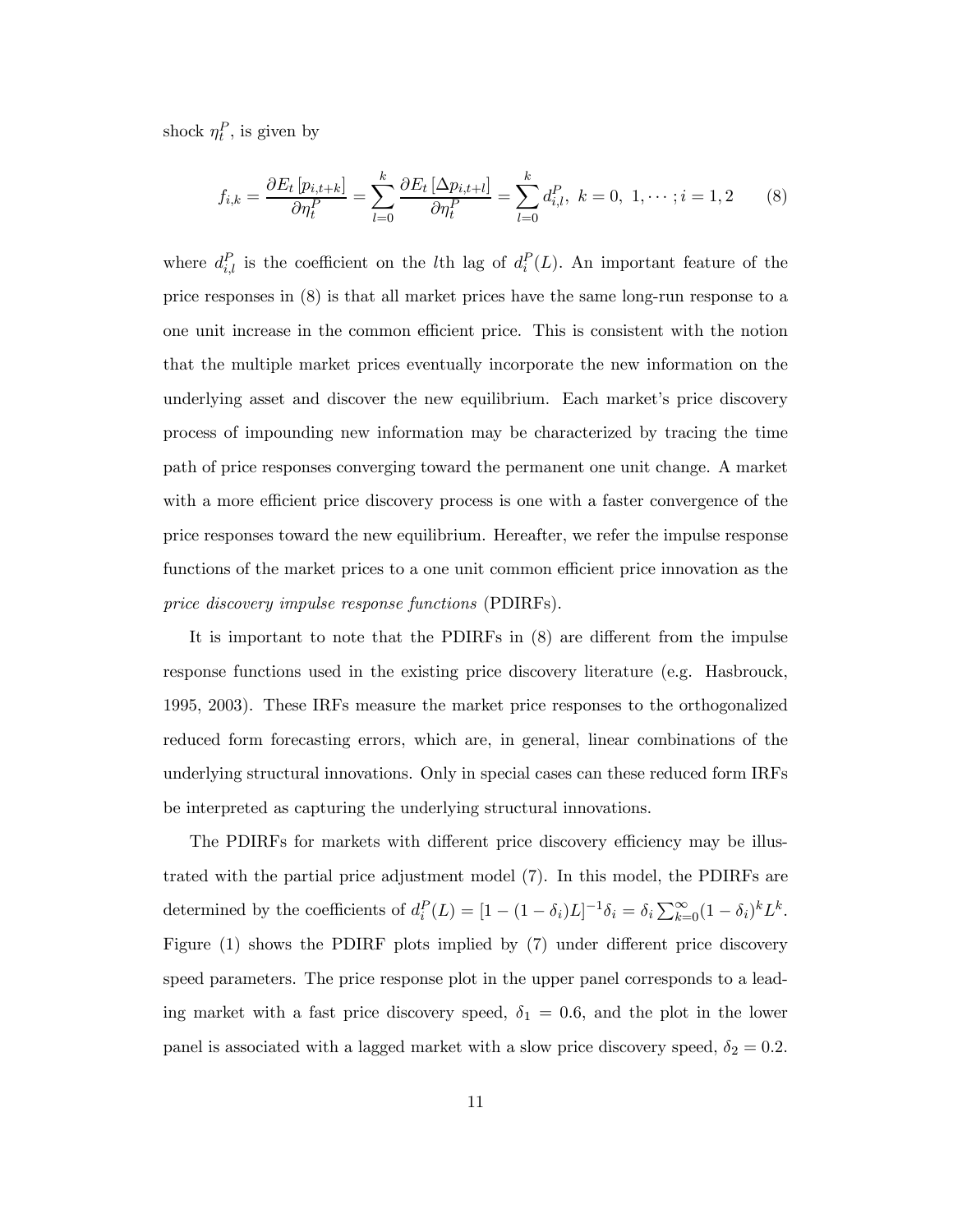The two plots differ in both the magnitude of the initial impact of new information (informational lag) and the persistence of the pricing error (the difference between the price and the efficient price), which are both captured by the parameter  $\delta_i$ .

The plots of the PDIRFs are a useful way to graphically characterize and compare the price discovery dynamics between the multiple markets. However, it is also desirable to have a numerical summary of the dynamic efficiency of price discovery for each market. The dynamic efficiency of market  $i$  at a given horizon  $k$  in response to a one unit permanent shock may characterized by the difference between PDIRF and the long-run response of one unit,  $f_{i,k} - 1$ . Given a non-negative loss function L, we define the price discovery efficiency loss (PDEL) for market  $i$  as the accumulated efficiency loss

$$
\text{PDEL}_i(K^*) = \sum_{k=0}^{K^*} L(f_{i,k} - 1), \ i = 1, 2 \tag{9}
$$

where  $K^*$  is a truncation lag chosen such that  $f_{i,K^*} \approx 1$ . Natural symmetric loss functions are the absolute value loss and the squared loss. The PDEL measures each market's efficiency in terms of the magnitude of total information related mispricing errors - deviations of the market price from the new equilibrium - during the process of impounding new information. A highly persistent pricing error process in one market (as in the lower panel of Figure (1)) suggests price discovery inefficiency and inflates the PDEL. The smaller the pricing error loss when one market impounds new information, the smaller the PDEL for this market, and the more efficient this market's price discovery process. In the extreme case of a perfectly efficient price discovery process, the PDIRF will reflect an immediate incorporation of new information and the PDEL will be zero.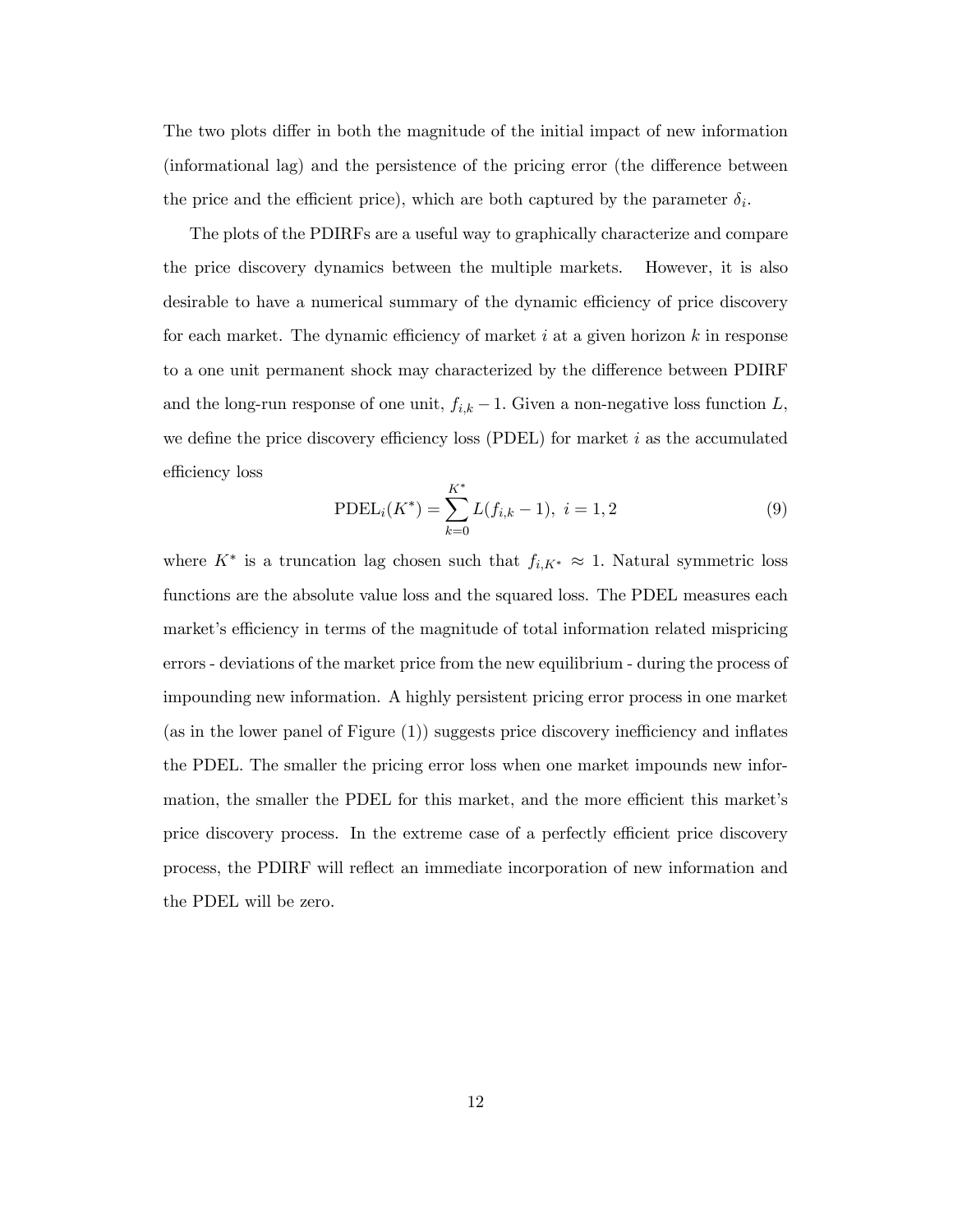# 4 Identification and Estimation of the Structural Cointegration Model

In this section we show how to identify and estimate the parameters of the SMA model (1).

#### 4.1 Identification

For identification, the SMA model parameters in (1) must be uniquely determined from the reduced form moving average model parameters for  $\Delta p_t$ , which we assume has the Wold representation form<sup>2</sup>

$$
\Delta \mathbf{p}_t = \mathbf{\Psi}(L)\mathbf{e}_t = \mathbf{e}_t + \mathbf{\Psi}_1 \mathbf{e}_{t-1} + \mathbf{\Psi}_2 \mathbf{e}_{t-2} + \cdots
$$
  

$$
\mathbf{\Psi}(L) = \sum_{s=0}^{\infty} \mathbf{\Psi}_k L^k, \mathbf{\Psi}_0 = \mathbf{I}_2
$$
 (10)

where  $\mathbf{e}_t$  is a 2 × 1 vector satisfying  $E[\mathbf{e}_t] = \mathbf{0}$  and

$$
E[\mathbf{e}_t \mathbf{e}'_s] = \begin{cases} \n0 & \text{if } t \neq s \\ \n\Sigma & \text{otherwise} \n\end{cases}
$$

The matrix polynomial  $\Psi(L) = \Psi(1) + (1 - L)\Psi^*(L)$  has the property that the elements of  ${\lbrace \Psi_k \rbrace}_{k=0}^{\infty}$  are 1-summable and  ${\Psi^*(L)}$  is full rank everywhere on  $|z| \leq 1$ . Since  $\mathbf{p}_t$  is cointegrated with cointegrating vector  $\beta$ , the Granger Representation Theorem (Engle and Granger, 1987) states that  $\Delta p_t$  has a vector error correction (VEC) model representation of infinite order, which we assume can be approximated by the finite order  $VEC(K - 1)$  model:

$$
\Delta \mathbf{p}_t = \alpha (\beta' \mathbf{p}_{t-1} - \mu) + \sum_{k=1}^{K-1} \mathbf{\Gamma}_k \Delta \mathbf{p}_{t-k} + \mathbf{e}_t
$$
(11)

<sup>2</sup>We omit any deterministic terms in the Wold representation for ease of exposition.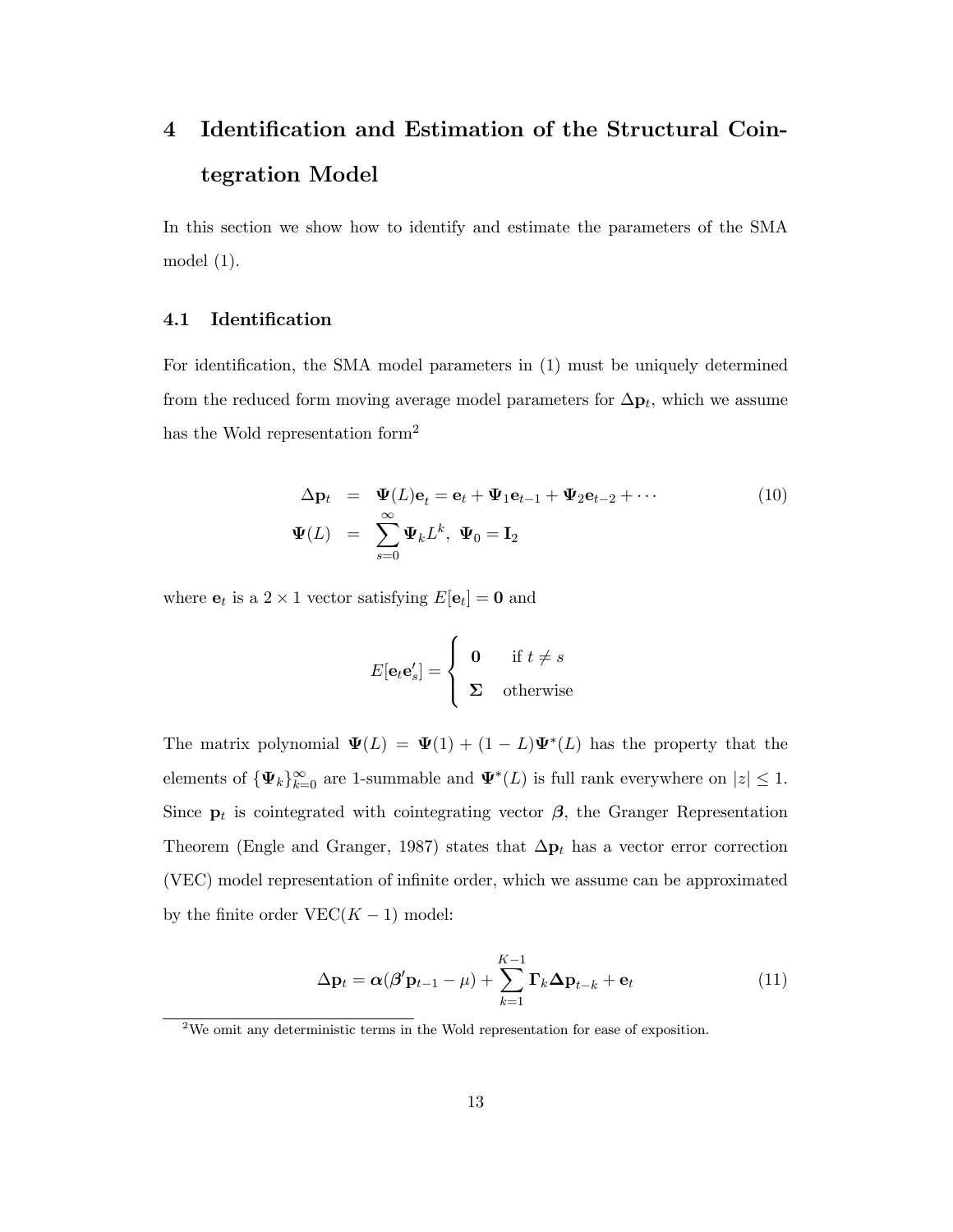The term  $\mu$  in (11) captures systematic differences in the two prices, such as the mean bid-ask spread, or the risk free return between the spot and futures prices. The vector  $\alpha$  contains the error correction coefficients that measure each price's expected speed in eliminating the price difference. The VEC( $K-1$ ) model (11) is the empirical reduced form cointegration model. As shown in the Appendix, the VEC $(K-1)$  model may be cast in state space form and the Wold coefficient matrices  $\Psi_k$  and  $\Psi(1)$  may recovered using a simple recursive algorithm3.

Applying the Beveridge-Nelson (BN) decomposition to  $\Psi(L)$  in (10) and iterating backward yields the levels relationship:

$$
\mathbf{p}_t = \mathbf{\Psi}(1) \sum_{j=1}^t \mathbf{e}_j + \mathbf{s}_t \tag{12}
$$

where  $\Psi(1) = \sum_{k=0}^{\infty} \Psi_k$ ,  $\mathbf{s}_t = (s_{1,t}, s_{2,t})' = \Psi^*(L)\mathbf{e}_t$ ,  $\Psi_k^* = -\sum_{j=k+1}^{\infty} \Psi_j$ ,  $k =$  $0, \dots, \infty$ . Since the elements of  ${\{\Psi_k\}}_{k=0}^{\infty}$  are 1-summable, the elements of  ${\{\Psi_k^*\}}_{k=0}^{\infty}$ are also 1-summable which implies that  $s_t \sim I(0)$ . The matrix  $\Psi(1)$  contains the cumulative impacts of the innovation  $e_t$  on all future price movements, and thus measures the long-run impact of  $e_t$  on prices. As shown in Hasbrouck (1995), since  $\mathbf{\beta}'\mathbf{\Psi}(1) = \mathbf{0}$  and  $\mathbf{\beta} = (1, -1)'$ , the rows of  $\mathbf{\Psi}(1)$  are identical. Intuitively, the longrun impacts of any innovation on the prices of the same asset in multiple markets are expected to be identical. Denote  $\psi = (\psi_1, \psi_2)'$  as the common row vector of  $\Psi(1)$ and define the permanent innovation

$$
\eta_t^P = \psi' \mathbf{e}_t = \psi_1 e_{1,t} + \psi_2 e_{2,t} \tag{13}
$$

We may then rewrite (10) as the common stochastic trend representation suggested

 $3$ The standard approach in the price discovery literature, see Hasbrouck (1995) and Huang (2002), is to compute the  $\Psi_k$ 's numerically by iterating an estimated VAR in levels forward, and then taking the first difference. Alternatively, the  $\Psi_k$ 's may be numerically computed by iterating the estimated VEC(K – 1) in (11) forward as in Cochrane (1994). In both approaches,  $\Psi(1)$  is computed by summing  $\Psi_k$ 's over a large number of periods as an approximation of the infinite sum  $\sum_{k=0}^{\infty} \Psi_k$ . Our state space approach avoids these approximations.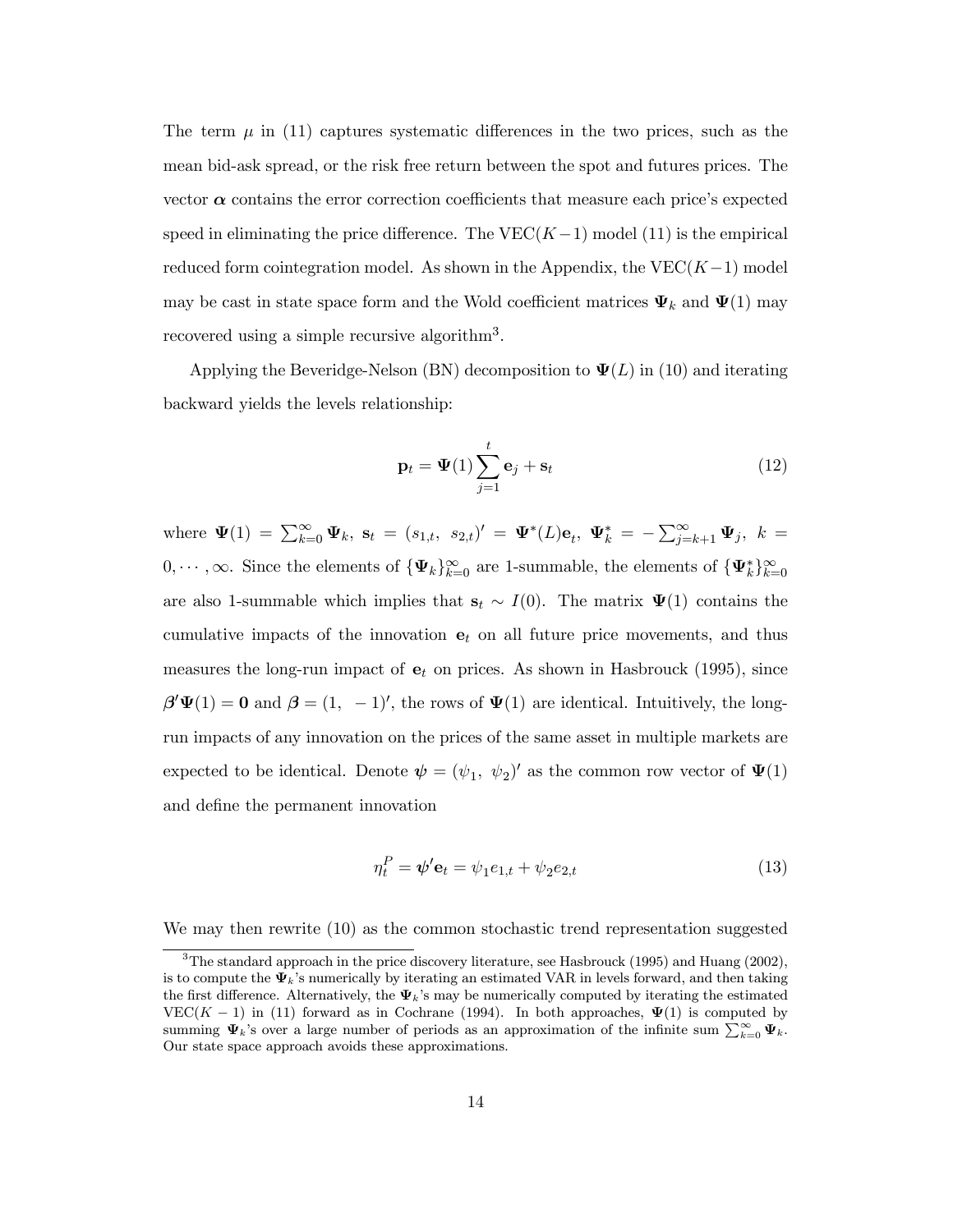in Stock and Watson (1988):

$$
\mathbf{p}_t = \begin{bmatrix} 1 \\ 1 \end{bmatrix} m_t + \mathbf{s}_t
$$
  
\n
$$
m_t = m_{t-1} + \eta_t^P
$$
  
\n
$$
\mathbf{s}_t = \mathbf{\Psi}^*(L)\mathbf{e}_t
$$
\n(14)

Equation (14) shows that the reduced form MA model implies the same common efficient price representation for the multiple market prices as in the SMA model (5), and the permanent innovation  $\eta_t^P$  in the SMA model is the same as the efficient price innovation defined in (13). The critical difference is that the transitory pricing errors  $s_t$  in (14) are now driven by the reduced form innovations  $e_t$ . Consequently, (14) does not offer meaningful interpretations about whether the price movements are related to information arrival except in very special cases.

The SMA coefficients in (1) may be identified from the reduced form empirical  $VEC(K-1)$  model (11) using a modification of the P-T decomposition of Gonzalo and Ng (2001). The identification proceeds in a number of steps.

First, the reduced form matrices  $\Psi_k$  and  $\Psi(1)$  are computed from the VEC(K-1) model by casting the model in state space form and using the algorithm described in the Appendix. The vector  $\psi$  is taken to be the common row of  $\Psi(1)$ .

Next, we follow the procedure outlined in Levtchenkova et. al. (1999) and Gonzalo and Ng (2001) and define the permanent and transitory innovations from the reduced form errors using

$$
\boldsymbol{\epsilon}_t = \begin{bmatrix} \epsilon_t^P \\ \epsilon_t^T \end{bmatrix} = \begin{bmatrix} \boldsymbol{\alpha}'_{\perp} \mathbf{e}_t \\ \boldsymbol{\beta}' \mathbf{e}_t \end{bmatrix} = \mathbf{G} \mathbf{e}_t \qquad (15)
$$

where  $\alpha_{\perp}$  is the 2 × 1 orthogonal complement of  $\alpha$  such that  $\alpha' \alpha_{\perp} = 0$ ,  $\alpha$  and  $\beta$ are from equation (11), and  $\mathbf{G} = [\boldsymbol{\alpha}_{\perp} : \boldsymbol{\beta}]'$  is a 2 × 2 transformation matrix assumed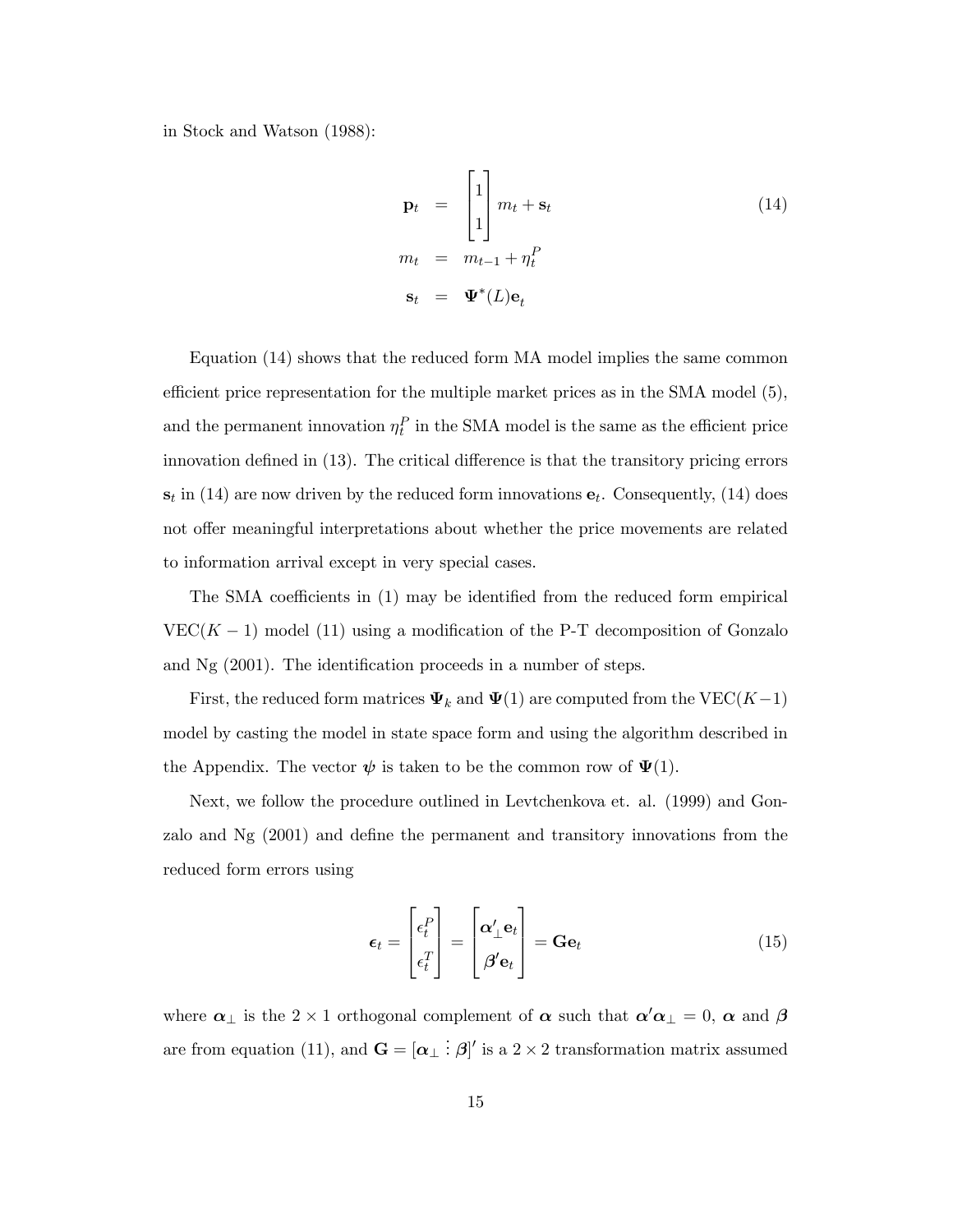to be nonsingular<sup>4</sup>. Gonzalo and Ng  $(2001)$  show that the permanent and transitory innovations,  $\epsilon_t^P$  and  $\epsilon_t^T$ , satisfy the following conditions

$$
\lim_{k \to \infty} \frac{\partial E_t \left[ \mathbf{p}_{t+k} \right]}{\partial \epsilon_t^P} \neq 0
$$
\n
$$
\lim_{k \to \infty} \frac{\partial E_t \left[ \mathbf{p}_{t+k} \right]}{\partial \epsilon_t^T} = 0
$$

We then calibrate the long-run impacts of the permanent innovation on the price variables to be the same. To do this, we utilize Johansen's factorization (Johansen, 1991) of the long-run impact matrix

$$
\Psi(1) = \beta_{\perp} (\alpha'_{\perp} \Gamma(1) \beta_{\perp})^{-1} \alpha'_{\perp}
$$

$$
= \xi \cdot \alpha'_{\perp}
$$

where  $\beta_{\perp}$  is the 2 × 1 orthogonal complement of  $\beta$  such that  $\beta'\beta_{\perp} = 0$ ,  $\Gamma(1) =$  $\mathbf{I}_2 - \sum_{k=1}^{K-1} \mathbf{\Gamma}_k$  from equation (11), and  $\xi$  is a 2 × 1 vector. If  $\epsilon_t^P = \alpha'_\perp \mathbf{e}_t$ , the long-run impact of a unit change in  $\epsilon_t^P$  on the prices is  $\xi$ . Although  $\Psi(1)$  is uniquely identified for a given VEC model, the vectors  $\xi$  and  $\alpha_{\perp}$  are only identified up to a non-singular transformation. A natural identifying restriction to impose in the price discovery analysis is that a one unit innovation to the efficient price have a one unit long-run impact on all price variables as in (2). This restriction implies that  $\xi$  is the  $2 \times 1$ vector of ones, 1. In addition, this requirement identifies  $\alpha_{\perp}$  to be the common row vector of  $\Psi(1)$ ,  $\psi^5$ . Therefore, we replace the vector  $\alpha_{\perp}$  with  $\psi$  in the matrix G in

<sup>&</sup>lt;sup>4</sup>The nonsingularity of  $G$  is not guaranteed. Indeed, as pointed out by Levtchenkova et. al. (1999), and relevant to the present study, G will be singular if  $\beta = (1, -1)'$  and  $\alpha = (\alpha_1, \alpha_1)$ ; i.e., the speed of adjustment coefficients in each equation are the same. In this case, it is easy to see that  $\alpha_{\perp} = (1, -1)' = \beta$  and G is singular.<br><sup>5</sup>The linking of  $\alpha_{\perp}$  with  $\psi$  removes a source of uncertainty that is associated with the Gonzalo-

Ng P-T decomposition. In their decomposition,  $\alpha_{\perp}$  must be estimated directly from  $\alpha$  and is not unique. If particular, they show that different estimates of  $\alpha_{\perp}$  can be very sensitive to small changes in  $\alpha.$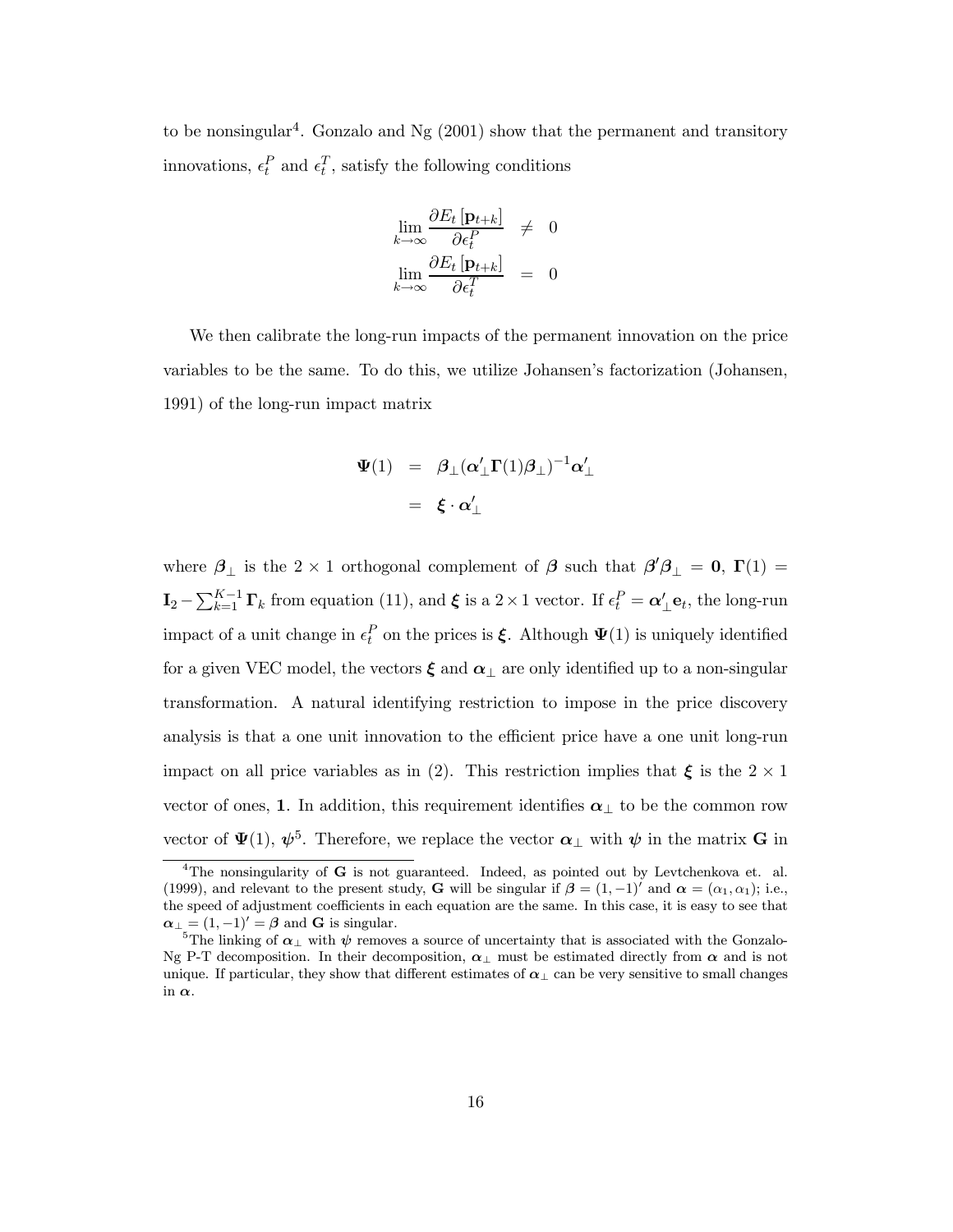equation (15) so that

$$
\lim_{k\to\infty}\frac{\partial E_t\left[\mathbf{p}_{t+k}\right]}{\partial \epsilon_t^P}=\mathbf{1}
$$

Since the permanent and transitory innovations,  $\epsilon_t^P$  and  $\epsilon_t^T$ , may be correlated, they may need to be orthogonalized to identify  $\eta_t^P$  and  $\eta_t^T$ . Gonzalo and Ng (2001) suggest to construct the orthogonalized permanent and transitory innovations using the Choleski decomposition of the covariance matrix of  $\epsilon_t$ . Since the variances of  $\eta_t$ are unrestricted<sup>6</sup>, we use the triangular factorization

$$
\text{var}(\boldsymbol{\epsilon}_t) = \mathbf{H}\mathbf{C}\mathbf{H}'
$$

where **H** is a unique lower triangular matrix with 1s along the principal diagonal, and C is a unique diagonal matrix with positive entries along the principal diagonal. Using the matrix **H** we construct the required structural innovation vector  $\eta_t$  as

$$
\boldsymbol{\eta}_t = \mathbf{H}^{-1}\boldsymbol{\epsilon}_t = \mathbf{H}^{-1}\mathbf{G}\mathbf{e}_t
$$

The elements of  $\eta_t$  are uncorrelated since

$$
\text{var}(\boldsymbol{\eta}_t) = \mathbf{H}^{-1} \mathbf{H} \mathbf{C} \mathbf{H}' (\mathbf{H}^{-1})' = \mathbf{C}
$$

and the variances of the structural innovations  $\eta_t^P$  and  $\eta_t^T$  are given by the diagonal elements of the matrix C.

 ${}^{6}$ In the Gonzalo-Ng P-T decomposition, the long-run impact matrix  $D(1)$  is unrestricted and identification is achieved by setting  $var(\eta_t) = I_2$ . In our framework,  $D(1)$  is restricted to  $(1: 0)$ which allows  $var(\boldsymbol{\eta}_t) = diag(\sigma_P^2, \sigma_T^2)$ .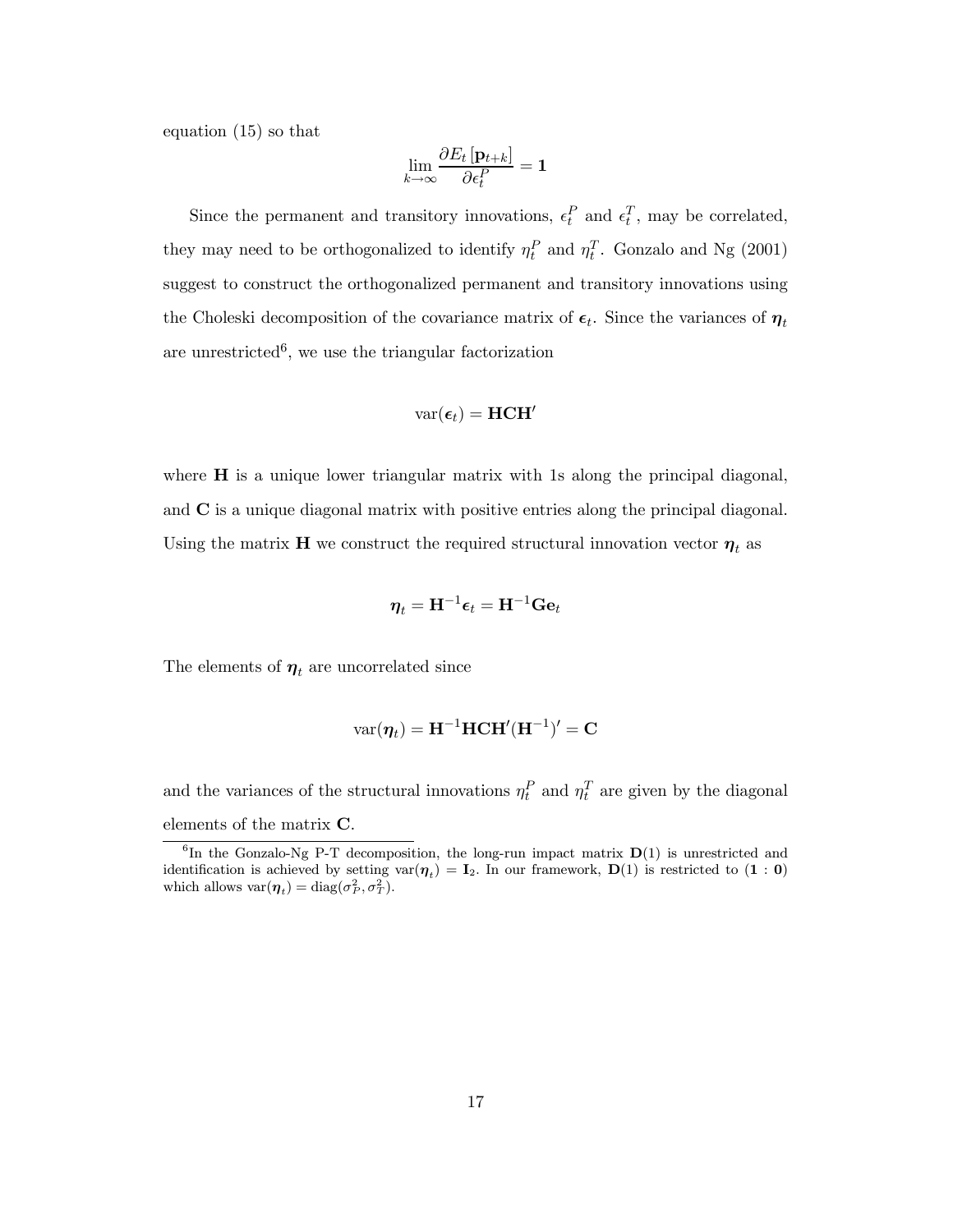The structural VMA representation in (1) may then be recovered using

$$
\Delta \mathbf{p}_t = \Psi(L)\mathbf{e}_t
$$
\n
$$
= \Psi(L)\mathbf{G}^{-1}\mathbf{H}\mathbf{H}^{-1}\mathbf{G}\mathbf{e}_t
$$
\n
$$
= \mathbf{D}(L)\boldsymbol{\eta}_t
$$
\n
$$
= \mathbf{D}_P(L)\boldsymbol{\eta}_t^P + \mathbf{D}_T(L)\boldsymbol{\eta}_t^T
$$
\n(16)

where  $\mathbf{D}(L) = \mathbf{\Psi}(L)\mathbf{D}_0$ ,  $\mathbf{D}_0 = \mathbf{G}^{-1}\mathbf{H}$ ,  $\boldsymbol{\eta}_t = \mathbf{D}_0^{-1}\mathbf{e}_t$ , and  $\mathbf{D}_P(L)$  and  $\mathbf{D}_T(L)$  are the columns of  $\mathbf{D}(L)$  corresponding to  $\eta_t^P$  and  $\eta_t^T$ , respectively. For a bivariate model, the results of Gonzalo and Ng (2001) can be used to show that the parameters of the SMA model (16) are exactly identified. This implies that the values of the SMA model parameters are invariant to the ordering of the prices in  $\Delta p_t$ .

#### 4.2 Estimation

The empirical implementation of the identification procedure described in the previous subsection is straightforward. Since  $\beta = (1, -1)'$  is known, the parameters of the empirical VEC( $K-1$ ) model (11) may be estimated by least squares equation by equation. The main practical issue is the choice of lag length for the fitted  $VEC(K-1)$ model. The estimated value of  $\Psi(1)$ , and hence  $\psi$ , is often sensitive to the chosen lag length. This may be explained from the results from Faust and Leeper (1997) who show that if the underlying VAR model is of infinite order, then the estimate of  $\Psi(1)$  has a variance that diverges as the sample size goes to infinity. In particular, with high frequency data very large lag lengths may be required to explain the data and estimates of  $\psi$  may be imprecise and quite sensitive to the chosen lag length.

Since the estimated SMA model parameters are complicated nonlinear functions of the estimated VEC( $K-1$ ) model parameters, we follow Gonzalo and Ng (2001) and use a bootstrap procedure to assess their sampling variability. We first determine the lag length  $K-1$  and estimate the VEC( $K-1$ ) model (11) giving parameter estimates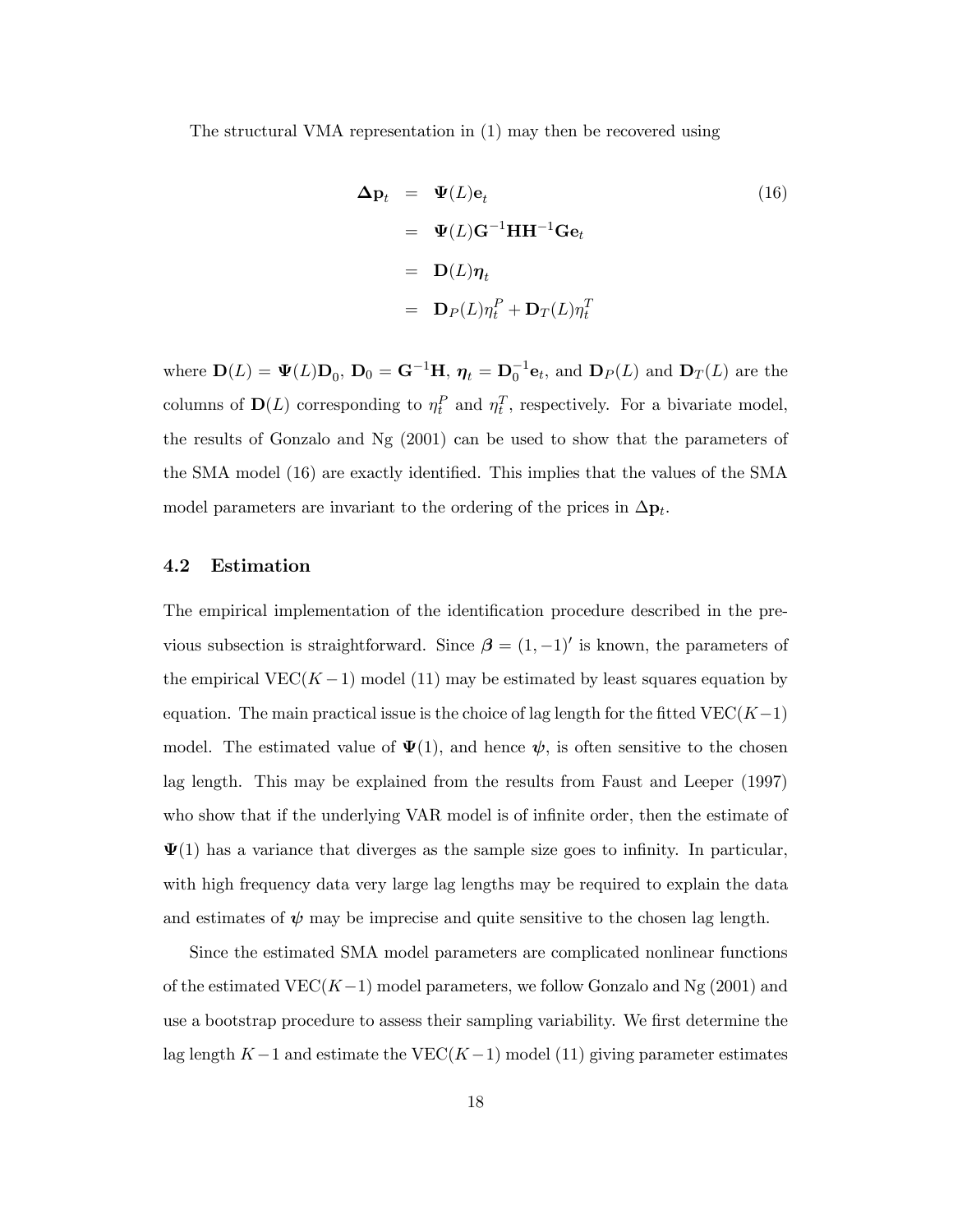$\hat{\boldsymbol{\alpha}}$ ,  $\boldsymbol{\Gamma}(L)$  and residuals  $\hat{\boldsymbol{\epsilon}}_t$ . We then generate a bootstap sample by random sampling of  $\hat{\mathbf{e}}_t$  with replacement and then reconstruct  $\mathbf{p}_t$  using the initial estimates  $\hat{\boldsymbol{\alpha}}$  and  $\Gamma(L)$ . We then re-estimate the VEC(K – 1) model parameters, form the SMA model estimates from the modified P-T decomposition. We repeat this procedure 1000 times and use the bootstrap distribution to evaluate the sampling uncertainty of the SMA model parameters.

## 5 Simulation Examples

In this section we examine the finite sample performance of our proposed methodology for measuring the dynamics of price discovery using simulated data from some stylized dynamic structural models.

#### 5.1 Just Identified Bivariate Model

Consider simulated data from the stylized dynamic structural model (7) where the true dynamics of price discovery between markets are known. Our interest centers on the accuracy of the PDIRFs and PDEL, and the testing of the null hypothesis  $H_0$ :  $g(PDEL_1, PDEL_2) = \ln(PDEL_1/PDEL_2) = 0$  using bootstrap calculations from estimated reduced form  $VEC(K - 1)$  models.

The simulation model used is (7) with  $\delta_1 = 0.8, \delta_2 = 0.2, b_{0,1}^T = 0.5$  and  $b_{0,2}^T =$ −0.5. Market 1 has a greater speed of price discovery dynamics than market 2 and both markets respond equally, in absolute value, to transitory shocks. Setting  $\sigma_P^2 = 1$ and  $\sigma_T^2 = 0.64$  removes the correlation between the reduced form residuals. Since  $d_i^P(L) = \delta_i \sum_{k=0}^{\infty} (1 - \delta_i)^k L^k$  it is straightforward to compute analytic values for the PDIRFs and the PDEL, for a given loss function, for any truncation lag  $K^*$ .

For the specified parameters, we generate artificial samples of size 500, 1000, 5000 and 10000 observations for the bivariate price system assuming normally distributed errors. To mimic what a researcher would do in practice, we fit the  $VEC(K - 1)$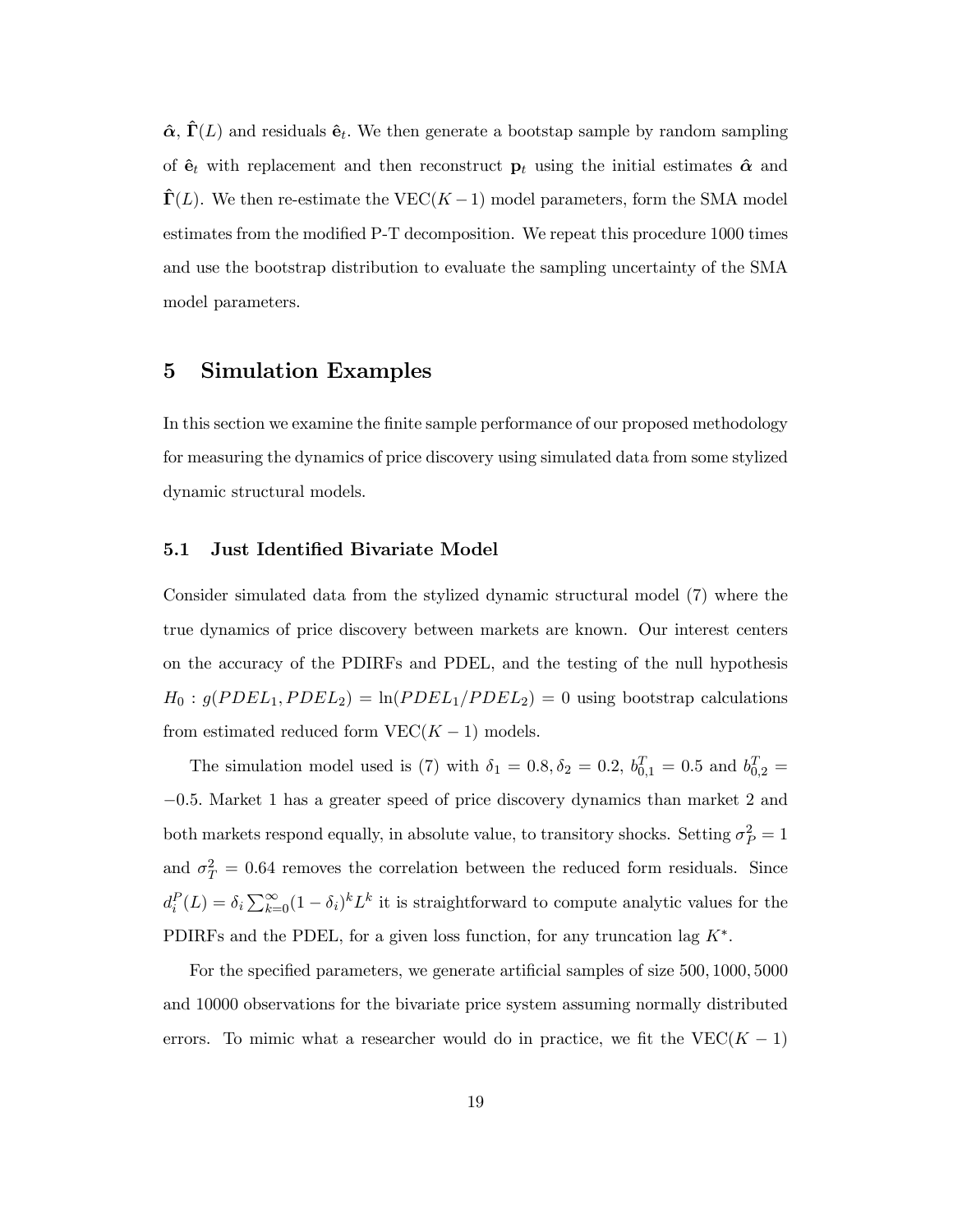model (11) with the lag order of the system determined by minimizing the Bayesian Information Criterion (BIC). We then estimate the PDIRFs and PDELs and evaluate their sampling uncertainty using the bootstrap.

Figure 2 shows the estimated PDIRFs, with 95% bootstrap confidence intervals, along with the true PDIRFs for the two markets. The plots show that the estimated PDIRFs track the true PDIRFs well, especially for very large samples. Table 1 gives the estimated PDEL using the absolute value loss function and  $K^* = 30$ , along with 95% bootstrap confidence intervals. For smaller samples, there is considerable uncertainty in the individual estimates. However, when  $N = 10000$  the estimates are quite precise. For all sample sizes, the 95% percent bootstrap confidence interval for  $ln(PDEL_1/PDEL_2)$  excludes zero.

#### 5.2 Noninvertible Bivariate Model

A key restriction of the structural cointegration model is that the number of structural shocks is equal to the number of observed prices. As a result, with the same asset trading in n markets there is one permanent shock and  $n-1$  transitory shocks. For example, with two markets all permanent sources of new information are lumped into a single structural permanent shock and all transitory frictions are lumped into a single structural transitory shock. In reality, there may be multiple sources of structural permanent and transitory shocks.

To illustrate the basic issues, consider the stylized microstructure model (7) modified to have two sources of structural transitory shocks:

$$
p_{i,t} = p_{i,t-1} + \delta_i (m_t - p_{it-1}) + b_{i,0}^T \eta_{it}^T
$$
  
\n
$$
m_t = m_{t-1} + \eta_t^P
$$
  
\n
$$
0 \le \delta_i \le 2
$$
\n(17)

Models similar to (17) have been used by Harris et. al. (2002) and Hasbrouck (2002).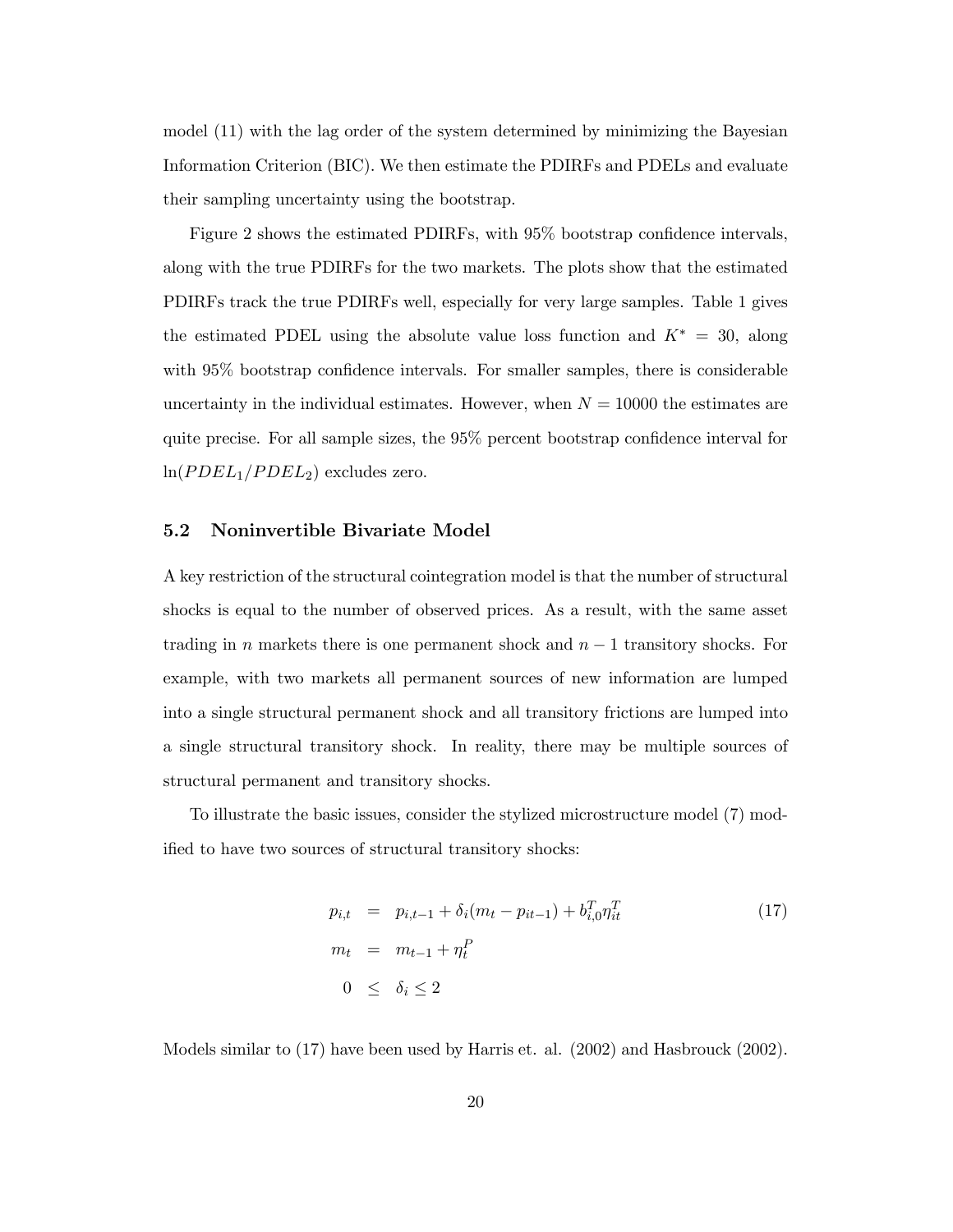In (17), the structural errors  $\boldsymbol{\eta}_t = (\eta_t^P, \eta_{1t}^T, \eta_{2t}^T)'$  have zero means, diagonal covariance matrix  $\text{diag}(\sigma_T^2, \sigma_{1T}^2, \sigma_{2T}^2)$ , and are mutually uncorrelated at all leads and lags. The transitory shocks for each market are intended to capture local liquidity-based motives for trade that are uncorrelated with the permanent news innovation. With two prices and three structural errors, the structural moving average representation for  $\Delta p_t$  has the form (1) with

$$
\mathbf{D}(L) = \begin{pmatrix} d_1^P(L) & d_1^T(L) & 0 \\ d_2^P(L) & 0 & d_2^T(L) \end{pmatrix}
$$

where  $d_i^P(L) = [1 - (1 - \delta_i)L]^{-1}\delta_i$  and  $d_i^T(L) = [1 - (1 - \delta_i)L]^{-1}(1 - L)b_{i,0}^T$ . Since  $D_0$  is not invertible there is no longer a unique mapping between the reduced form moving average representation and the structural moving average representation and so all of the structural shocks cannot be recovered from the observed data.

If the data are generated by (17) and the structural cointegration model with two identified structural shocks is estimated what do the structural impulse response functions represent? A technical result due to Blanchard and Quah (1989) provides an answer7. They considered a bivariate structural model for which there are more than two sources of structural shocks. In particular, they assumed that the economy is driven by  $m$  shocks, but each shock is either a permanent or a transitory shock. This assumption is not sufficient to prevent the commingling of shocks (i.e., identified shocks are likely to be a mixture of both types of shocks). However, they prove that commingling of shocks is avoided when the dynamic relationship between the observed variables remains the same across different permanent shocks, with the same result holding for all transitory shocks. This result suggests that the bivariate structural cointegration model should correctly identify the dynamic responses to the permanent shock when prices respond to the different transitory shocks in the same way.

To illustrate the impact of multiple structural transitory shocks on the estimated

<sup>7</sup>This technical result is discussed in the Appendix of Blanchard and Quah (1989). See also Faust and Leeper (1997).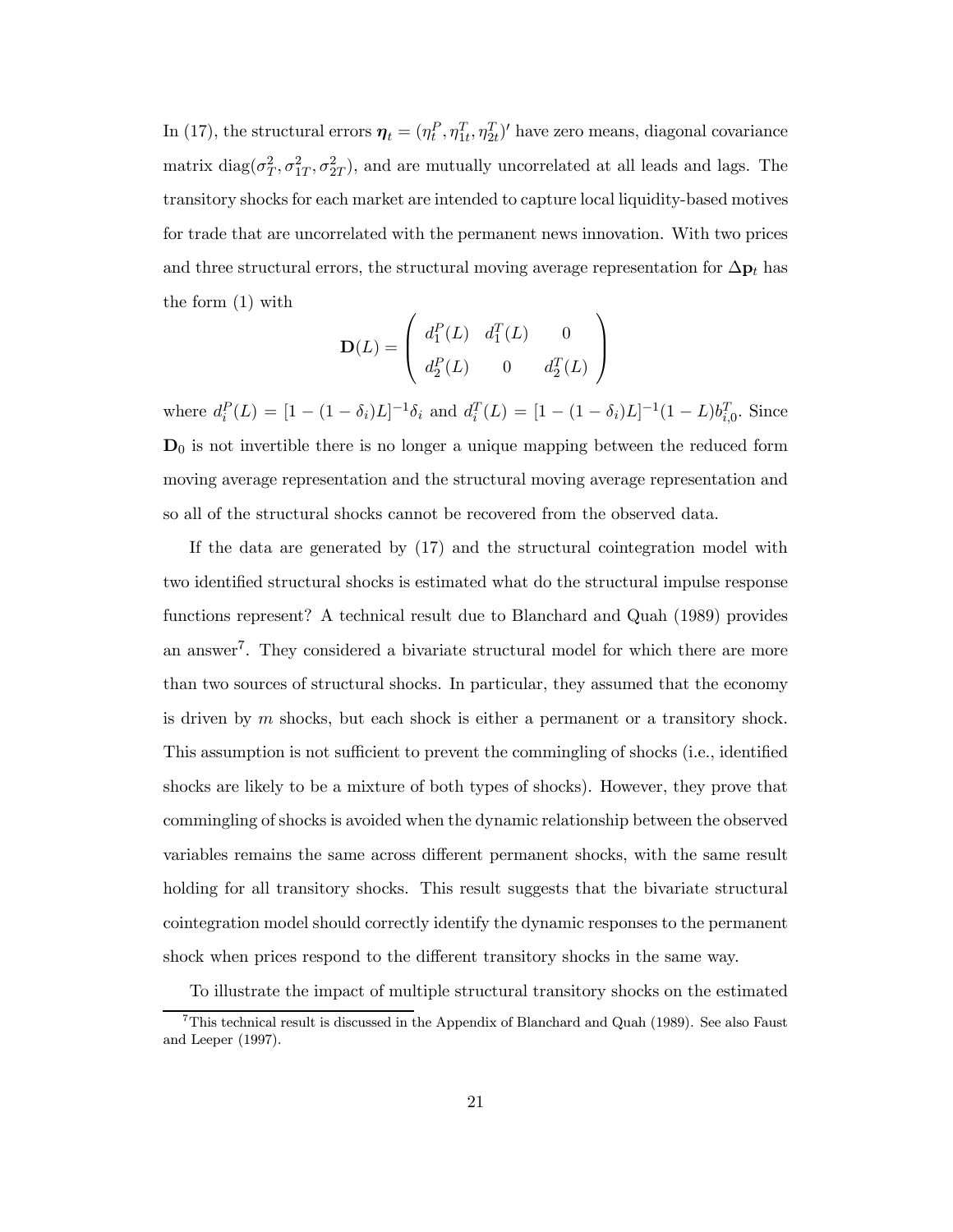PDIRFs, we generated data from (17) with  $\delta_1 = 0.8, \delta_2 = 0.2, b_{0,1}^T = 0.5, b_{0,2}^T = 0.5$ ,  $\sigma_P^2 = 1$  and  $\sigma_{T,1}^2 = \sigma_{T,2}^2 = 0.64$  assuming normally distributed errors. The true PDIRF is the same as in the previous simulation example with one transitory shock. We then computed the PDIRFs and PDEL values as if there were only one permanent and one transitory shock. Figure 3 shows the estimated PDIRFs, along with the true PDIRFs, for samples of size 500, 1000, 5000 and 10000. For sample sizes greater than 500, the estimated PDIRFs track the true PDIRFs quite well. Table 2 gives the estimated PDEL using the absolute value loss function and  $K^* = 30$ , along with 95% bootstrap confidence intervals. For larger sample sizes the PDEL estimates are reasonable and the bootstrap confidence intervals contain the true values.

## 6 Extension to  $n$  Markets

The extension of the structural cointegration model and the dynamic measures of price discovery to a single asset trading in n markets is straightforward. Let  $\mathbf{p}_t =$  $(p_{1,t},\ldots,p_{n,t})'$  denote a  $n \times 1$  vector of  $I(1)$  prices of a single asset trading in n markets linked by arbitrage. Since there is a single  $I(1)$  fundamental value, there are  $n-1$  cointegrating vectors  $\beta_i$  such that  $\beta_i'$ **p**<sub>t</sub> is  $I(0)$ . Furthermore, since the difference between any two prices is  $I(0)$  it is convenient to use as a basis for the cointegrating space the following  $(n-1) \times n$  matrix of rank  $n-1$ 

$$
\mathbf{B}' = \begin{pmatrix} 1 & -1 & 0 & \cdots & 0 \\ 1 & 0 & -1 & \cdots & 0 \\ \vdots & \vdots & \ddots & \cdots & \vdots \\ 1 & 0 & \cdots & \cdots & -1 \end{pmatrix} = (\mathbf{1}_{n-1}; -\mathbf{I}_{n-1})
$$

where  $\mathbf{1}_{n-1}$  is an  $(n-1) \times 1$  vector of ones. As in the two asset case, the restriction  $\mathbf{B}'\mathbf{\Psi}(1) = \mathbf{0}$  implies that the  $n \times n$  matrix  $\mathbf{\Psi}(1)$  has rank one and can be expressed as  $1_n\psi'$  where  $\psi'$  is the  $n \times 1$  common row vector of  $\Psi(1)$ .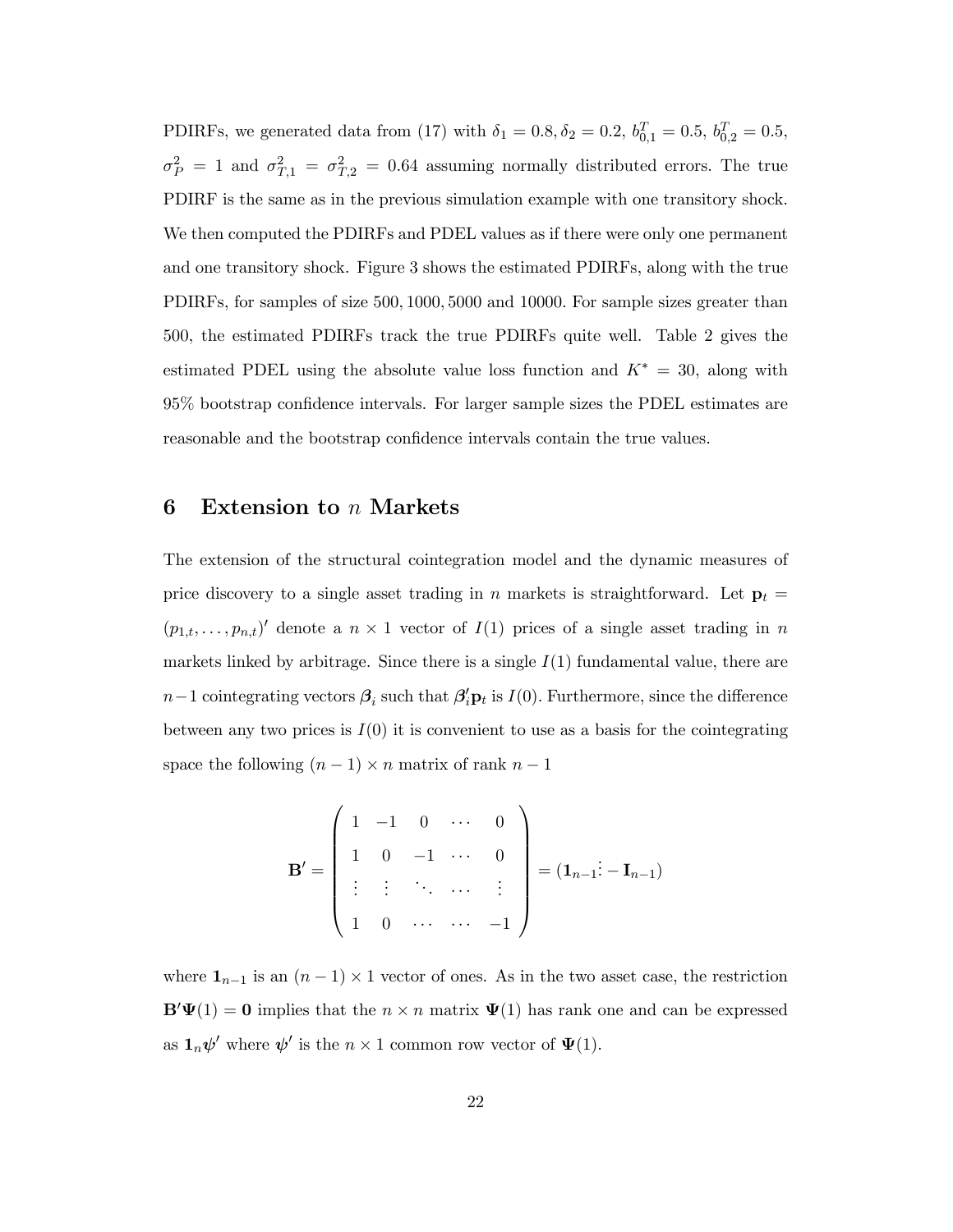In the SMA representation (1), the structural shocks are now  $\eta_t = (\eta_t^P, \eta_t^T)'$ where  $\eta_t^{T'}$  is an  $(n-1) \times 1$  vector of transitory shocks. The elements of  $\eta_t$  have mean zero, are mutually uncorrelated at all leads and lags and have diagonal covariance matrix  $diag(\sigma_p^2, \sigma_{T,1}^2, \ldots, \sigma_{T,n-1}^2)$ . The permanent shock satisfies (2), the  $n-1$ transitory shocks satisfy (3) and so the  $n \times n$  long-run impact matrix has the form  $D(1) = [1_n : 0_{n \times (n-1)}].$ 

The procedure to identify the permanent and transitory shocks remains essentially the same. The  $n \times n$  matrix to rotate the reduced form errors to (correlated) permanent and transitory shocks is  $\mathbf{G} = [\psi : \mathbf{B}]'$ . The rotated errors  $\boldsymbol{\epsilon}_t = \mathbf{G}\mathbf{e}_t$  are orthogonalized using the triangular factorization matrix  $\bf{H}$  to give the orthogonalized structural errors  $\eta_t = H^{-1} \epsilon_t$ . As noted by Gonzalo and Ng (2001), when  $n > 2$ ,  $\eta_t$  is not unique and the ordering of the variables in  $\epsilon_t$  will influence the decomposition. However, Gonzalo and Ng point out that the recursive structure imposed by the triangular factorization of var $(\epsilon_t)$  is not as rigid as when the factorization is applied to  $var(\mathbf{e}_t)$  because in the moving average representation for  $\epsilon_t$  the initial impact matrix  $G^{-1}$  is not the identity matrix.

## 7 Empirical Example: Price Discovery in Foreign Exchange Markets

In this section we illustrate our methodology for characterizing price discovery dynamics using a data set of ultra high frequency foreign exchange (Fx) rate quotes. We first give some background on price discovery using Fx data. We then describe our data set and the variables used for analysis, and follow this by the estimation of the structural cointegration model and price discovery measures.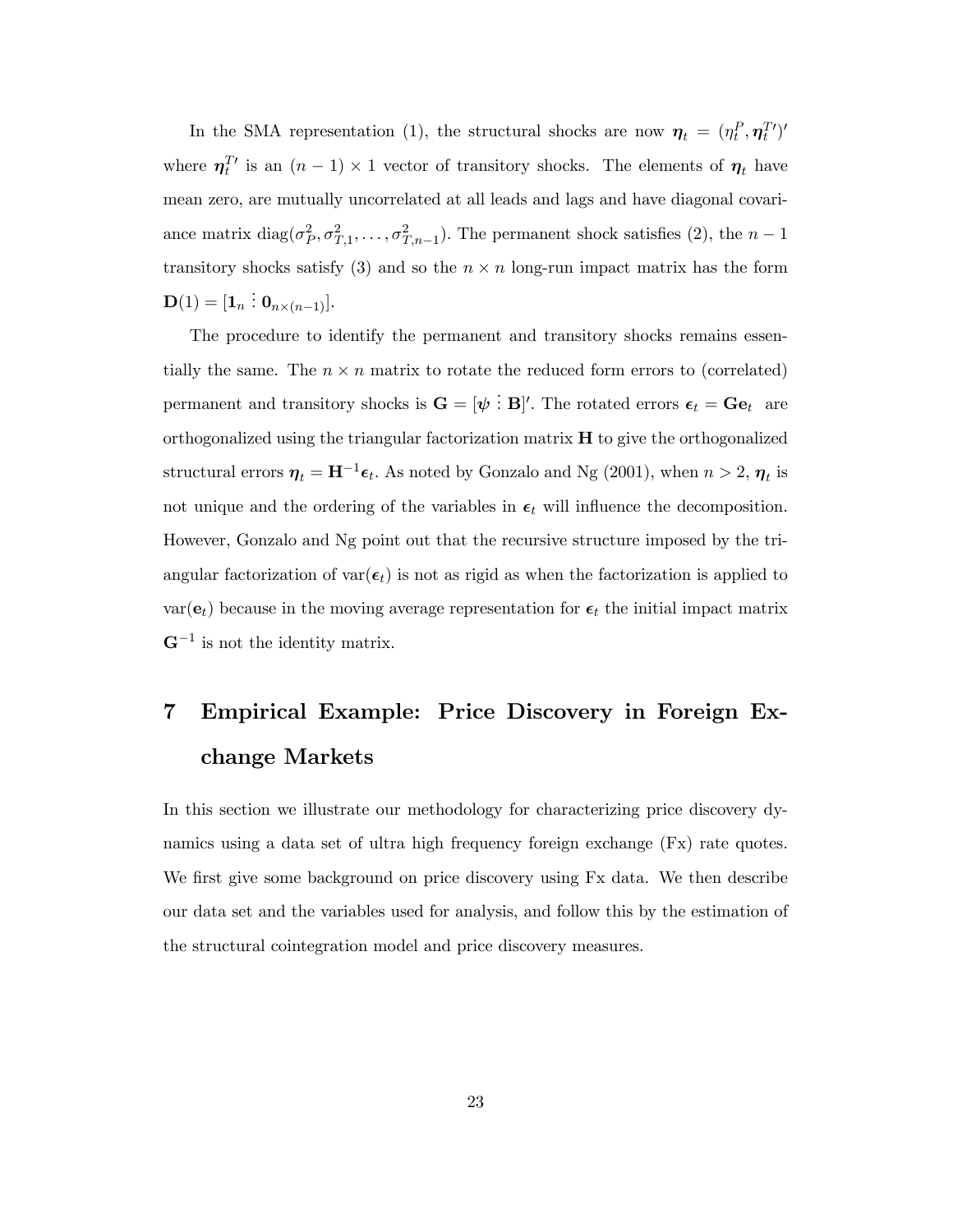#### 7.1 Vehicle Currency and Price Discovery

The US dollar (USD) has been the dominant international currency since World War II. One important role of the dollar is to act as a vehicle currency, or medium of exchange, through which transactions between other currencies are made. Such indirect transactions are attractive because the cost of two transactions against the dollar are usually lower than the cost in the direct exchanges of non-dollar currencies. Because of this special role, the dollar markets, e.g. dollar/euro (USD/EUR) and Japanese yen/dollar (JPY/USD), are largest and most liquid in foreign exchange (Fx) transactions. Even the introduction of the euro in 1999, a perceived challenger against the dollar, has not so far changed the dollar's dominant roll. In fact, the most recent central bank survey by the Bank of International Settlements (BIS) in 2001 reveals that the dollar entered on one side of 90% of 1.2 trillion dollars average daily turnover, with an increased share from 87% in 1998 (BIS (2002)). By currency pairs, 60% of total trading volume occurs in three dollar markets: USD/EUR (30%),  $JPY/USD$  (20%), and  $USD/British$  pound (GBP) (10%), while the largest market share for cross rates is only 3% for JPY/EUR.

The dollar's medium-of-exchange role has inspired many studies attempting to explain the rise and evolution of vehicle currencies, including Krugman (1980), Black (1991), Hartmann (1994), and Rey (2001). The common foundation of these studies is the inverse relationship between transaction costs and (expected) trading volumes. Market participants tend to choose the exchange or transaction medium with lower transaction costs and higher market liquidity. In addition, transaction costs may be further lowered as market making (e.g. order processing) costs are spread over large trading volumes. This interaction between transactions costs and trading volume implies a persistent role of any established vehicle currency. The international monetary system, however, may shift from one vehicle currency to another with the arrival of strong shocks; e.g., the replacement of the British sterling by the US dollar as the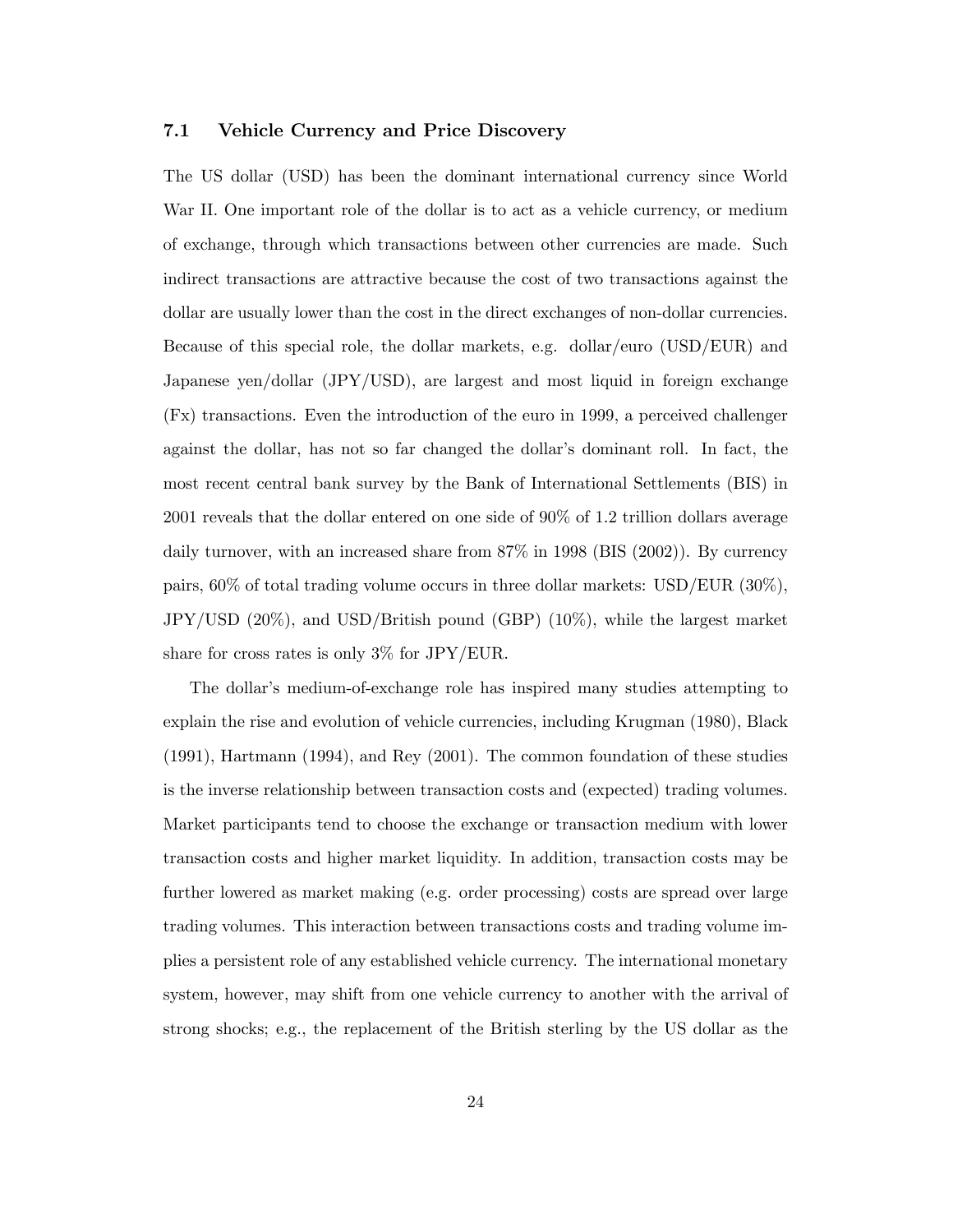vehicle currency. With the launch of the euro, the issues of currency competition and the potential challenge against the dollar's hegemonic status by the euro have become heated research and discussions topics. See, for example, Hartmann (1998a) and Portes and Rey (1998).

We focus on another aspect of vehicle currencies: their contribution to the price discovery of the exchange rates between other currencies. Specifically, we examine the extent to which the dollar contributes to the price discovery of JPY/EUR, the cross rate with the largest market share. In contrast to the well studied medium function of trading other currencies at lower costs, the dollar's price discovery contribution to cross rates has not received as much attention. In fact, the market characteristics of vehicle currencies have important implications for the price leadership of the cross rate constructed from the dollar rates; e.g., the dollar implied JPY/EUR rate by the USD/EUR rate and the JPY/USD rate.

First, most nonpublic information about the euro or yen may first be impounded into the dollar prices of these currencies. Lyons (1995, 1997) develops a model in which foreign exchange dealers may extract private information regarding economic fundamentals from their nondealer customer order flows. The optimal strategy for players with superior information is to profit from trading with uninformed or liquidity traders. Liquidity traders (e.g. corporate customers and hedge fund managers) for the euro and yen are attracted to the dollar markets because of the relatively lower trading costs with the vehicle currency than trading directly with other nondollar currencies. According to Admati and Pfleiderer (1988), informed traders prefer to trade at the times when liquidity traders concentrate. Consequently, the dollar prices of the euro and yen may become more informative as informed players trade with liquidity traders and reveal their private information. Another source of nonpublic information in the  $Fx$  market is central bank interventions<sup>8</sup>. The dollar is widely

<sup>8</sup>Most central bank interventions are not released to the news media simultaneously with the operation. See Lyons (2001) and references therein.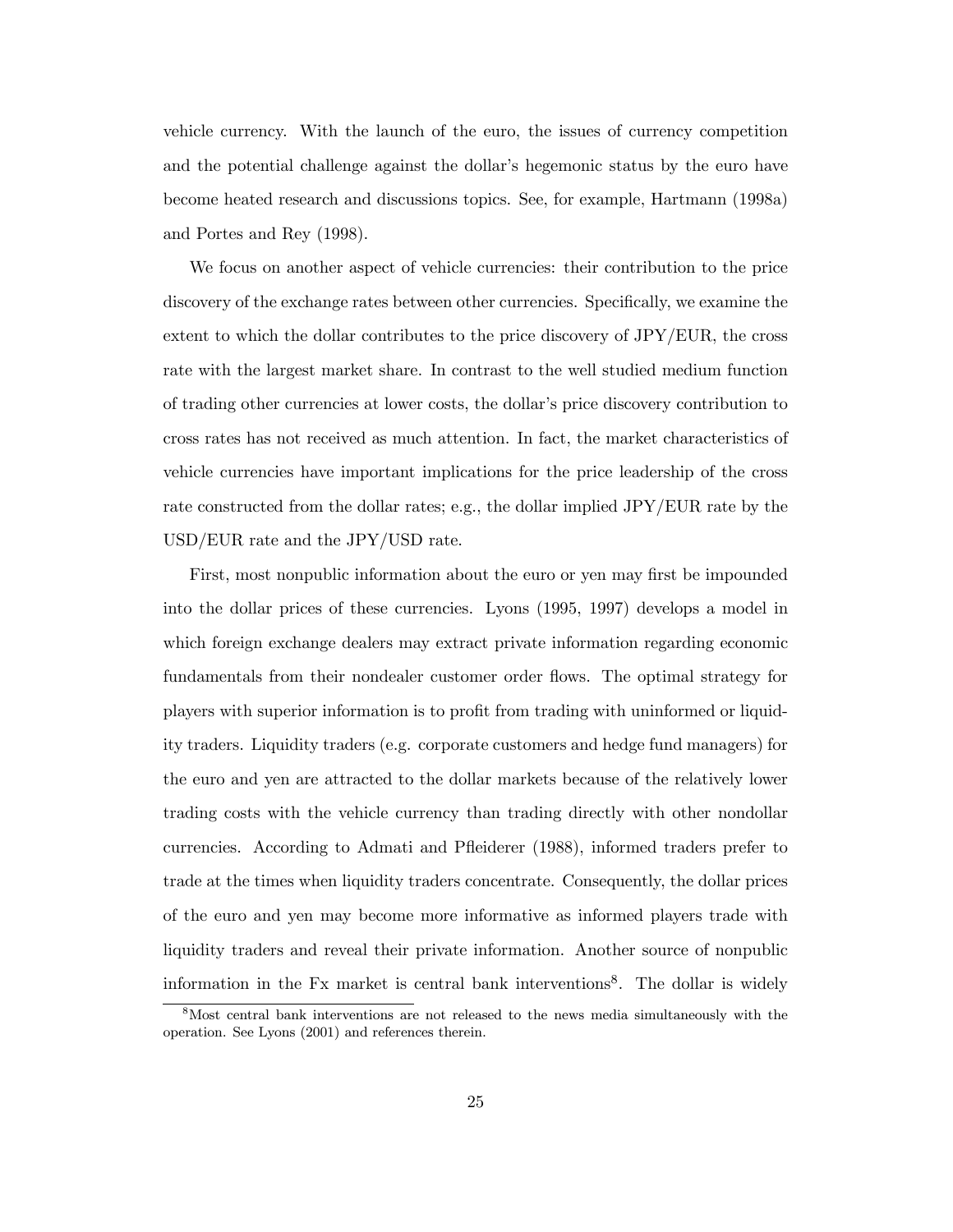used as the intervention currency by non-US central banks<sup>9</sup>. As foreign monetary authorities buy or sell the dollar for the home currency, the intervention effects should be first reflected in the dollar rates.

Second, consider the effects of public information in the Fx market through macroeconomic news announcements. Harris and Raviv (1993), and Kandel and Pearson (1995) suggest that market participants may have differential interpretations of such public signals, and it is the trading process that aggregates heterogeneous beliefs of investors and produces price discovery. Evans and Lyons (2002), and Love and Payne (2002) find evidence that order flows transmit significant shares of macroeconomic news into exchange rates. As the dollar markets are the most liquid, macroeconomic news releases from Japan (Europe) may be more efficiently assimilated into the dollar price of the yen (euro), rather than the cross rate.

In summary, the special role of the dollar as a vehicle currency suggests that substantial price discovery of JPY/EUR may occur through the dollar. The more liquid are the dollar markets relative to the cross rate market, the more informative are the dollar market prices and the stronger is the price leadership of the dollar implied JPY/EUR rate.

Our analysis provides several important contributions to the Fx price discovery literature. First, the Fx market has seen substantial structural changes in the past ten years, notably the replacement of the legacy EMS currencies by the euro (for other structural changes, see Galati 2001, BIS 2002, and ECB 2003). Most price discovery studies examined a market environment that no longer exists. Using more recent data, we measure the relative price discovery contributions of major currencies during the beginning of the so-called "euro era". Second, we apply our newly developed measures of price discovery dynamics. Finally, we relate measures of relative liquidity and transaction costs, the critical attributes for a vehicle currency, to the price discovery

<sup>9</sup>For example, the dollar operation accounts for the majority of Bank of Japan's (BOJ) interventions. BOJ seldom uses the euro at much smaller magnitudes. For more information, see the quarterly intervention reports at the website of Japan's Ministry of Finance.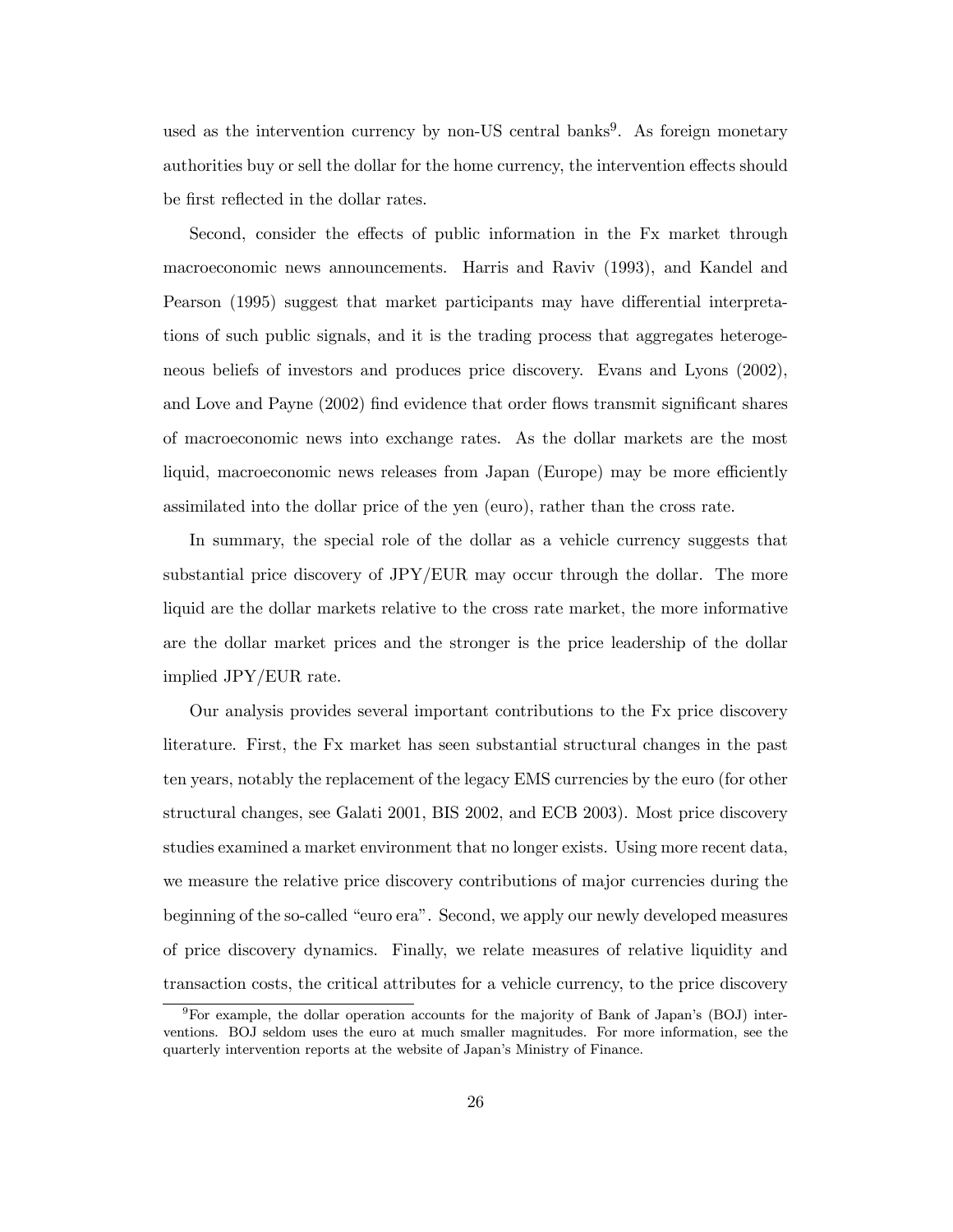contribution of an international currency<sup>10</sup>.

Our analysis is closely related to the analysis in De Jong et. al. (1998). Using one year (1992-1993) of indicative quotes data, they find that the direct JPY/Deutschemarks (DM) exchange rate and the dollar implied JPY/DM rate (constructed from DM/USD and JPY/USD) are roughly equally important for the price discovery of the direct JPY/DM rate, and the direct JPY/DM rate obtains its strongest price discovery role during the European and American trading hours.

#### 7.2 Data Description and Variable Construction

Our analysis of the dynamics of price discovery is based on the bid-ask quotes of the spot Fx rates for three currency pairs: USD/EUR, JPY/USD, and JPY/EUR. The quotes are from a proprietary data set sponsored by a major investment bank. The data is taken from the interdealer electronic currency exchanges, which currently accounts for roughly one third of overall spot  $Fx$  trading volume<sup>11</sup>. The data sample covers a period from 22:00 Greenwich Mean Time (GMT) July 6, 2003 to 22:00 GMT September 26, 2003. Each observation is time-stamped up to the millisecond from midnight GMT, and contains the bid and ask quotes. Unlike the Reuters FxFx indicative quotes widely used in empirical studies<sup>12</sup>, the bid-ask quotes in our data are tradeable or firm. The data is delivered to us with a proprietary outlier filter applied. We further visually screen the data by plotting the quotes by days, and find no significant outliers. The quote observations with non-positive spreads (ask quote minus bid quote) are removed.

The Fx market operates on a 24-hour basis, and only turns quiet over the weekend periods. Our analysis focuses on the business week when Fx trading is especially

 $10$ These factors have been examined in the price discovery studies of equity markets. Hasbrouck (1995) and Huang (2002) look at the trading volume shares, and Eun and Sabherwal (2003) use the ratio of bid-ask spreads.

 $11$ Lyons (2001) reports that the spot Fx trades can be classified into three types based on the involved counter parties: dealer-customer trades, direct inter-dealer trades, and brokered inter-dealer trades, each of which accounts for one third of the overall volume.

 $12$ See Goodhart and O'Hara (1997) for a survery of the studies using the FxFx data.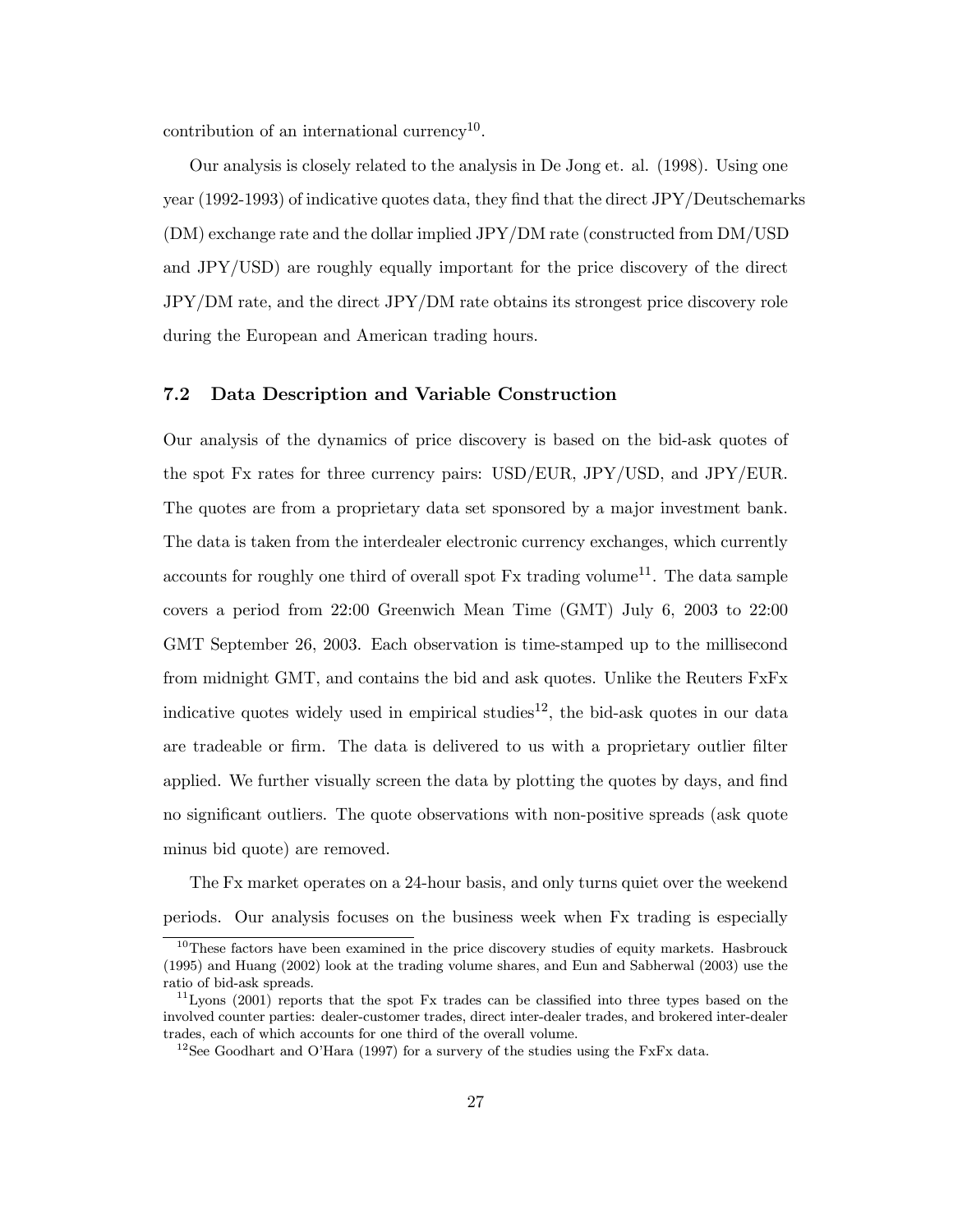active. All observations with time stamps from Friday 22:00 GMT to Sunday 22:00 GMT are excluded, which leaves us with 12 business weeks, or 60 trading days, of quotes data. Each trading day is defined as from 22:00 GMT of the previous day to 22:00 GMT of that day. A similar "business weekend" definition is also used in Andersen and Bollerslev (1998).

One distinguishing feature of the Fx market is that the Fx trading activity systematically varies across a 24-hour trading day as the earth sequentially passes through the business hours of the major geographical financial centers: Tokyo, London, and New York. Identifying the portions of a trading day that correspond to the business hours of these financial centers is important for price discovery studies, since the relative (currency pair-wise) importance and market liquidity of a particular currency may change across a day. Generally, during the business hours of the home market, the trading of currency pairs involving the home currency are more active than others. For example, the market for JPY/USD is more active than that for USD/EUR during Tokyo's business hours even though USD/EUR accounts for a larger share of overall turnover. Accordingly, we break a 24-hour trading day into four sessions - Asian, European, American, and post American - based on the local business hours of the three major geographical financial centers<sup>13</sup>. Table 3 lists the timing definition for the four sessions. Notice that the correspondence between the GMT hours and local business hours is based on the daylight saving time (DST) that prevails during our sample period. Furthermore, the starting time of each intraday session is based on the conventional business starting hour of that center. Because the business hours of consecutive financial centers may be overlapping, the traders from the previous center may still be present in the market in the following session. This is especially true for the American session. When New York traders start trading, the traders in London still have the whole afternoon to go through. The American session ends

 $13$ The Fx market is a decentralized market without specific market open and close hours for each geographical financial center.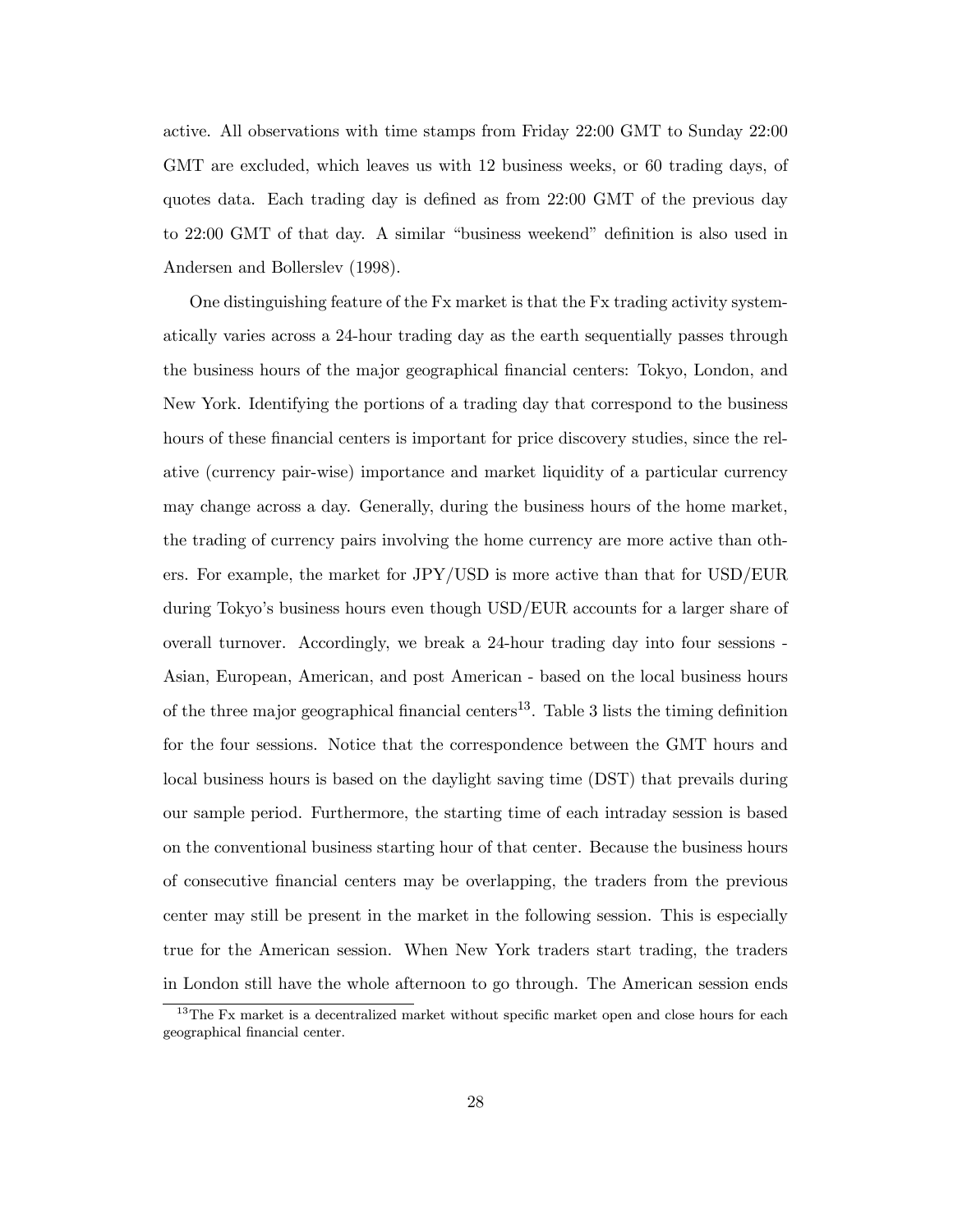earlier in the local time because New York traders quit from active trading when their European counterparts quit from the market (Goodhart and Demos, 1991). The post American session intends to capture the quiet interim period after the active trading in North America, but before the start of trading in Asia. This naming convention of intraday trading sessions is used throughout our empirical investigation.

The price variables for exchange rates are measured by logarithmic (log) mid quotes. Log mid quotes are further multiplied by 10,000 so that price changes are in basis points. The raw quotes are unequally spaced in time and are aligned to an equally spaced time clock for statistical analysis. Our alignment algorithm imputes the most recent observation within the business week as the sampled observation for each of equally spaced alignment positions. The aligned observations thus measure the prevailing market price (midquote) levels. After alignment the three exchange rate series have the same number of observations. The direct JPY/EUR rate is defined as log mid quote of  $JPY/EUR_t$ , while the US dollar implied rate is defined as log mid quote of  $JPY/USD_t$  + log mid quote of  $USD/EUR_t$ . One advantage of quotes data is that it is free of the infrequent trading problem. Infrequent trading arises as a measurement problem when investors' opinions can not be reflected in the market price until a trade occurs and the transaction price is observed (e.g. see Lo and MacKinlay, 1990). Quotes are different from trades in that quotes are valid until they are revised, and quote revision can occur in the absence of trades. Because the quote changes over weekends are quite different from those within normal trading intervals, all quote changes over weekends are excluded from the sample.

The spreads are defined in terms of the differences of the paired ask and bid quotes, and are expressed in units of the minimum grid on which each exchange rate can move, so called pips. The USD/EUR rate is conventionally quoted as how many dollars per euro, and one pip is 0.0001 USD. The JPY/USD and JPY/EUR rates are quoted as how many yen per dollar and yen per euro, respectively. One pip for these two exchange rates is 0.01 JPY. Because the price of USD/EUR is in the 1 dollar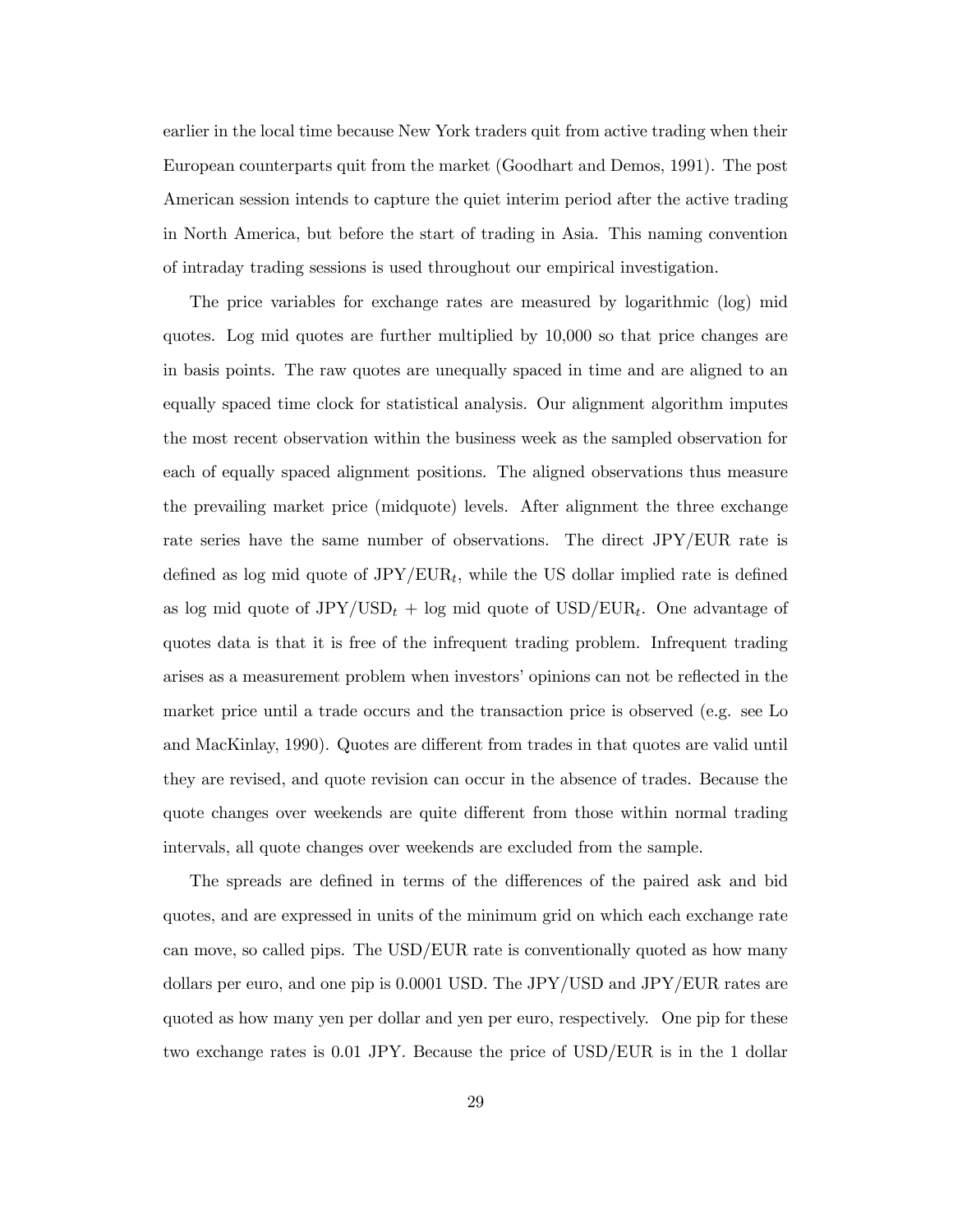range and the prices of JPY/USD and JPY/EUR are in the range of 100 JPY, the spreads measured in pips are approximately the percentage spreads. Accordingly, the pip spreads may be compared across these three exchange rates. We use the pip spreads as the measure of transaction costs in each market. There are other potential transaction costs to consider, such as commissions. Our communication with Fx practitioners suggests that the interdealer commissions are about \$15 per trade. Goodhart et. al. (1996) find that there is little variation in the size of interdealer Fx trades and the typical trade size is \$1 million worth. This amounts to a \$100 spread cost and \$30 commissions for a typical round-trip transaction assuming a one pip spread. Therefore, the bid-ask spreads make up the majority of actual transaction costs. To characterize the transaction costs in each market at a particular time of day, we further compute the hourly mean spreads in pips by averaging all spreads of each exchange rate within a particular GMT hour across the 60 trading days in the sample.

We use the ratio of the sum of hourly mean spreads of  $\mathrm{USD}/\mathrm{EUR}$  and  $\mathrm{JPY}/\mathrm{USD}$ to the hourly mean spreads of JPY/EUR (hereafter, the spread ratio) to measure the hourly relative liquidity of the dollar markets against the cross rate market. Transaction costs and liquidity in individual markets measured by bid-ask spreads have been examined in many previous vehicle currency and more general  $Fx$  studies; e.g., Black (1991), Hartmann (1998b), and Huang and Masulis (1998). However, whether liquidity traders for the euro or yen use the dollar as the transaction medium, and consequently where informed traders may reveal their nonpublic information, ultimately depends on the relative transaction costs in the dollar markets versus in the cross rate market. The lower the spread ratio is from one, the more cost-attractive it is to trade the yen and the euro through the dollar and the more liquid are the dollar markets relative to the cross rate market. Measuring relative liquidity with the spread ratio allows for a rich characterization of the relative importance/attractiveness of the dollar throughout the intraday Fx market evolution.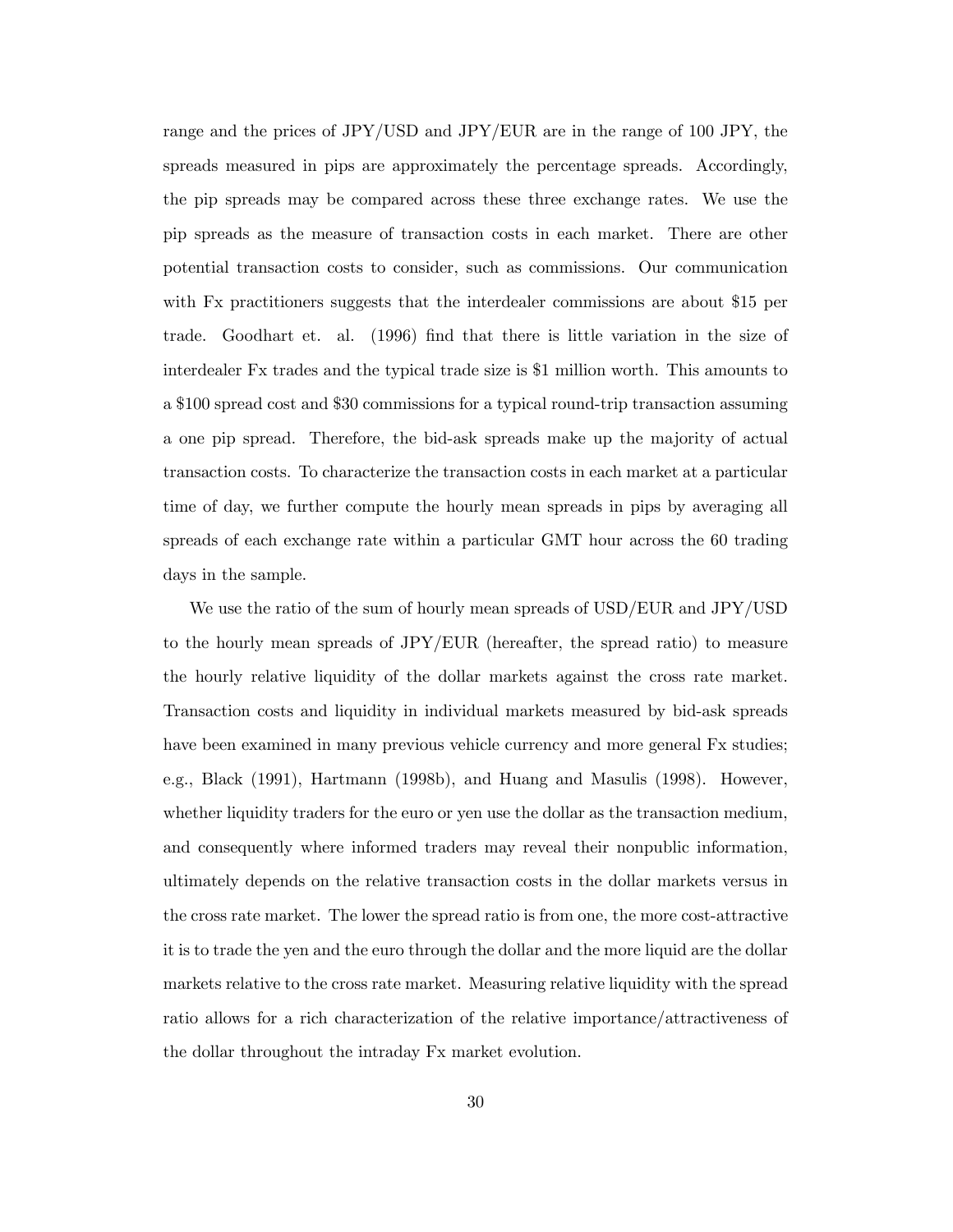#### 7.3 Preliminary Data Analysis

We start our data analysis by looking at the market trading activity approximated by the hourly tick frequency of quote entries. The use of quote tick frequency as a proxy for trading volume and market activity in the Fx studies can be traced back to Goodhart and Demos (1991) and Bollerslev and Domowitz (1993). For each exchange rate, we compute the average hourly frequency of quote entries by averaging the quote counts of the exchange rate within each intraday hour across the 60 days in our sample. The resulting trading activity measures are plotted in Figure 5, with the upper, middle, and lower panels for USD/EUR, JPY/USD, and JPY/EUR, respectively.

A first look at the plots suggests that there are similar intraday activity patterns across the three exchange rate markets. The intraday patterns reflect three activity peaks corresponding to the business hours of three world's financial centers, and are largely consistent with the earlier findings in Goodhart and Demos  $(1991)^{14}$ . Interestingly, although the trading restrictions over the Tokyo lunch hours have been removed since 1994 (see Ito el. al., 1998), a market activity trough is still observed during this period (3:00 - 4:00 GMT).

A closer examination of the activity patterns of three markets reveals more interesting differences. First, consistent with the BIS survey data, the overall activity of USD/EUR is highest, followed by JPY/USD and JPY/EUR. This ordering is expected given the dollar's dominance in the Fx market. The market activity differences, however, become more subtle during individual geographical trading sessions. During the Asian trading hours, the market activity of JPY/USD is highest, followed by USD/EUR, reflecting the home market effect. But the home market effect only applies to JPY/USD, not to JPY/EUR, which indicates the dollar's dominance and vehicle currency role in the Asian session.

 $14$ Goodhart and Demos (1991) did not examine the cross rate market.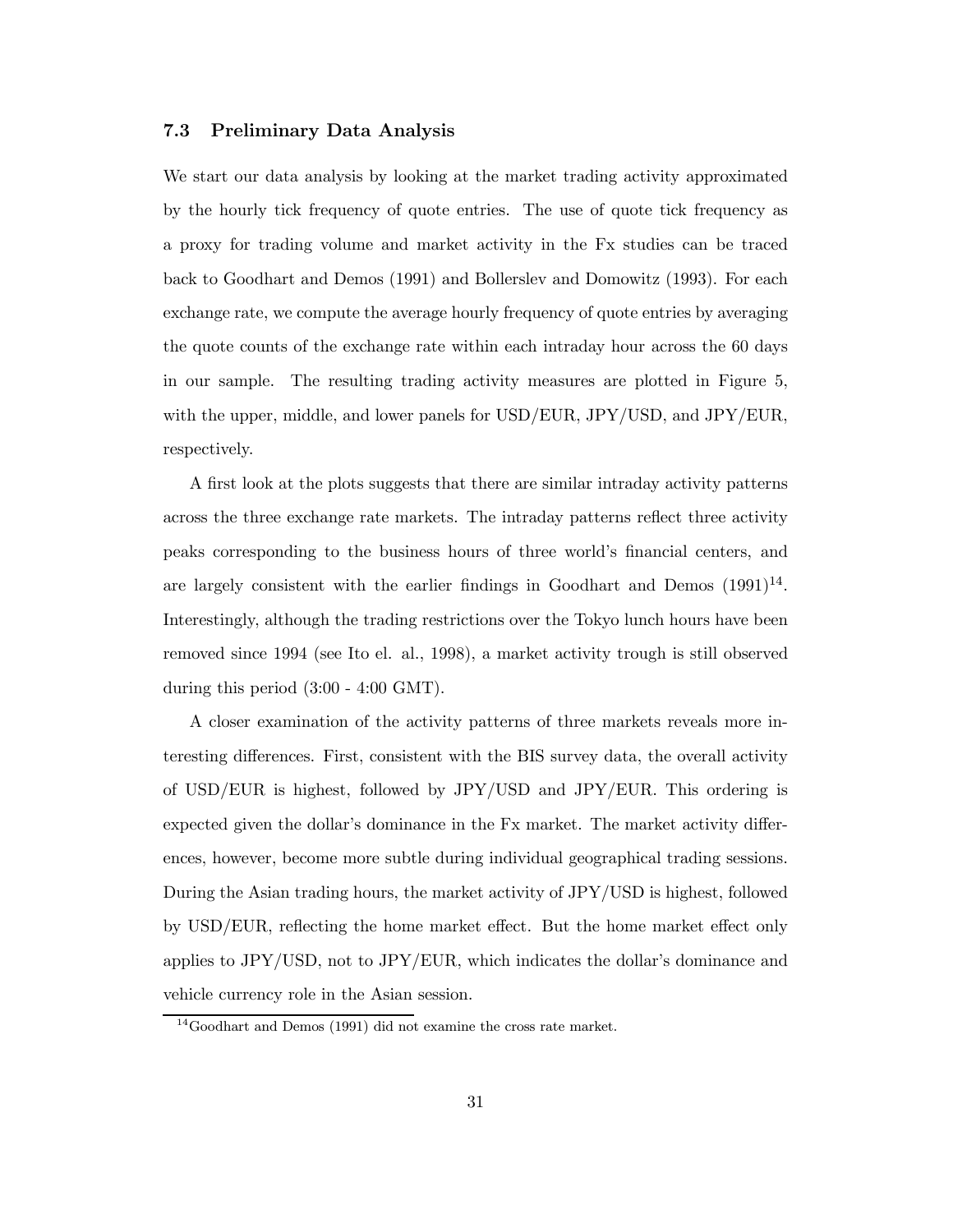When European markets are open, which includes both the European and American trading sessions, the market for USD/EUR is naturally most active. However, the market activity of JPY/EUR elevates to a comparable level to that of JPY/USD. This makes the size of the euro markets, measured by the sum of the activity of JPY/EUR and USD/EUR, very competitive against the size of the dollar markets, measured by the sum of the activity of JPY/USD and USD/EUR. After the European markets and American session close, the dollar regains its dominance in the post American session.

The hourly mean spreads in pips are plotted in Figure 6. The intraday spread variations generally reverse the pattern found in the market activity plots. This is due to lower order processing costs as expected trading volumes increase (Black, 1991, Hartmann, 1998b) and/or the effects from increased dealer competition (Huang and Masulis, 1998). The spread level is lowest for USD/EUR, followed by JPY/USD, and is highest for JPY/EUR.

#### 7.4 Estimation Details

There is little formal guidance for the choice of the sampling interval for the statistical analysis, and the results of the price discovery analysis may be sensitive to the chosen sampling frequency. For the highly liquid Fx market, determining which price leads and which price follows requires sampling at very high time resolutions. To illustrate, Figure 4 presents one episode of exchange rate movements in our sample around 23:50 GMT on August 11, 2003, at which Japan released the first GDP estimates for the second quarter of 2003. The line with squares depicts the movement of the dollar implied JPY/EUR price (midquote) and the line with triangles traces the direct JPY/EUR price (data are in their original scale). The economic recovery data in Japan's GDP release caused appreciation of Japanese yen from 134.63 yen/euro to 134.50 yen/euro. Both the direct and implied JPY/EUR rates moved toward the new price level following the announcement, with the direct rate lagging behind by about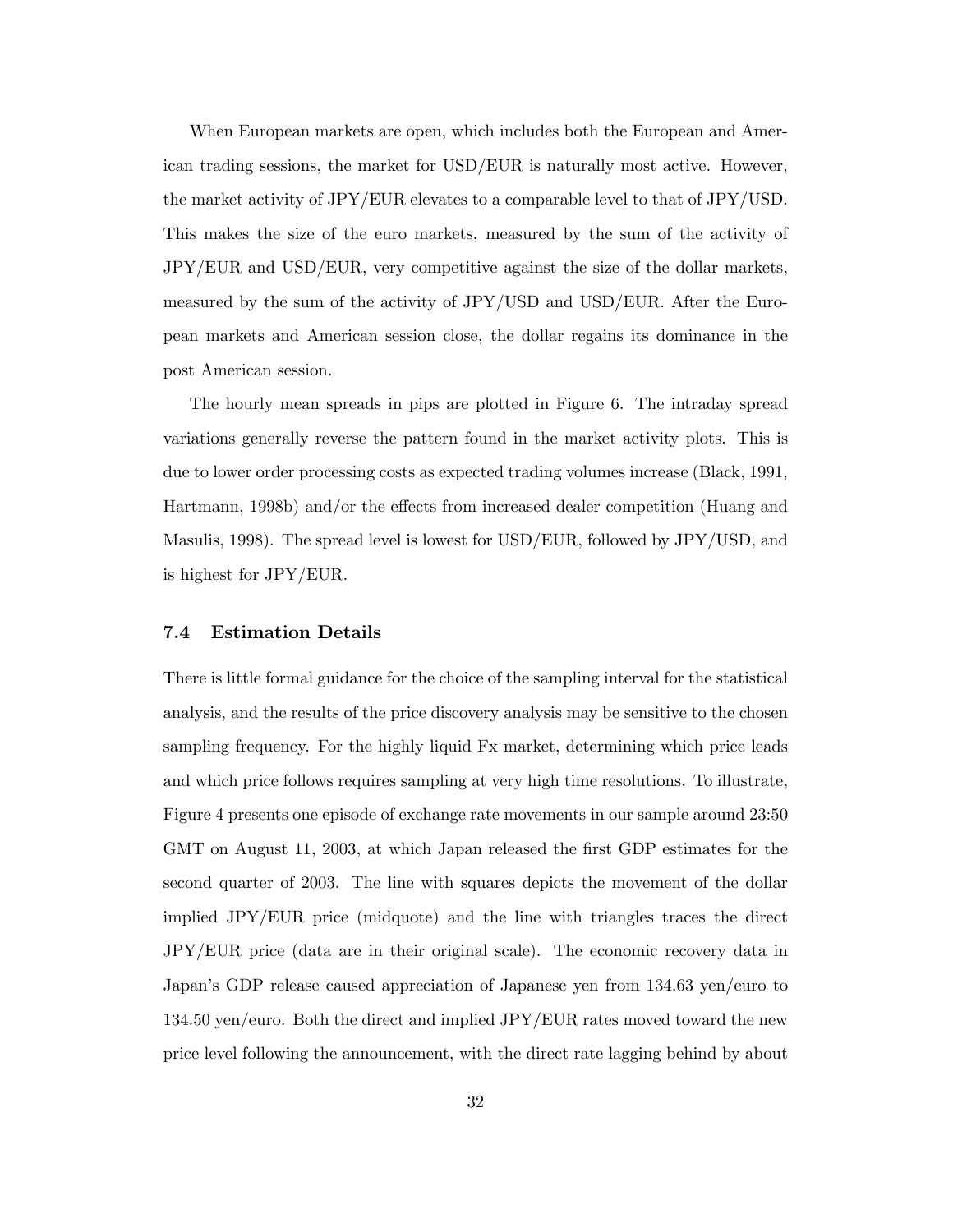three minutes. The figure clearly indicates an incidence of how the dollar contributes to the price discovery of JPY/EUR. For uncovering the price discovery dynamics, the choice of sampling frequency is crucial. The price discovery dynamics of the two rates, from the original price to the new price, occurs within a 5-minute time resolution. Accordingly, we initially choose a 15-second sampling interval for our analysis. We also provide results based on a 5-minute sampling interval for comparison purposes.

Starting with 15-second exchange rate quotes within each intraday GMT hour, or geographical trading session, we fit the VEC( $K-1$ ) model in (11) with K chosen to minimize the Bayesian Information Criterion (BIC). The PDIRFs and PDEL for each market are then computed from the estimated  $VEC(K-1)$  coefficients following the procedure outlined in section 4.

A stylized fact of the Fx market that impacts our bootstrapping procedure to assess the sampling variability of the estimated PDIRFs and PDEL is the systematic intraday patterns of exchange rate volatility. Dacorogna et. al. (1993) show that the intraday volatility seasonality in the Fx market results from the sequential alternation of geographical trading centers. Andersen and Bollerslev (1998) identify calendar features, such as sequential trading centers, holidays of major trading centers, and day light savings time, as well as effects of prescheduled macroeconomic announcements, in the intraday volatility pattern of DM/USD rate. Because the analysis of price discovery mainly focuses on modeling the means of exchange rate movements, volatility patterns are expected to remain in estimated residuals. When computing the empirical distribution of the price discovery measures through bootstrapping, the systematic features of the residual distribution can be preserved by sampling deseasonalized residuals and then restoring the seasonalities. Together with the exchange rate quotes data, the investment company also provides an estimated volatility scaling (multiplicative) factor for the JPY/EUR rate over the sample period, accounting for the seasonal calendar effects and macroeconomic announcement effects. The scaling factor is constructed using the approach outlined in Andersen and Bollerslev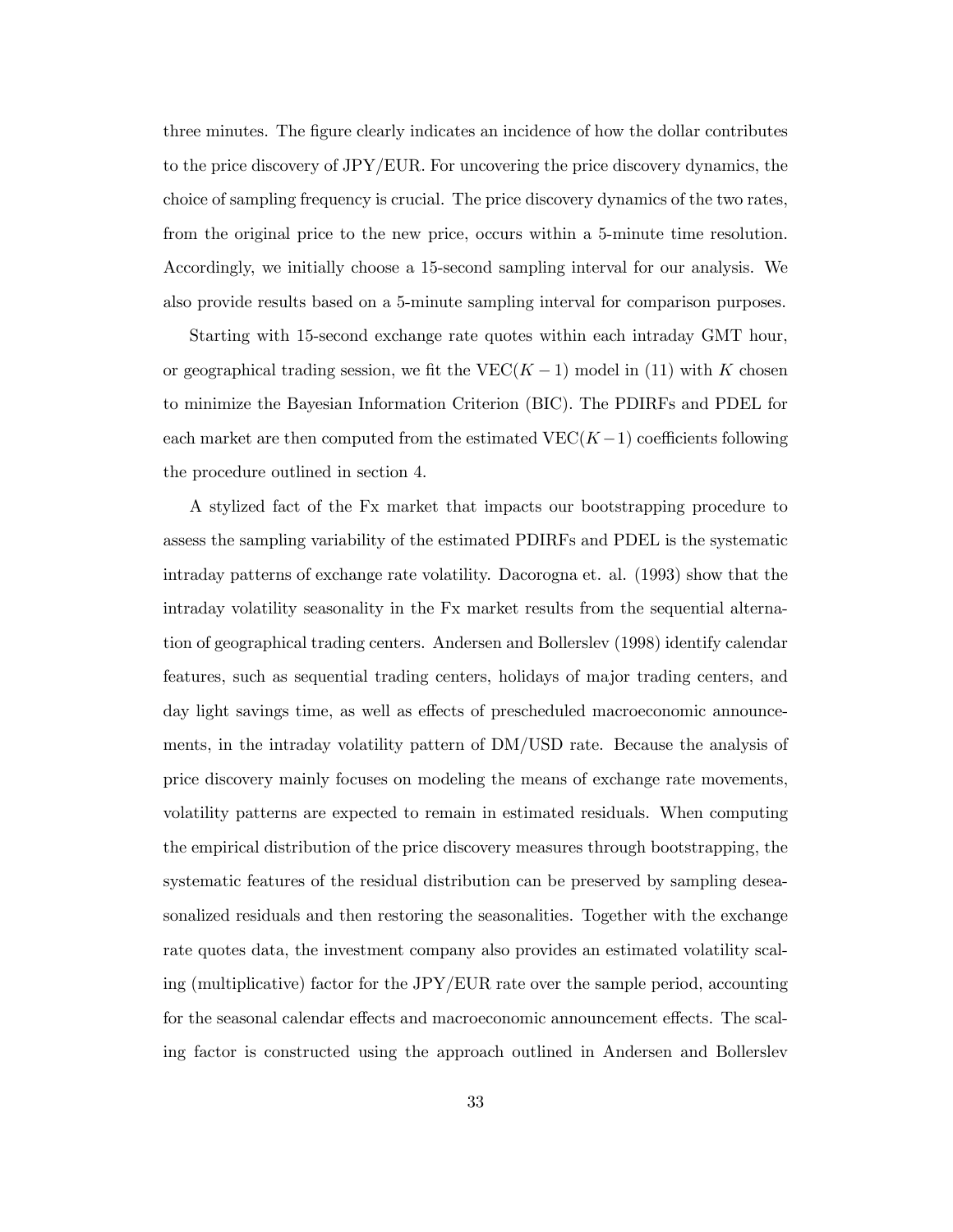(1998) with three years (2000 - 2002) of 5-minute historical data. For residuals at the 15-second resolution, each of the 5-minute scaling factors is repeated 20 times to obtain the 15-second scaling factors. Our modified bootstrapping procedure is a follows: deseasonalize the estimated residuals with the volatility scaling factors; sample the deseasonalized residual pairs with replacement; generate the bootstrapped data sample with the state-space representation of the estimated model; refit the model with the bootstrapped data and compute the PDIRFs and PDEL. In this way, we construct a bootstrap distribution with 1,000 samples for each of the price discovery measures.

#### 7.5 Results

Figure 8 through Figure 11 show the PDIRF plots of the dollar implied and direct JPY/EUR prices in the four trading sessions. In each figure, the plots depict the impulse responses of the dollar implied (upper panel) and direct (lower panel) JPY/EUR price levels following a one unit (basis point) innovation to the JPY/EUR efficient price. In all figures, the responses of both the implied and direct JPY/EUR price levels converge toward the one basis point permanent level change in the efficient price of JPY/EUR which reflects the fact that both the dollar implied and direct JPY/EUR rates represent the same fundamental asset and share the common efficient price. Furthermore, in all trading sessions, the plots suggest that the dollar implied rate discovers the new efficient price at a faster pace than the direct JPY/EUR rate. In particular, the PDIRFs of the direct JPY/EUR rate in all trading sessions display the dynamics characterized by the lagged price discovery model in Figure 1. There are, however, significant differences in the price discovery dynamics of the two JPY/EUR prices across trading sessions. In the Asian and post American trading sessions, the dollar implied JPY/EUR rate quickly converges to the new equilibrium while the pricing error of the direct JPY/EUR price is highly persistent. In contrast, the price discovery dynamics of the two prices during the European and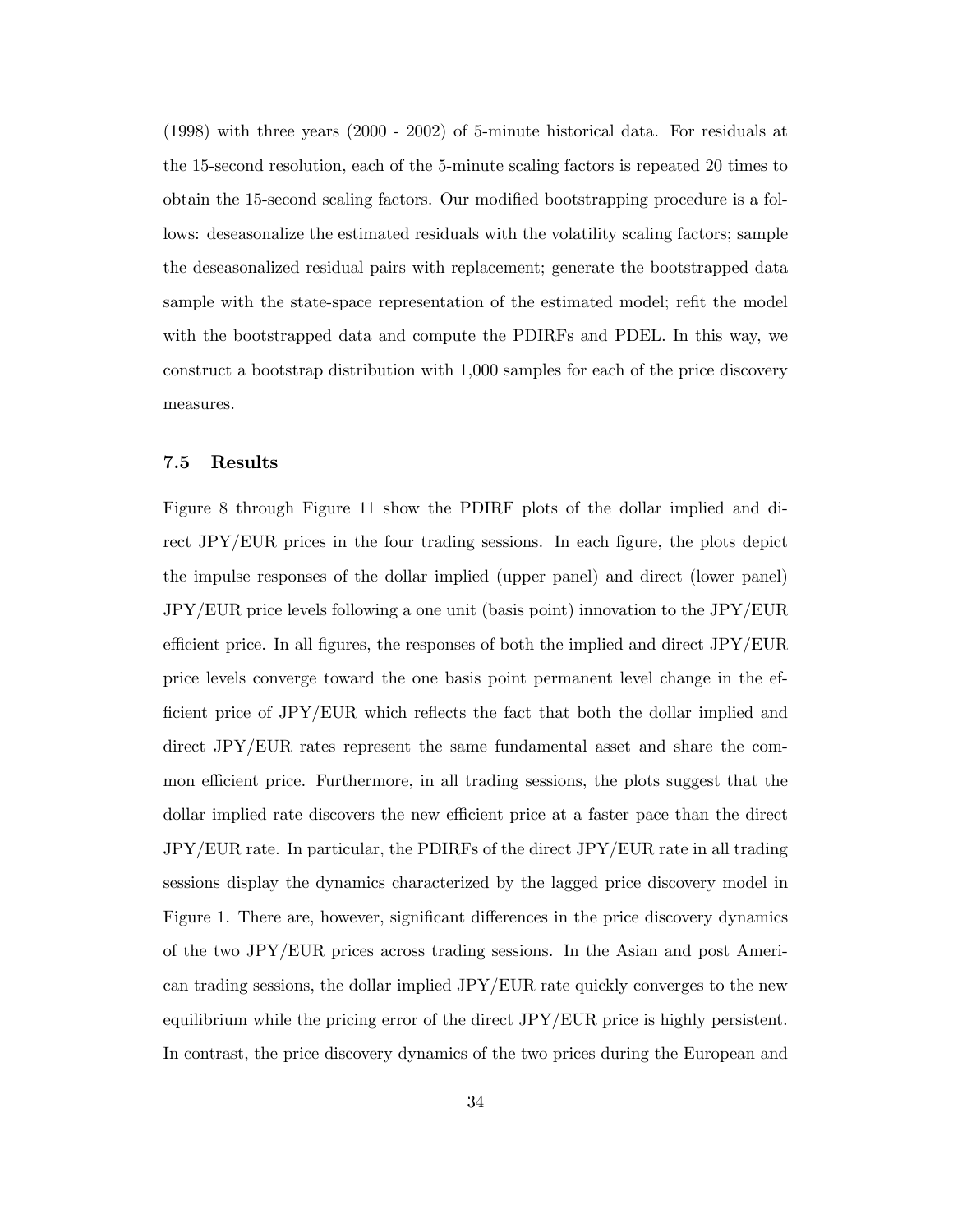American trading sessions are more similar.

To examine the sensitivity of the results to the chosen sampling frequency we re-do the PDIRF analysis using quotes aligned to a 5-minute time clock. Figures 12 through 15 present the corresponding PDIRF plots. For all but the post-American session, the plots suggest little differences in the price discovery dynamics between the two rates.

Table 4 gives the estimated PDEL ratio,  $PDEL_{implied}/PDEL_{direct}$ , and the spread ratio for each intraday hour. All point estimates of the PDEL ratio are less than .55, and only five of the upper confidence bounds are greater than 0.76, which suggests that the dollar markets indeed contribute substantial price discovery for JPY/EUR. The spread ratio is lower than 1 across the day implying the expected costs of exchanging the euro and yen through two round transactions against the dollar is generally lower than the costs of directly trading the two currencies. However, even though the spread ratio is lower than 1, some transactions between the euro and yen may still be carried out directly because of the "double coincidence of wants problem"15.

Table 5 summarizes a regression of the PDEL ratio on the spread ratio and a constant. The coefficient on the spread ratio variable is 0.40, with a robust standard error of 0.14, indicating that the dollar's contribution to the price discovery of JPY/EUR is negatively (positively) related to the spread ratio (relative liquidity of the dollar markets). From Table 5 it can be seen that the dollar's PDEL ratio varies from roughly 0 to .50 as the spread ratio varies from 0 to 1. The regression results support the argument that as the dollar markets become more liquid compared to the cross rate market, more nonpublic information will be revealed in the dollar markets, and the effects of public announcements (e.g. macroeconomic releases) from Japan or Europe will be more efficiently impounded into the dollar prices of the yen or the euro. Consequently, the prices in the dollar markets will be more informative. On

 $15$ For example, see the partial indirect exchange case in Krugman (1980)).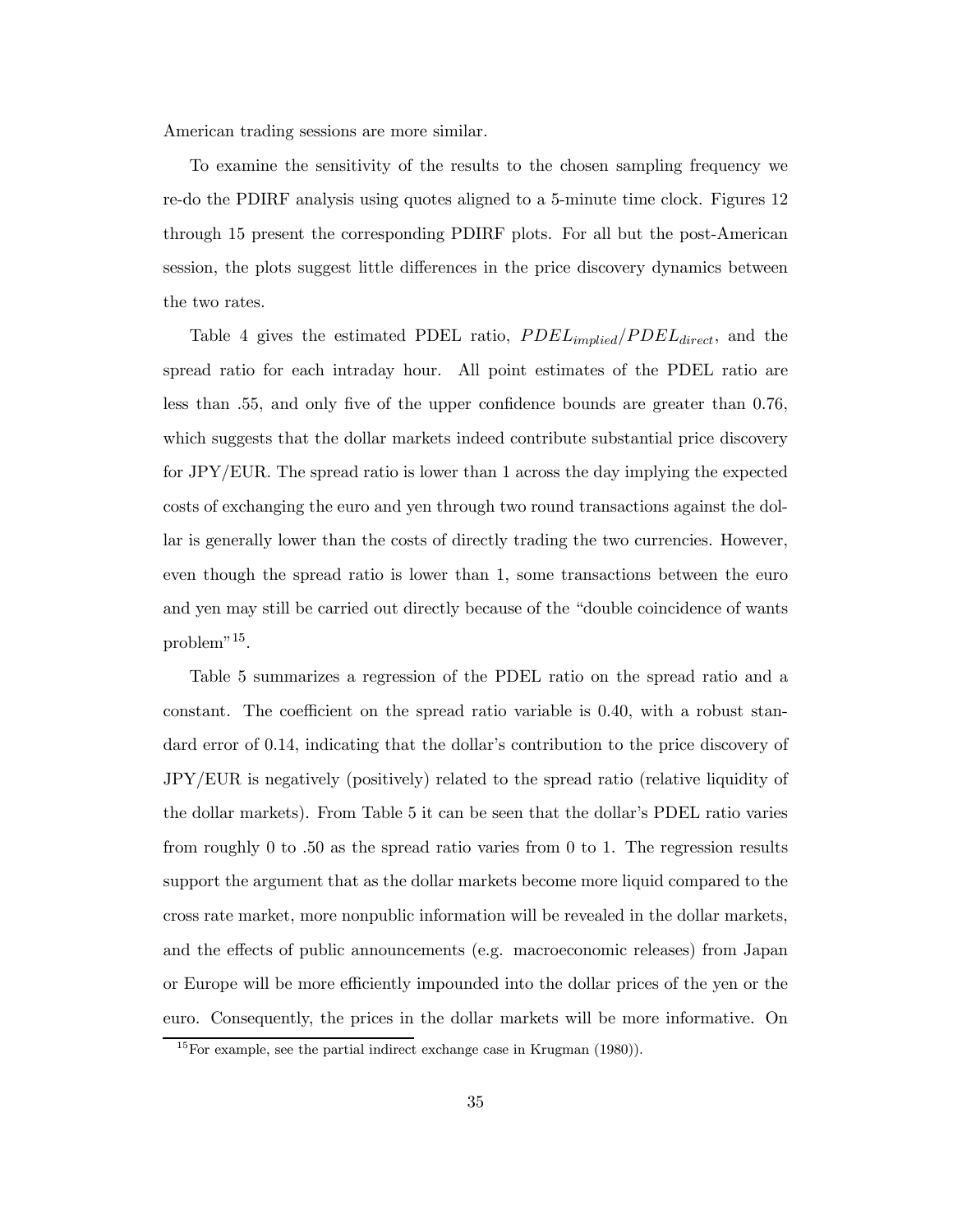the other hand, if the direct exchange of the euro and yen in the cross rate market becomes relatively more liquid, there will be lower volume in the dollar markets and less price discovery of JPY/EUR occurring through the dollar.

The intraday evolution of the dollar's PDEL ratio and the spread ratio are plotted in Figure 7. Consistent with the regression analysis, there is a clear positive relationship between the relative liquidity of the dollar markets and the dollar's price discovery contribution across the day. In particular, the spread ratio is lower in the Asian and post American trading sessions, while it is higher and reaches a peak during the European and American sessions when the European markets are open. This intraday pattern of the spread ratio suggests that the spreads in the cross rate market decrease more progressively than the spreads in the two dollar markets during this period of the day even though each exchange rate market experiences lower spreads in the European business hours (see Figure 6).

This relative liquidity change between the dollar markets and the cross rate market coincides with the intraday market activity variations in Figure 5. Unlike the sharp contrast of market activity in the Asian and post American sessions, the JPY/USD market and the JPY/EUR market have more comparable trading activities during the European business hours. We interpret the non-proportional changes of market activity and spreads between the three markets as the enhanced competition of the euro against the dollar for transactions with the yen. In the Asian and post American trading sessions, the dollar dominates and most transactions between the euro and yen are intermediated by the dollar. In contrast, a more significant fraction of transactions between the euro and yen is carried out directly in the cross rate market. The euro's competition weakens the dollar's role as vehicle currency and lowers trading volume concentration in the dollar markets. As a result, the dollar's contribution to the price discovery of JPY/EUR drops and reaches a minimum during the European business hours.

Similar findings have been documented in an earlier study of the price discovery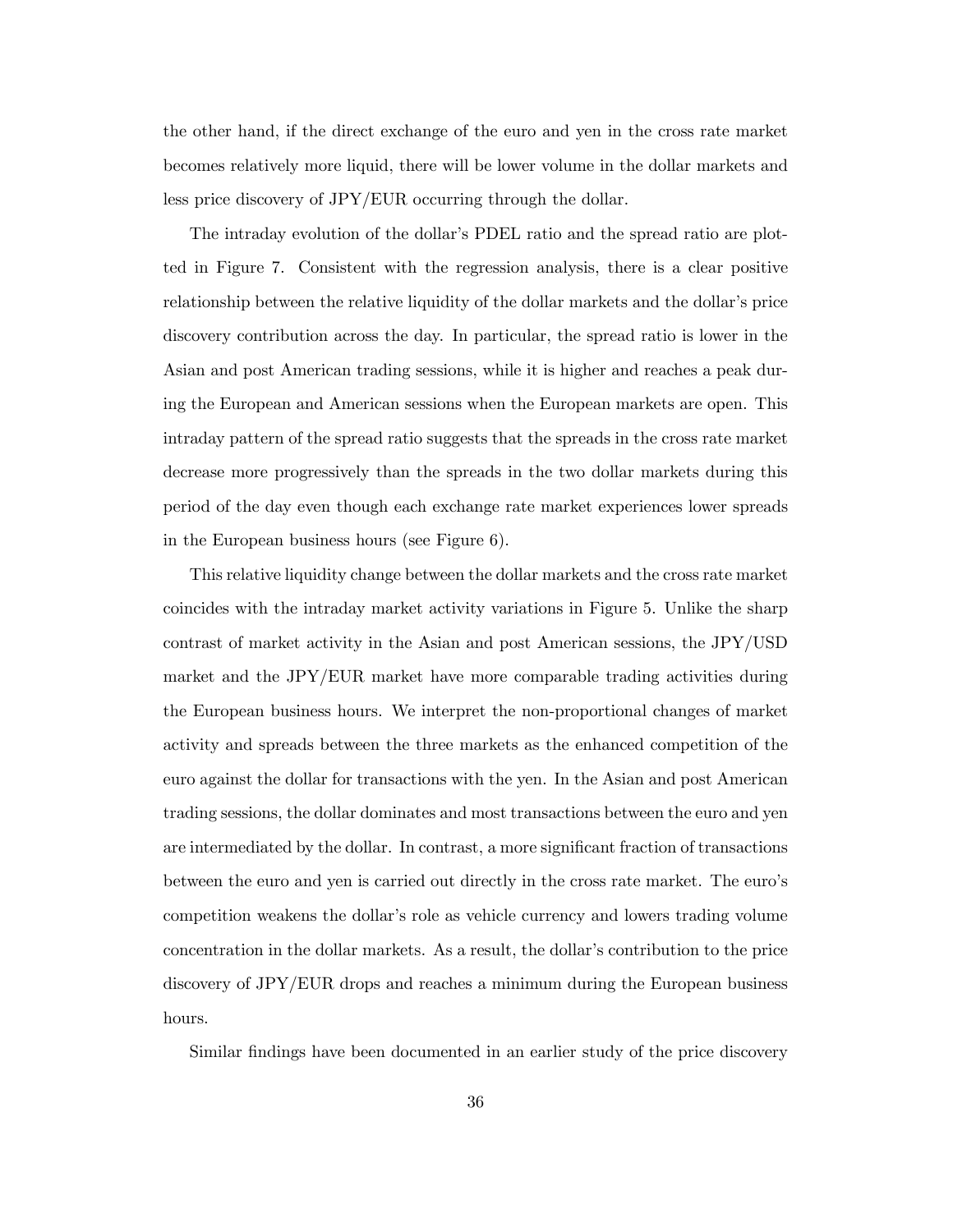of JPY/DM by De Jong et. al (1998). They find that the direct JPY/DM rate obtains its strongest price discovery role in the European and American trading hours. However, they offer no explanation for this result. The close linkage between relative liquidity and price discovery contribution identified in our analysis suggests that their findings may be explained by the enhanced liquidity in the cross rate market during the European business hours.

## 8 Conclusion

In this paper we propose a new approach for the econometric analysis of the dynamics of price discovery using a structural cointegration model for the price changes in arbitrage linked markets. The structural model not only characterizes the common efficient price shared by the multiple markets, but also quantifies the dynamic process by which market prices converge to, or discover, the new equilibrium efficient price. Our methodology characterizes the dynamics of price discovery based on the impulse response functions from an identified structural cointegration model, and we measure the efficiency of a market's price discovery by the absolute magnitude of cumulative pricing errors in the price discovery process. We apply our methodology to investigate the extent to which the US dollar contributes to the price discovery of the yen/euro exchange rate. Our results show that substantial price discovery of JPY/EUR occurs through the dollar. The efficiency of the dollar's price discovery is positively related to the relative liquidity of the dollar markets versus the cross rate market. This suggests that the relative liquidity and lower transaction costs in the dollar markets are attractive to profit-taking trading by informed agents, and are conducive to efficient assimilation of dispersed economy-wide information. We find that the relative liquidity of the dollar markets and the dollar's price discovery efficiency are particularly low during the European business hours, and we attribute this to the enhanced competition of the euro against the dollar for transactions with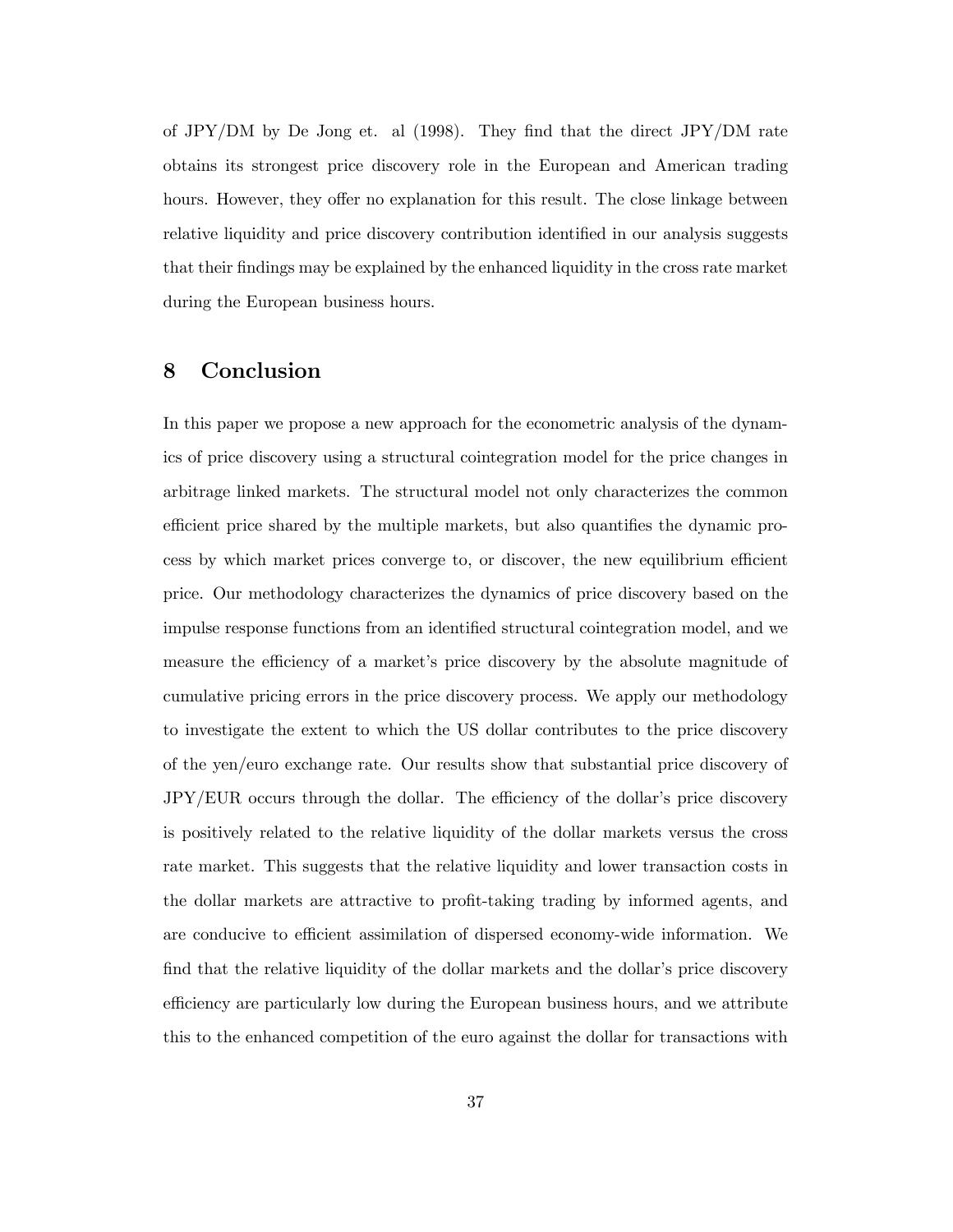the yen.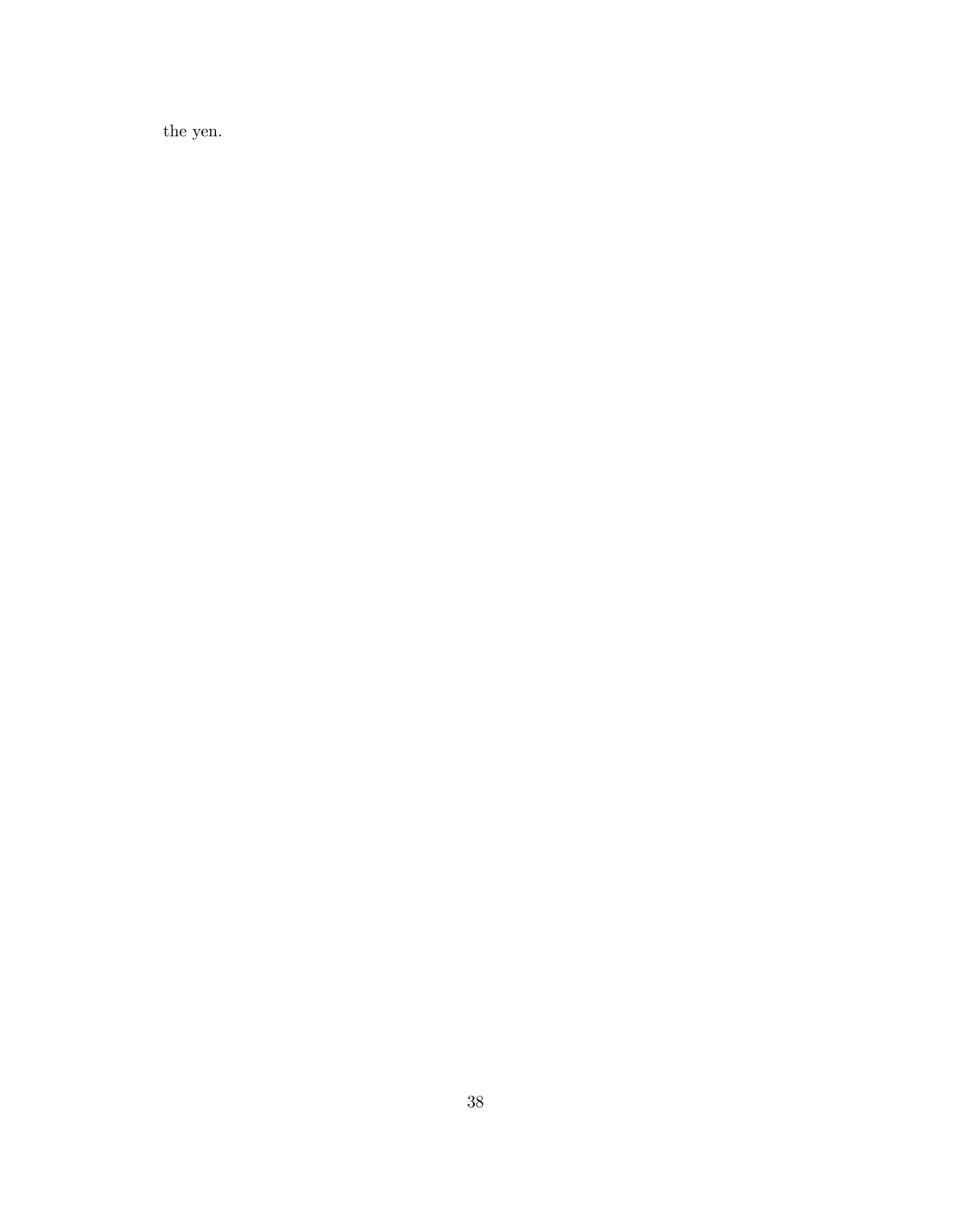## References

- [1] Admati, Anat R., and Paul Pfleiderer, 1988. A theory of intraday patterns: Volume and price variability, Review of Financial Studies 1, 3-40.
- [2] Amihud, Y., and Haim Mendelson (1987). Trading mechanisms and stock returns: an empirical investigation, Journal of Finance, 42, 533-555.
- [3] Andersen, Torben G, and Tim Bollerslev, 1998. Deutsche mark-dollar volatility: Intraday activity patterns, macroeconomic announcements, and longer run dependencies, Journal of Finance 53, 219-265.
- [4] Andersen, Torben G, Tim Bollerslev, Francis X. Diebold, and Clara Vega, 2004. Micro effects of macro announcements: Real-Time price discovery in foreign exchange, American Economic Review, forthcoming.
- [5] Baillie, Richard T., G. Geoffrey Booth, Yiuman Tse, and Tatyana Zabotina, 2002. Price discovery and common factor models, Journal of Financial Markets 5, 309-321.
- [6] Beaver, William H., 1968. The information content of annual earnings announcements, Empirical Research in Accounting: Selected Studies. Supplement to Journal of Accounting Research 6, 67-92.
- [7] Bernanke, Brian, 1986. Alternative explanations of the money-income correlation, Carnegie-Rochester Conference Series on Public Policy, 25, 49-99.
- [8] Beveridge, Stephen, and Charles R. Nelson, 1981. A new approach to the decomposition of economic time series into permanent and transitory components with particular attention to the measurement of the 'business cycle', *Journal of* Monetary Economics 7, 151-174.
- [9] BIS, 2002. Triennial Central Bank Survey: Foreign exchange and derivatives market activity in 2001.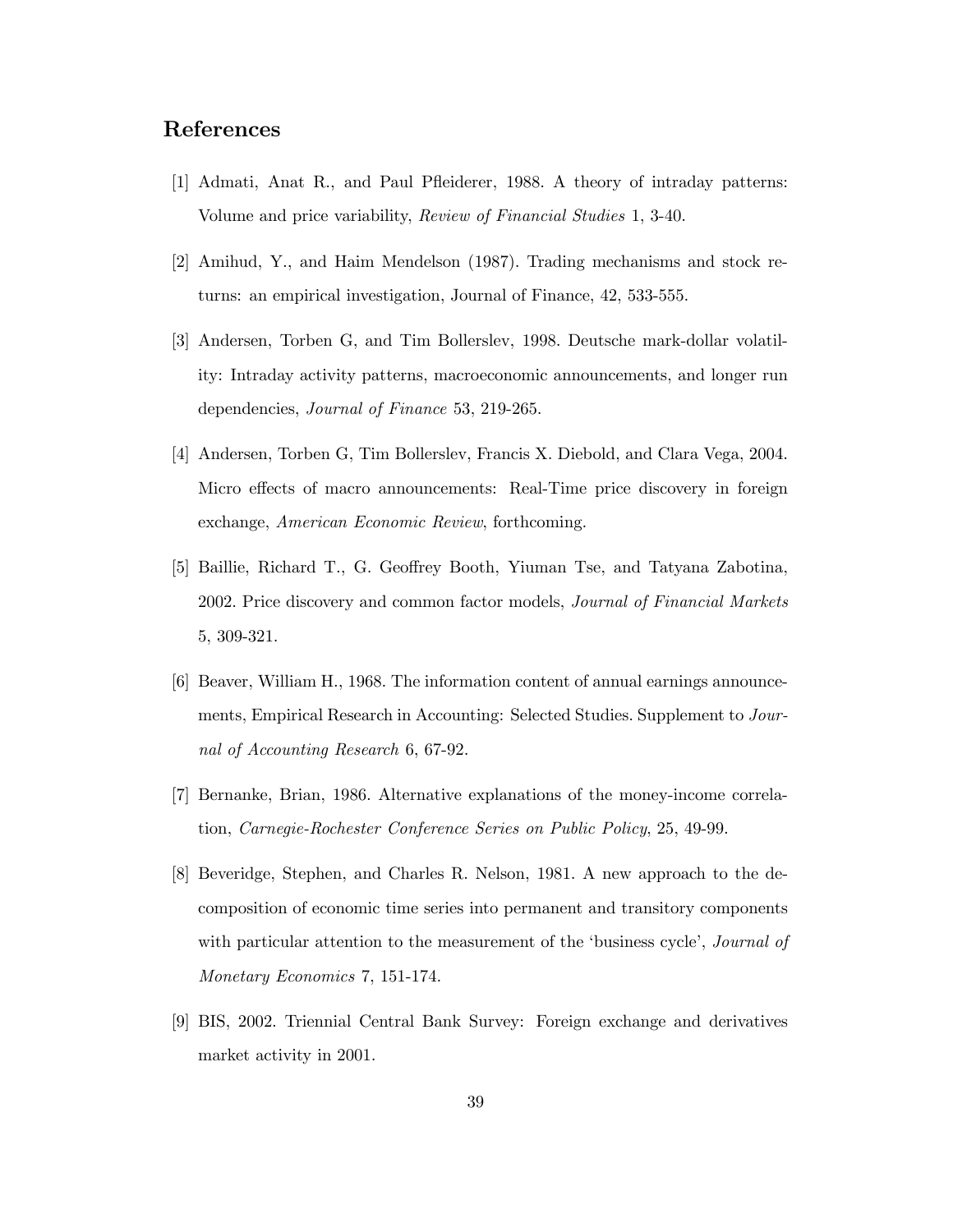- [10] Black, Stanley W., 1991. Transaction costs and vehicle currencies, Journal of International Money and Finance 10, 512-526.
- [11] Blanchard, Olivier, and Danny Quah, 1989. The dynamic effects of aggregate demand and supply disturbances, American Economic Review, 79, 655-673.
- [12] Bollerslev, Tim, and Ian Domowitz, 1993. Trading patterns and prices in the interbank foreign exchange market, Journal of Finance 48, 1421-1443.
- [13] Cochrane, John H., 1994. Permanent and transitory components of GNP and stock prices, The Quarterly Journal of Economics 109, 241-265.
- [14] Covrig, Vicentiu, and Michael Melvin, 2002. Asymmetric information and price discovery in the FX market: does Tokyo know more about the yen? Journal of Empirical Finance 9, 271-285.
- [15] Dacorogna, Michel M., Ulrich A. M¨uller, Robert J. Nagler, Richard B. Olsen, and Olivier V. Pictet, 1993. A geographical model for the daily and weekly seasonal volatility in the foreign exchange market, Journal of International Money and Finance 12, 413-438.
- [16] De Jong, Frank, Ronald Mahieu, and Peter Schotman, 1998. Price discovery in the foreign exchange market: an empirical analysis of the yen/mark rate, Journal of International Money and Finance 17, 5-27.
- [17] De Jong, Frank, 2002, Measures of contributions to price discovery: a comparison. Journal of Financial Markets 5. 323-327.
- [18] ECB, 2003, Review of the foreign exchange market structure.
- [19] Engle, Robert F., and Clive Granger, 1987. Co-integration and error correction: Representation, estimation, and testing, Econometrica 55, 251-276.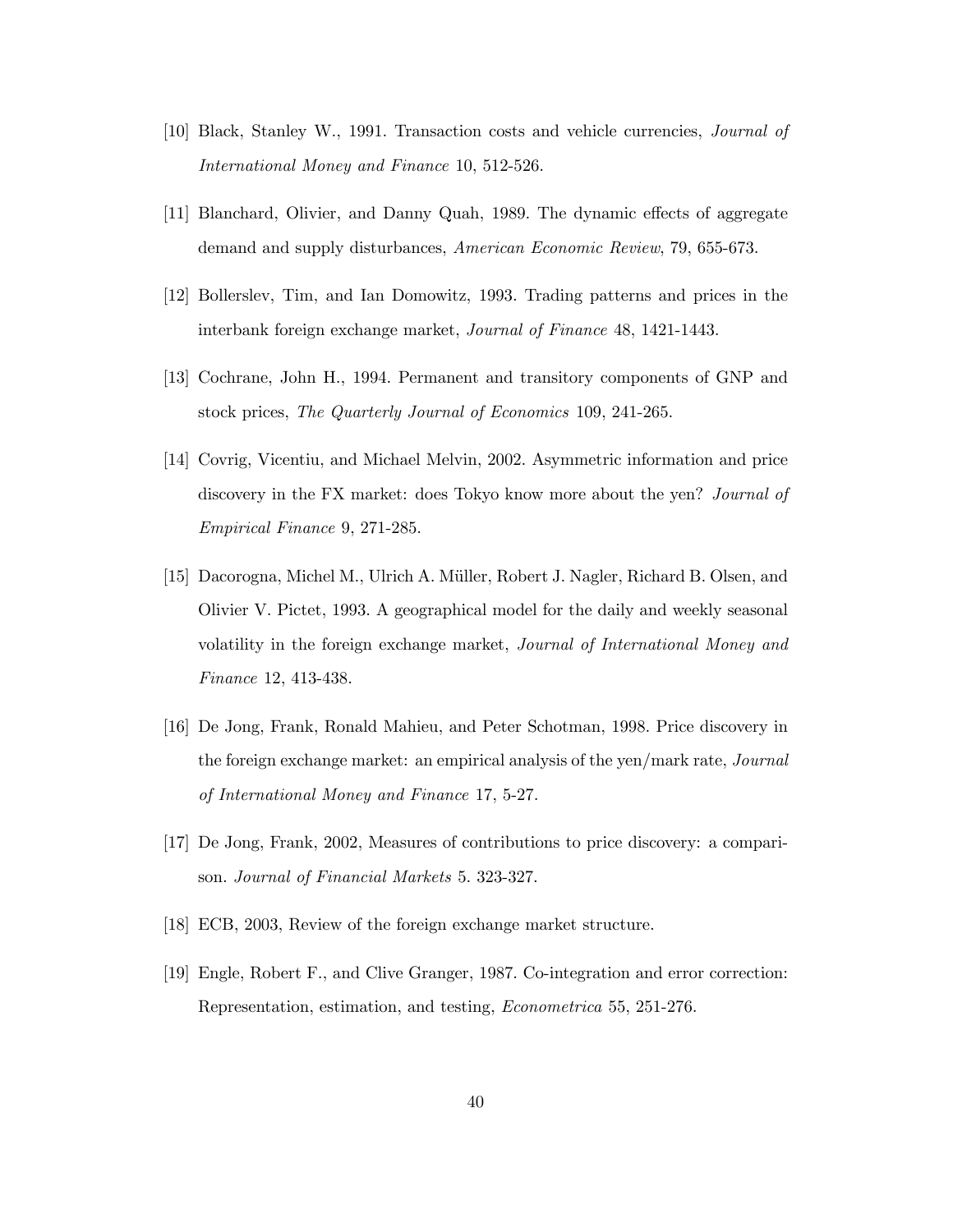- [20] Eun, Cheol S., and Sanjiv Sabherwal, 2003. Cross-border listings and price discovery: evidence from U.S.-listed Canadian stocks, Journal of Finance 58, 549- 575.
- [21] Evans, Martin D.D., and Richard K. Lyons, 2003. How is macro news transmitted to exchange rates? NBER Working Paper 9433.
- [22] Faust, J. and Eric Leeper, 1997. When do long-run identifying restrictions give reliable results, Journal of Business and Economic Statistics, 15, 345-353.
- [23] Galati, Gabriele, 2001. Why has global Fx turnover declined? Explaining the 2001 triennial survey, BIS Quarterly Review December, 2001.
- [24] Glosten, Lawrence R., 1987. Components of the bid-ask spread and the statistical properties of transaction prices, Journal of Finance 42, 1293-1307.
- $[25]$  Gonzalo, Jesús, and Serena Ng, 2001. A systematic framework for analyzing the dynamic effects of permanent and transitory shocks, Journal of Economic Dynamics and Control 25. 1527-1546.
- [26] Goodhart, Charles A. E., and Antonis A. Demos, 1991. Reuters' screen images of the foreign exchange market: The yen/dollar and sterling/dollar spot market, Journal of the International Securities Markets 5, 35-64.
- [27] Goodhart, Charles A. E., Takatoshi Ito, and Richard Payne, 1996. One day in June 1993: A study of the working of the Reuters' 2000-2 electronic foreign exchange trading system, in J. Frankel, G. Galli, and A. Giovannini eds. The Microstructure of Foreign Exchange Markets, Chicago University Press.
- [28] Goodhart, Charles A. E., and Maureen O'Hara, 1997. High-Frequency data in financial markets: Issues and applications, Journal of Empirical Finance 4, 73- 114.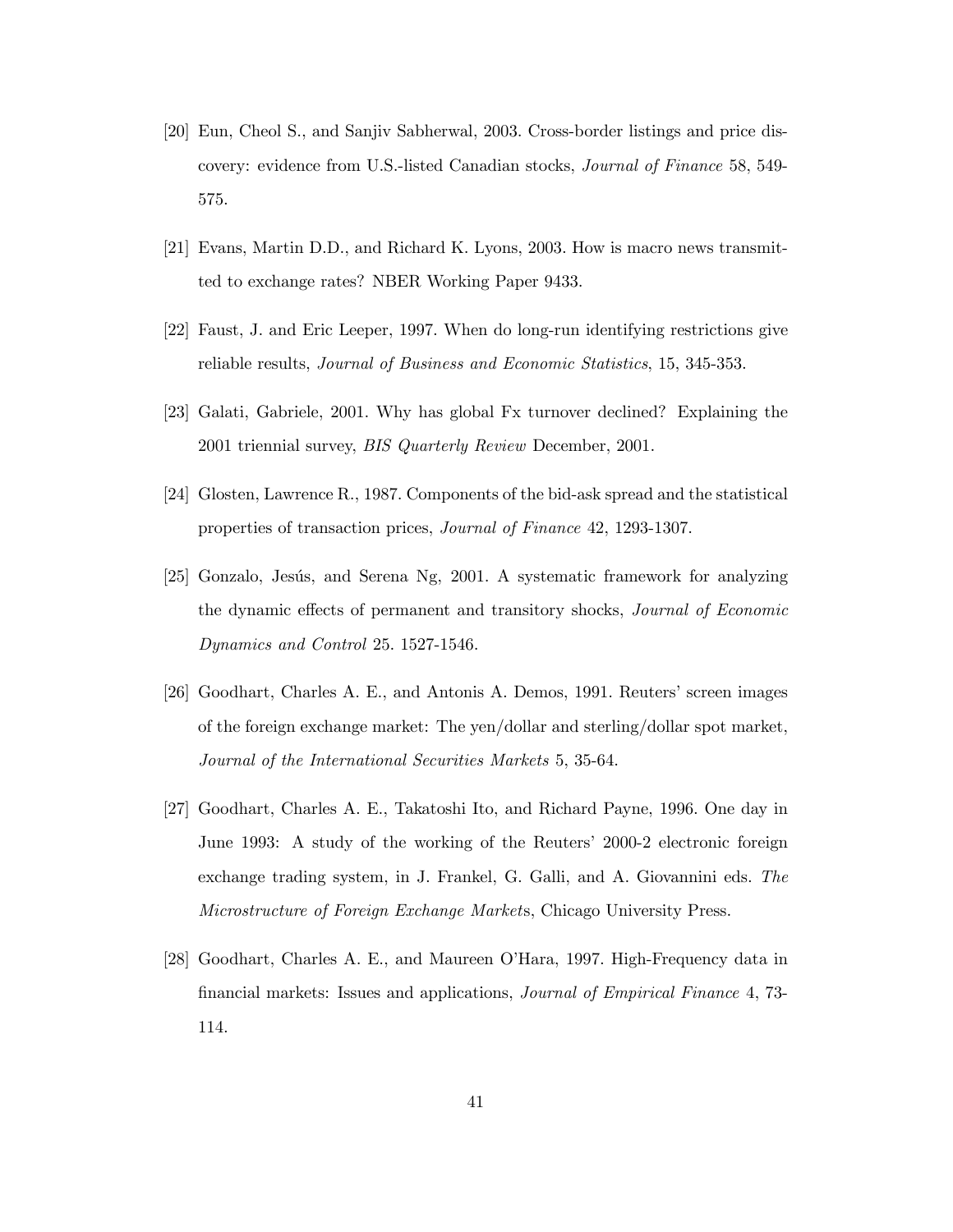- [29] Hamilton, James D., 1994. Time Series Analysis, Princeton University Press
- [30] Harris, Frederick H. deB., Thomas H. McInish, Gary L. Shoesmith, and Robert A. Wood, 1995. Cointegration, error correction, and price discovery on informationally linked security markets, Journal of Financial and Quantitative Analysis 30, 563-579.
- [31] Harris, Frederick H. deB., Thomas H. McInish, and Robert A. Wood, 2002. Security price adjustment across exchanges: an investigation of common factor components for Dow stocks. Journal of Financial Markets 5, 277-308.
- [32] Harris, Milton, and Artur Raviv, 1993. Differences of opinion make a horse race, Review of Financial Studies 6, 473-506.
- [33] Hartmann, Philipp, 1994. Vehicle currencies in the foreign exchange market. DELTA Discussion Paper, no. 94-13, Paris, June.
- [34] Hartmann, Philipp, 1998a. Currency Competition and Foreign Exchange Markets, Cambridge University Press, Cambridge.
- [35] Hartmann, Philipp, 1998b. Do Reuters spreads reflect currencies' differences in global trading activity? Journal of International Money and Finance 17, 757- 784.
- [36] Hasbrouck, Joel, and Thomas S. Y. Ho, 1987. Order arrival, quote behavior, and the return-generating process, Journal of Finance 42, 1035-1048.
- [37] Hasbrouck, Joel, 1995. One security, many markets: Determining the contributions to price discovery, Journal of Finance 50, 1175-1199.
- [38] Hasbrouck, Joel, 1996. Modeling Market Microstructure Time Series, in G. S. Maddala and C. R. Rao, eds., Handbook of Statistics, Vol 14, 647-692.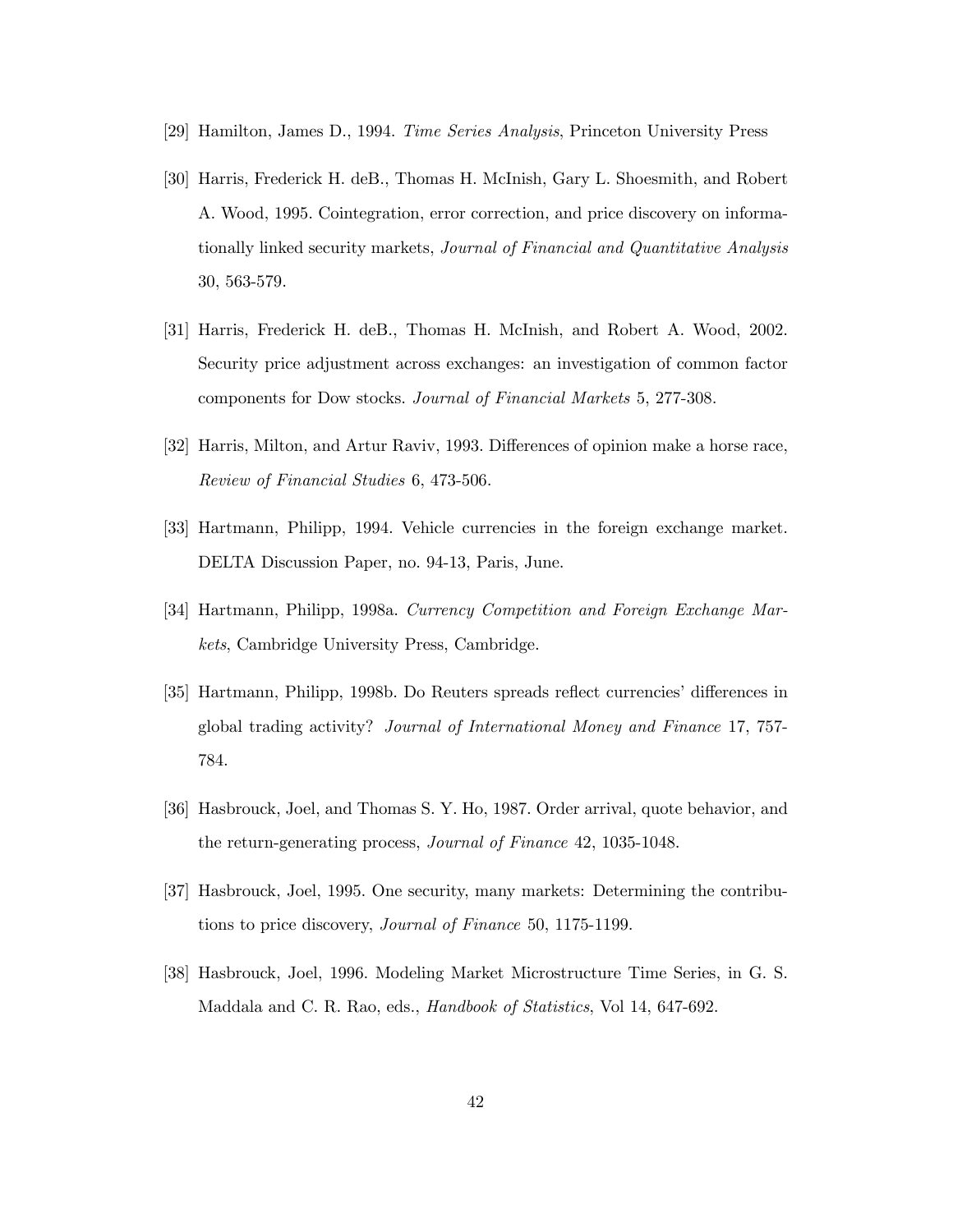- [39] Hasbrouck, Joel, 2002. Stalking the "efficient price" in market microstructure specifications: an overview, Journal of Financial Markets 5, 329-339.
- [40] Hasbrouck, Joel, 2003. Intraday price formation in U.S. equity index markets, Journal of Finance 58, 2375-2400.
- [41] Huang, Roger D., and Ronald W. Masulis, 1998, Fx spreads and dealer competition across the 24-hour trading day, Review of Financial Studies 12, 61-93.
- [42] Huang, Roger D., 2002. The quality of ECN and Nasdaq Market Maker Quotes, Journal of Finance 57, 1285-1319.
- [43] Ito, Takatoshi, Richard K. Lyons, and Michael T. Melvin, 1998, Is there private information in the Fx market? The Tokyo experiment, Journal of Finance 53, 1111-1130.
- [44] Johansen, Søren, 1991. Estimation and hypothesis testing of cointegration vectors in Gaussian vector autoregressive models, Econometrica 59, 1551-1580.
- [45] Kandel, Eugene, and Neil D. Pearson, 1995. Differential interpretation of public signals and trade in speculative markets, Journal of Political Economy 103, 831- 872.
- [46] King, Robert G., Charles I. Plosser, James H. Stock, and Mark W. Watson 1991. Stochastic trends and economic fluctuations, American Economic Review, 81, 819-840.
- [47] Krugman, Paul, 1980. Vehicle currencies and the structure of international exchange, Journal of Money, Credit, and Banking 12, 513 -526.
- [48] Lehmann, Bruce N., 2002. Some desiderata for the measurement of price discovery across markets, Journal of Financial Markets 5, 259-276.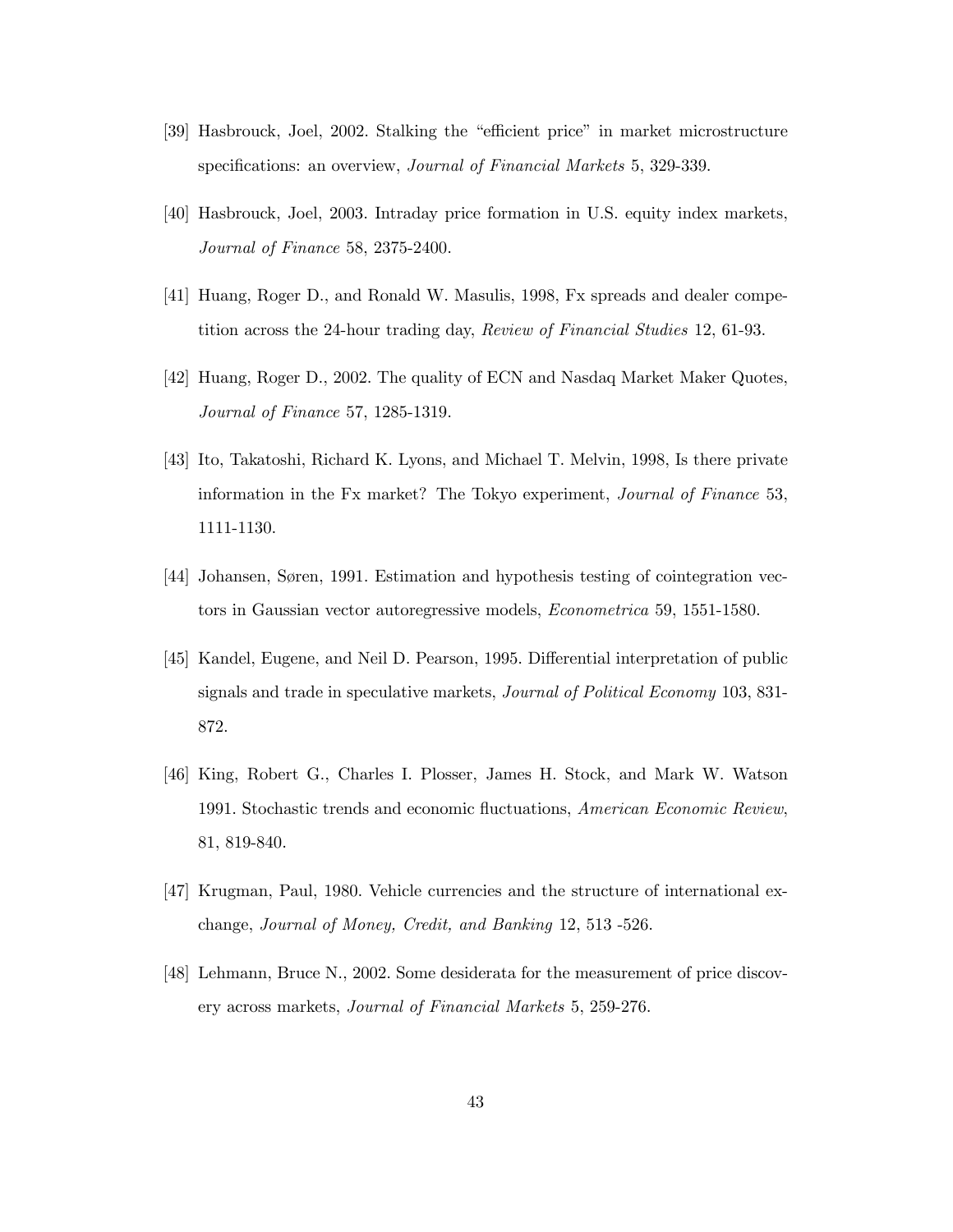- [49] Levtchenkova, S., A. Pagan, and J. Robertson, 1999. Shocking stories, in M. McAleer and L. Oxley eds. Practical Issues in Cointegration Analysis, Basil Blackwell: Oxford
- [50] Lo, Andrew W., and A. Craig MacKinlay, 1990. An econometric analysis of nonsynchronous trading, Journal of Econometrics 45, 181-211.
- [51] Love, Ryan, and Richard Payne, 2003. Macroeconomic news, order flows and exchange rates, London School of Economics, Financial Market Group Discussion Papers.
- [52] Lyons, Richard K., 1995. Tests of microstructural hypotheses in the foreign exchange market, Journal of Financial Economics 39, 321-351.
- [53] Lyons, Richard K., 1997. A simultaneous trade model of the foreign exchange hot potato, Journal of International Economics 42, 275-298.
- [54] Lyons, Richard K., 2001. The microstructure approach to exchange rates, The MIT Press.
- [55] Madhavan, Ananth, 2002. Market microstructure: A survey, Journal of Financial Markets 3, 205-258.
- [56] Peiers, Bettina, 1997. Informed traders, intervention, and price leadership: A deeper view of the microstructure of the foreign exchange market, Journal of Finance 52, 1589-1614.
- [57] Portes, Richard, and Hélène Rey, 1998. The emergence of the euro as an international currency, Economic Policy April, 307—343.
- [58] Rey, Hélène, 2001. International trade and currency exchange, The Review of Economic Studies 68, 443-464.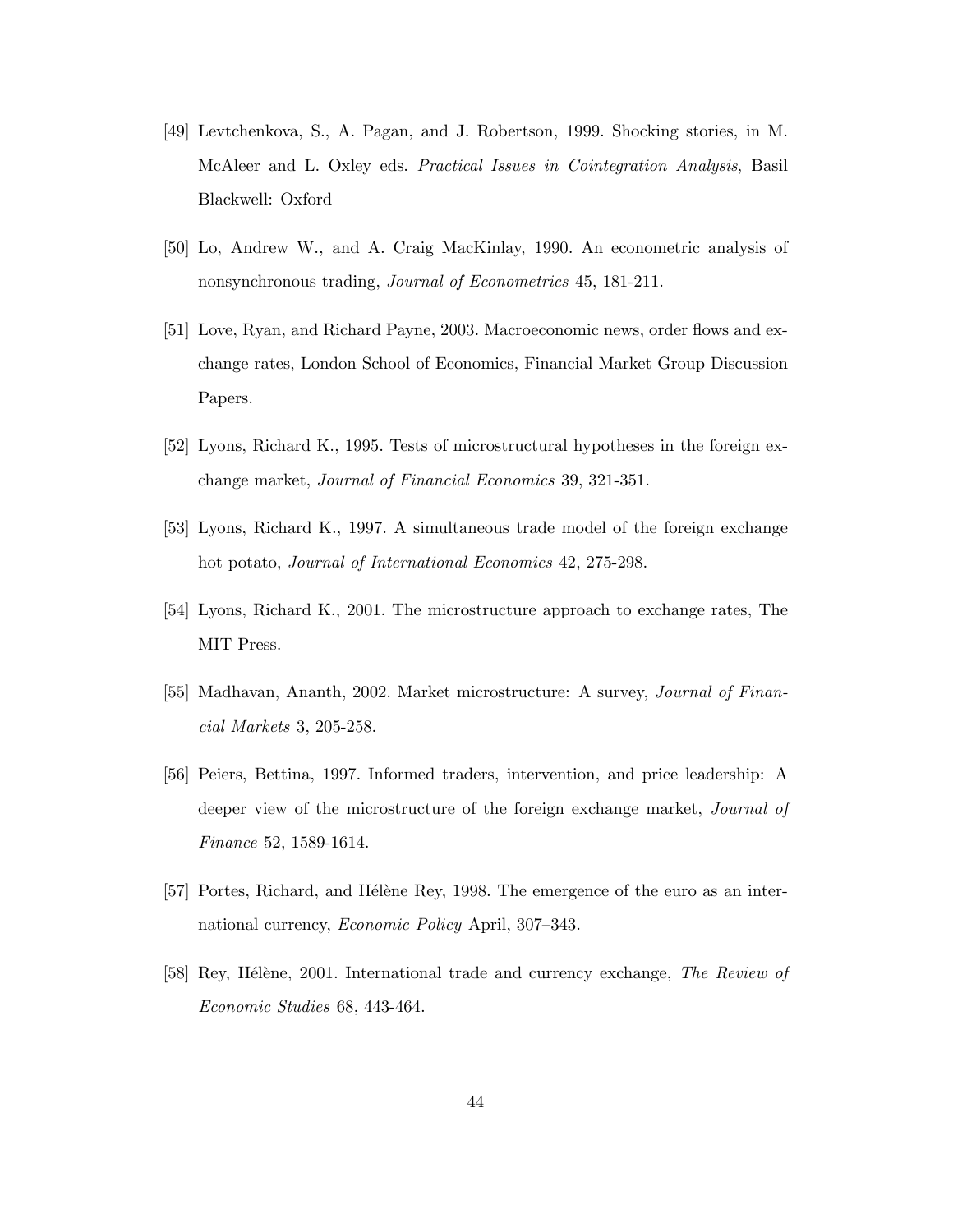- [59] Schreiber, Paul S., and Robert A. Schwartz, 1986. Price discovery is securities markets, Journal of Portfolio Management, 43-48.
- [60] Stock, James H., and Mark W. Watson. 1988, Testing for common trends, Journal of the American Statistical Association 83, 1097-1107
- [61] Watson, Mark W, 1994. Vector autoregressions and cointegration, in Engle, Robert .F., and Daniel. L. McFadden (eds.), Handbook of Econometrics, 4, ch. 47, 2843-2915.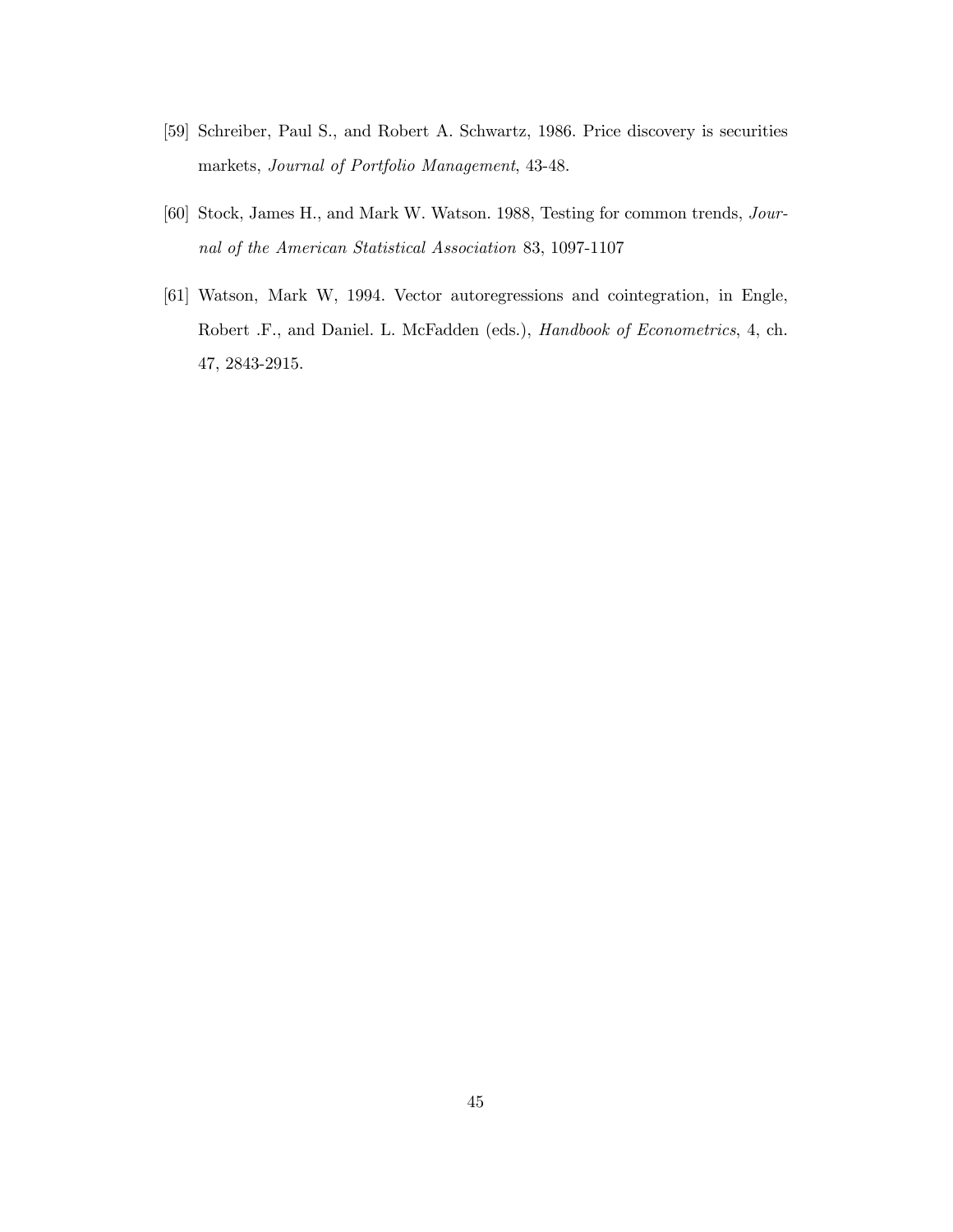## Appendix

The reduced form VEC model (11) may be re-expressed as

$$
\beta' \mathbf{p}_t - \boldsymbol{\mu} = \beta' (\Delta \mathbf{p}_t + \mathbf{p}_{t-1}) - \boldsymbol{\mu}
$$
  
= 
$$
\beta' \sum_{k=1}^{K-1} \Gamma_k \Delta \mathbf{p}_{t-k} + (\beta' \alpha + \mathbf{I}_2)(\beta' \mathbf{p}_{t-1} - \boldsymbol{\mu}) + \beta' \mathbf{e}_t
$$
 (18)

where  $I_2$  is a  $2 \times 2$  identity matrix. The first equation in (18) is an identity, and the second equation is obtained by substituting (11) into the first one. The coefficients  $\alpha$  and  $\Gamma_k$  can be estimated by applying the least square regression to (11) with the term  $\mu$  replaced by the sample mean of  $\beta' p_t$ . The state space representation of (18) and  $(11)$  is

$$
\begin{bmatrix}\n\Delta \mathbf{p}_{t} \\
\Delta \mathbf{p}_{t-1} \\
\Delta \mathbf{p}_{t-2} \\
\Delta \mathbf{p}_{t-3} \\
\vdots \\
\Delta \mathbf{p}_{t-k+2} \\
\beta' \mathbf{p}_{t} - \mu\n\end{bmatrix} = \begin{bmatrix}\n\Gamma_{1} & \Gamma_{2} & \Gamma_{3} & \cdots & \Gamma_{K-2} & \Gamma_{K-1} & \alpha \\
\Gamma_{2} & 0 & 0 & \cdots & 0 & 0 & 0 \\
0 & \Gamma_{2} & 0 & \cdots & 0 & 0 & 0 \\
0 & 0 & \Gamma_{2} & \cdots & 0 & 0 & 0 \\
\vdots & \vdots & \vdots & \ddots & 0 & 0 & 0 \\
0 & 0 & 0 & \cdots & \Gamma_{2} & 0 & 0 \\
\beta' \Gamma_{1} & \beta' \Gamma_{2} & \beta' \Gamma_{3} & \cdots & \beta' \Gamma_{K-2} & \beta' \Gamma_{K-1} & \beta' \alpha + \mathbf{I}_{2}\n\end{bmatrix} \begin{bmatrix}\n\Delta \mathbf{p}_{t-1} \\
\Delta \mathbf{p}_{t-1} \\
\Delta \mathbf{p}_{t-2} \\
\Delta \mathbf{p}_{t-3} \\
\Delta \mathbf{p}_{t-4} \\
\beta' \mathbf{p}_{t-1} - \mu\n\end{bmatrix} + \begin{bmatrix}\n\mathbf{e}_{t} \\
\mathbf{0} \\
\mathbf{0} \\
\mathbf{0} \\
\mathbf{0} \\
\mathbf{0} \\
\mathbf{0} \\
\mathbf{0} \\
\mathbf{0} \\
\mathbf{0} \\
\mathbf{0} \\
\mathbf{0} \\
\mathbf{0} \\
\mathbf{0} \\
\mathbf{0} \\
\mathbf{0} \\
\mathbf{0} \\
\mathbf{0} \\
\mathbf{0} \\
\mathbf{0} \\
\mathbf{0} \\
\mathbf{0} \\
\mathbf{0} \\
\mathbf{0} \\
\mathbf{0} \\
\mathbf{0} \\
\mathbf{0} \\
\mathbf{0} \\
\mathbf{0} \\
\mathbf{0} \\
\mathbf{0} \\
\mathbf{0} \\
\mathbf{0} \\
\mathbf{0} \\
\mathbf{0} \\
\mathbf{0} \\
\mathbf{0} \\
\mathbf{0} \\
\mathbf{0} \\
\mathbf{0} \\
\mathbf{0} \\
\mathbf{0} \\
\mathbf{0} \\
\mathbf{0} \\
\mathbf{0}
$$

or

$$
\Delta \widetilde{\mathbf{p}}_t = \mathbf{F} \Delta \widetilde{\mathbf{p}}_{t-1} + \widetilde{\mathbf{e}}_t
$$

where **F** is a square matrix of dimension  $l = 2 \times (K-1)+1$ . By recursive substitution, the state vector  $\Delta \mathbf{p}_t$  at  $t + j$  periods ahead,  $\Delta \mathbf{p}_{t+j}$ , can be written as

$$
\Delta \widetilde{\mathbf{p}}_{t+j} = \widetilde{\mathbf{e}}_{t+j} + \mathbf{F} \widetilde{\mathbf{e}}_{t+j-1} + \mathbf{F}^2 \widetilde{\mathbf{e}}_{t+j-2} + \dots + \mathbf{F}^j \widetilde{\mathbf{e}}_t + \mathbf{F}^{j+1} \Delta \widetilde{\mathbf{p}}_{t-1}
$$
(20)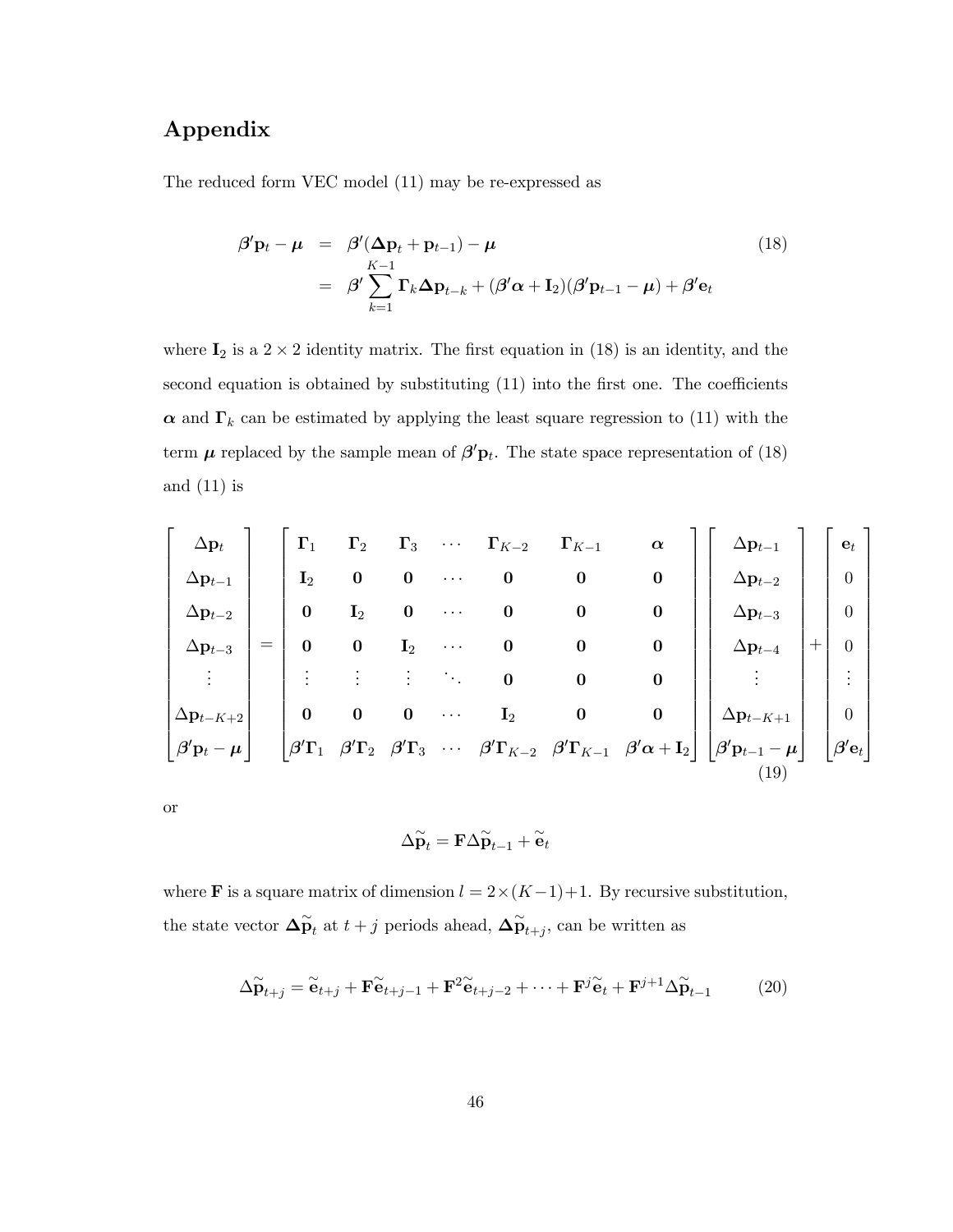The dynamic multiplier matrix of  $\tilde{e}_t$  on  $\Delta \tilde{p}_{t+j}$  is

$$
\frac{\partial \Delta \widetilde{\mathbf{p}}_{t+j}}{\partial \widetilde{\mathbf{e}}_t} = \mathbf{F}^j \tag{21}
$$

and the dynamic multiplier matrix of  $\mathbf{e}_t$  on  $\Delta \mathbf{p}_{t+j}$ , the  $\Psi_j$  matrix in (10), is

$$
\Psi_j = \frac{\partial \Delta \mathbf{p}_{t+j}}{\partial \mathbf{e}_t} = \mathbf{F}_{[1:2, 1:2]}^j + \mathbf{F}_{[1:2, l]}^j \boldsymbol{\beta}' \tag{22}
$$

The matrix  $\mathbf{F}_{[1:2, 1:2]}^j$  denotes the submatrix consisting of the first 2 rows and first 2 columns of the matrix  $\mathbf{F}^j$ , and  $\mathbf{F}^j_{[1:2, l]}$  is the submatrix consisting of the first two rows and the last column of  $\mathbf{F}^{j}$ . Using (19), the long-run impact matrix  $\Psi(1)$  in (??) may be computed exactly as follows

$$
\Psi(1) = \sum_{j=0}^{\infty} \Psi_j = \left(\sum_{j=0}^{\infty} \mathbf{F}^j\right)_{[1:2, 1:2]} + \left(\sum_{j=0}^{\infty} \mathbf{F}^j\right)_{[1:2, 1]} \beta'
$$
(23)  

$$
= \left(\left(\mathbf{I}_2 - \mathbf{F}\right)^{-1}\right)_{[1:2, 1:2]} + \left(\left(\mathbf{I}_2 - \mathbf{F}\right)^{-1}\right)_{[1:2, 1]} \beta'
$$

Johansen's factorization (Johansen (1991)) also offers a convenient exact computation of  $\Psi(1)$ . However, the state-space approach substantially reduces the computational burden in the simulation approach used in Hasbrouck (1995) and Cochrane (1994), especially in a large multi-variate system. In addition, the state-space representation is very useful for generating artificial data when bootstrapping the estimated VEC model.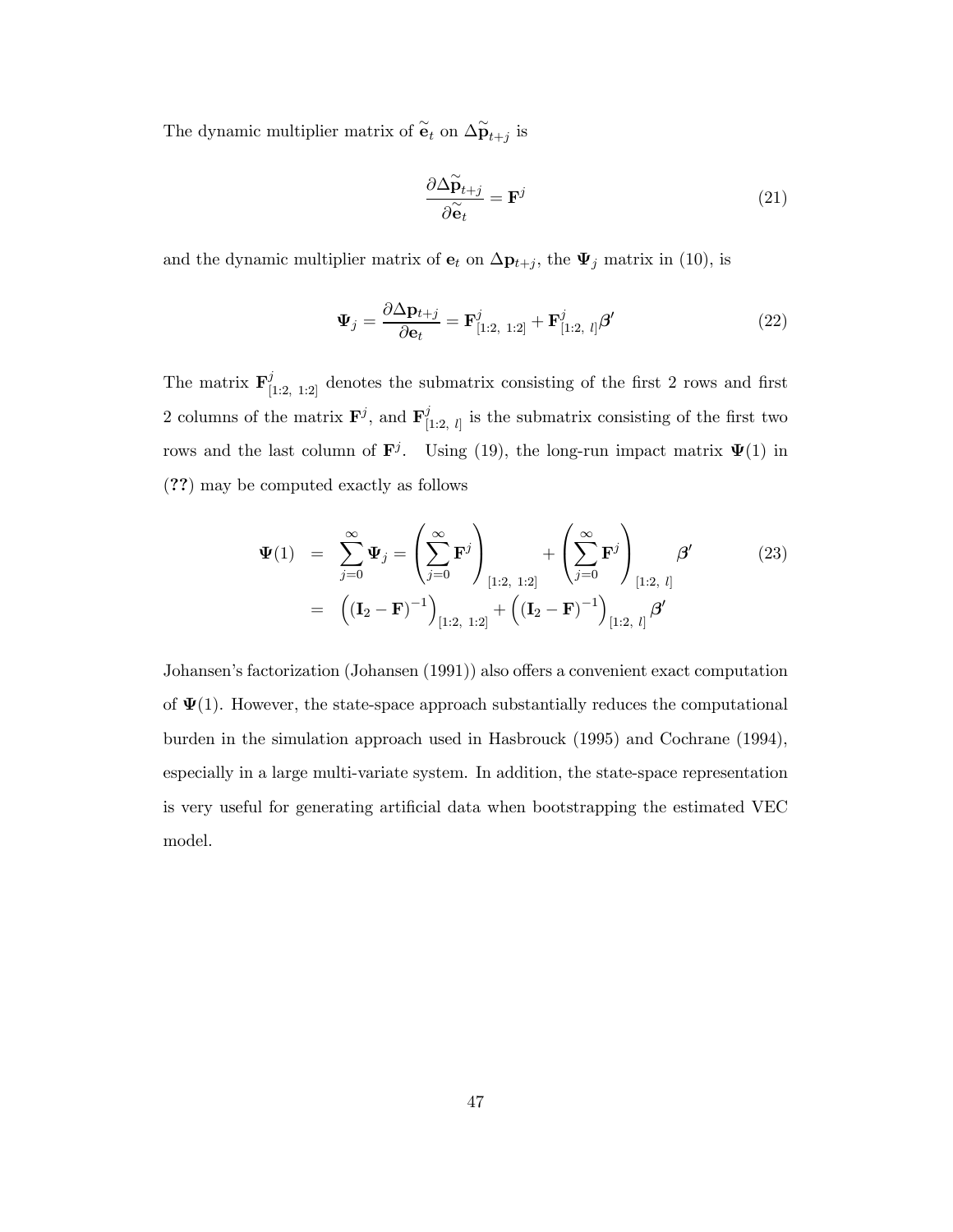#### Table 1: PDEL Estimates from Simulated Prices

This table reports the price discovery efficiency loss (PDEL) estimates from the price data simulated from the following 2-market model:

$$
p_{i,t} = p_{i,t-1} + \delta_i (m_t - p_{i,t-1}) + b_{i,0}^T \eta_t^T
$$
  

$$
m_t = m_{t-1} + \eta_t^P
$$

where  $i = 1, 2$  for two markets, and the structural errors  $\boldsymbol{\eta}_t = (\eta_t^P, \eta_t^T)'$  are normally distributed with zero means, and diagonal covariance matrix  $diag(\sigma_P^2, \sigma_T^2)$ , and are mutually uncorrelated at all leads and lags. The simulation parameterization is  $\delta_1 = 0.8, \delta_2 = 0.2, b_{0,1}^T = 0.5, b_{0,2}^T = -0.5, \sigma_P^2 = 1$  and  $\sigma_T^2 = 0.64$ . The second column gives the true PDELs implied by the specified parametrization. The last four columns of the table report the estimated PDELs from artificial samples of size 500, 1000, 5000, and 10000 observations. For each sample, the VEC model is fitted with the BIC optimal lag length and the PDIRFs are estimated. The PDELs are computed with the absolute value loss function and  $K^* = 30$ .

|                                             | True Values | $N = 500$          | $N = 1000$         | $N = 5000$         | $N = 10000$        |
|---------------------------------------------|-------------|--------------------|--------------------|--------------------|--------------------|
| $PDEL_1$                                    | 0.250       | 0.999              | 0.380              | 0.326              | 0.243              |
|                                             |             | (0.367, 1.515)     | (0.226, 1.094)     | (0.211, 0.808)     | (0.219, 0.496)     |
| PDEL <sub>2</sub>                           | 3.995       | 2.518              | 3.745              | 4.092              | 3.971              |
|                                             |             | (1.557, 3.954)     | (2.633, 4.997)     | (3.551, 4.666)     | (3.596, 4.339)     |
| $\log(\frac{\text{PDEL}_1}{\text{PDEL}_2})$ | $-2.771$    | $-0.925$           | $-2.288$           | $-2.531$           | $-2.793$           |
|                                             |             | $(-2.280, -0.155)$ | $(-2.876, -1.094)$ | $(-2.916, -1.761)$ | $(-2.912, -2.100)$ |

Notes: 95% bootstrap confidence interval in parenthesis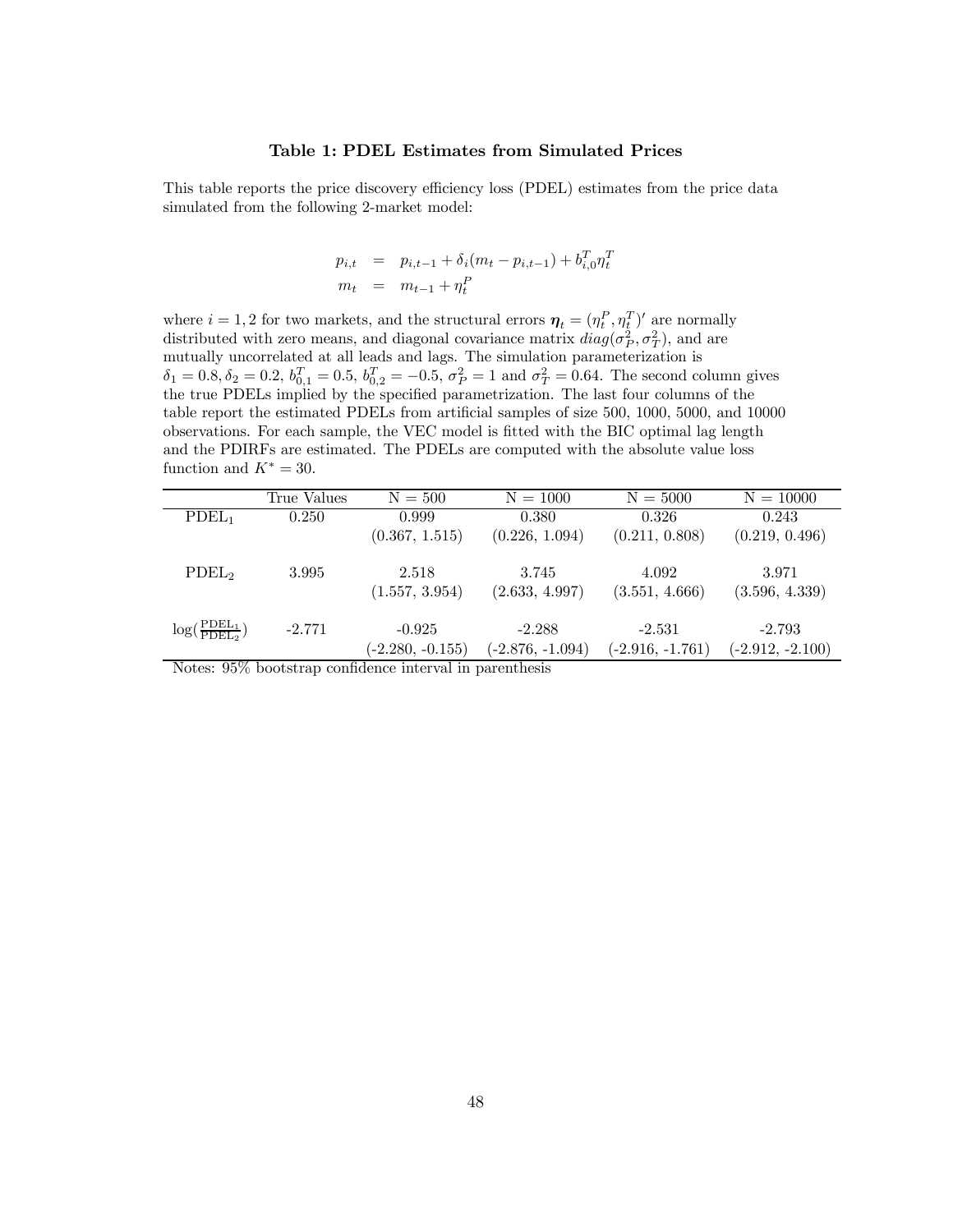#### Table 2: PDEL Estimates from Simulated Prices: Two Transitory Innovations

This table reports the price discovery efficiency loss (PDEL) estimates from the price data simulated from the following 2-market model:

$$
p_{i,t} = p_{i,t-1} + \delta_i (m_t - p_{it-1}) + b_{i,0}^T \eta_{it}^T
$$
  

$$
m_t = m_{t-1} + \eta_t^P
$$

where  $i = 1, 2$  for two markets, and the structural errors  $\boldsymbol{\eta}_t = (\eta_t^P, \eta_{1t}^T, \eta_{2t}^T)'$  are normally distributed with zero means, and diagonal covariance matrix  $diag(\sigma_T^2, \sigma_{1T}^2, \sigma_{2T}^2)$ , and are mutually uncorrelated at all leads and lags. The simulation parameterization is  $\delta_1 = 0.8, \delta_2 = 0.2, \, b_{0,1}^T = 0.5, \, b_{0,2}^T = 0.5, \, \sigma_P^2 = 1, \, \sigma_{1T}^2 = 0.64, \, \sigma_{2T}^2 = 0.64.$  The second column gives the true PDELs implied by the specified parametrization. The last four columns of the table report the estimated PDELs from artificial samples of size 500, 1000, 5000, and 10000 observations. For each sample, the VEC model is fitted with the BIC optimal lag length and the PDIRFs are estimated. The PDELs are computed with the absolute value loss function and  $K^* = 30$ .

|                              | True Values | $N = 500$         | $N = 1000$         | $N = 5000$         | $N = 10000$        |
|------------------------------|-------------|-------------------|--------------------|--------------------|--------------------|
| $PDEL_1$                     | 0.250       | 0.945             | 0.218              | 0.056              | 0.111              |
|                              |             | (0.210, 1.700)    | (0.052, 1.120)     | (0.026, 0.488)     | (0.022, 0.424)     |
| PDEL <sub>2</sub>            | 3.995       | 2.384             | 3.773              | 3.672              | 3.849              |
|                              |             | (1.393, 3.705)    | (2.679, 5.057)     | (3.189, 4.185)     | (3.476, 4.236)     |
| $log(\frac{PDEL_1}{PDEL_2})$ | $-2.771$    | $-0.925$          | $-2.850$           | $-4.182$           | $-3.543$           |
|                              |             |                   |                    |                    |                    |
|                              |             | $(-2.773, 0.107)$ | $(-4.357, -0.958)$ | $(-4.937, -2.018)$ | $(-5.152, -2.302)$ |
|                              |             |                   |                    |                    |                    |

Notes: 95% bootstrap confidence interval in parenthesis

#### Table 3: Intraday Geographical Sessions of the Fx Market

The table defines four geographical trading sessions in a 24-hour trading day based on the local business hours of Tokyo, London, and New York.The correspondance of GMT hours and local business hours is based on the daylight savings time.

| Geographical Segments Hours in GMT |                            | Local Business Hours            |
|------------------------------------|----------------------------|---------------------------------|
| Asian                              | $22:00 - 06:00$ (next day) | 07:00 - 15:00 (Tokyo time)      |
| European                           | $06:00 - 12:00$            | $07:00 - 13:00$ (London time)   |
| American                           | $12:00 - 18:00$            | $08:00 - 14:00$ (New York time) |
| Post American                      | $18:00 - 22:00$            | $14:00 - 18:00$ (New York time) |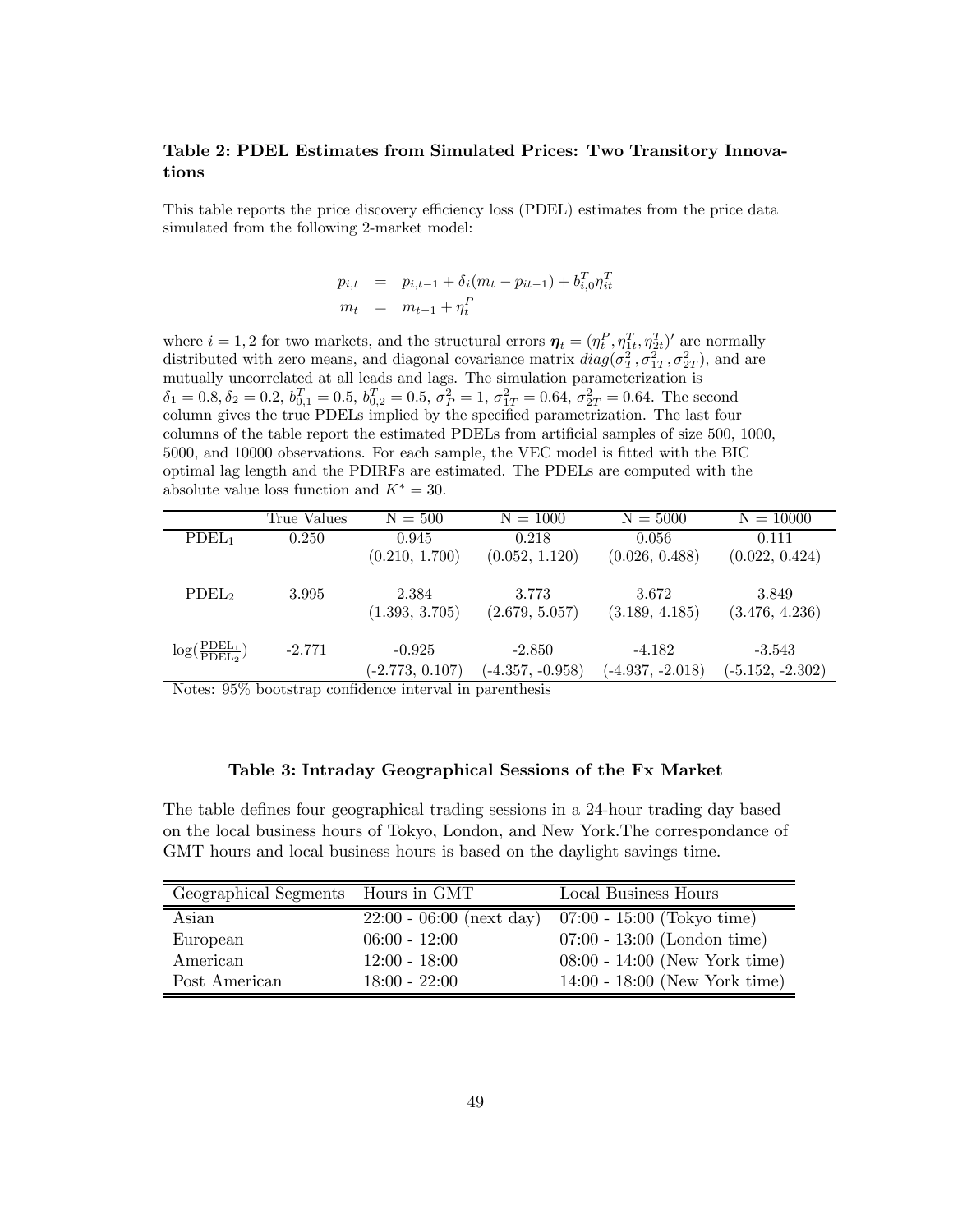#### Table 4: Price Discovery Efficiency Loss (PDEL) Ratio and Spread Ratio

This table reports the price discovery efficiency loss (PDEL) ratio and the spread ratio between the US dollar implied JPY/EUR market and the direct JPY/EUR market for each intraday GMT hour. The PDELs are estimated by the VEC model of the dollar implied and direct JPY/EUR prices at 15-second resolutions with the sample from July to September 2003. The lag length of the VEC model is optimally chosen by the BIC. The PDELs are computed with the absolute loss function and the PDIRF truncation lag of 30 (7 and a half minutes equivalent). Column  $Qt2.5$ and Qt97.5 bracket 95% bootstrap confidence intervals of PDEL estimates. The spread ratio is defined as the ratio of the sum of spreads in the USD/EUR and JPY/USD markets to the spreads in the JPY/EUR market.

| <b>PDEL Ratio</b> |           |       |        |              |  |
|-------------------|-----------|-------|--------|--------------|--|
| <b>GMT</b> Hours  | Estimates | Qt2.5 | Qt97.5 | Spread Ratio |  |
| $22:00 - 23:00$   | 0.08      | 0.02  | 0.19   | 0.42         |  |
| $23:00 - 00:00$   | 0.23      | 0.07  | 0.76   | 0.45         |  |
| $00:00 - 01:00$   | 0.21      | 0.09  | 0.47   | 0.53         |  |
| $01:00 - 02:00$   | 0.26      | 0.14  | 0.57   | 0.56         |  |
| $02:00 - 03:00$   | 0.54      | 0.32  | 1.38   | 0.60         |  |
| $03:00 - 04:00$   | 0.27      | 0.08  | 0.98   | 0.49         |  |
| $04:00 - 05:00$   | 0.13      | 0.06  | 0.62   | 0.53         |  |
| $05:00 - 06:00$   | 0.32      | 0.15  | 0.88   | 0.55         |  |
| $06:00 - 07:00$   | 0.28      | 0.20  | 0.46   | 0.63         |  |
| $07:00 - 08:00$   | 0.21      | 0.14  | 0.37   | 0.76         |  |
| $08:00 - 09:00$   | 0.35      | 0.24  | 0.52   | 0.78         |  |
| $09:00 - 10:00$   | 0.26      | 0.21  | 0.43   | 0.72         |  |
| $10:00 - 11:00$   | 0.22      | 0.15  | 0.38   | 0.73         |  |
| $11:00 - 12:00$   | 0.47      | 0.32  | 0.70   | 0.71         |  |
| $12:00 - 13:00$   | 0.34      | 0.26  | 0.52   | 0.73         |  |
| $13:00 - 14:00$   | 0.29      | 0.25  | 0.40   | 0.76         |  |
| $14:00 - 15:00$   | 0.46      | 0.36  | 0.62   | 0.75         |  |
| $15:00 - 16:00$   | 0.34      | 0.21  | 0.63   | 0.66         |  |
| $16:00 - 17:00$   | 0.21      | 0.11  | 0.34   | 0.55         |  |
| $17:00 - 18:00$   | 0.26      | 0.11  | 0.56   | 0.51         |  |
| $18:00 - 19:00$   | 0.11      | 0.07  | 0.25   | 0.44         |  |
| $19:00 - 20:00$   | 0.24      | 0.08  | 0.53   | 0.45         |  |
| $20:00 - 21:00$   | 0.18      | 0.07  | 0.31   | 0.39         |  |
| $21:00 - 22:00$   | 0.39      | 0.15  | 0.77   | 0.43         |  |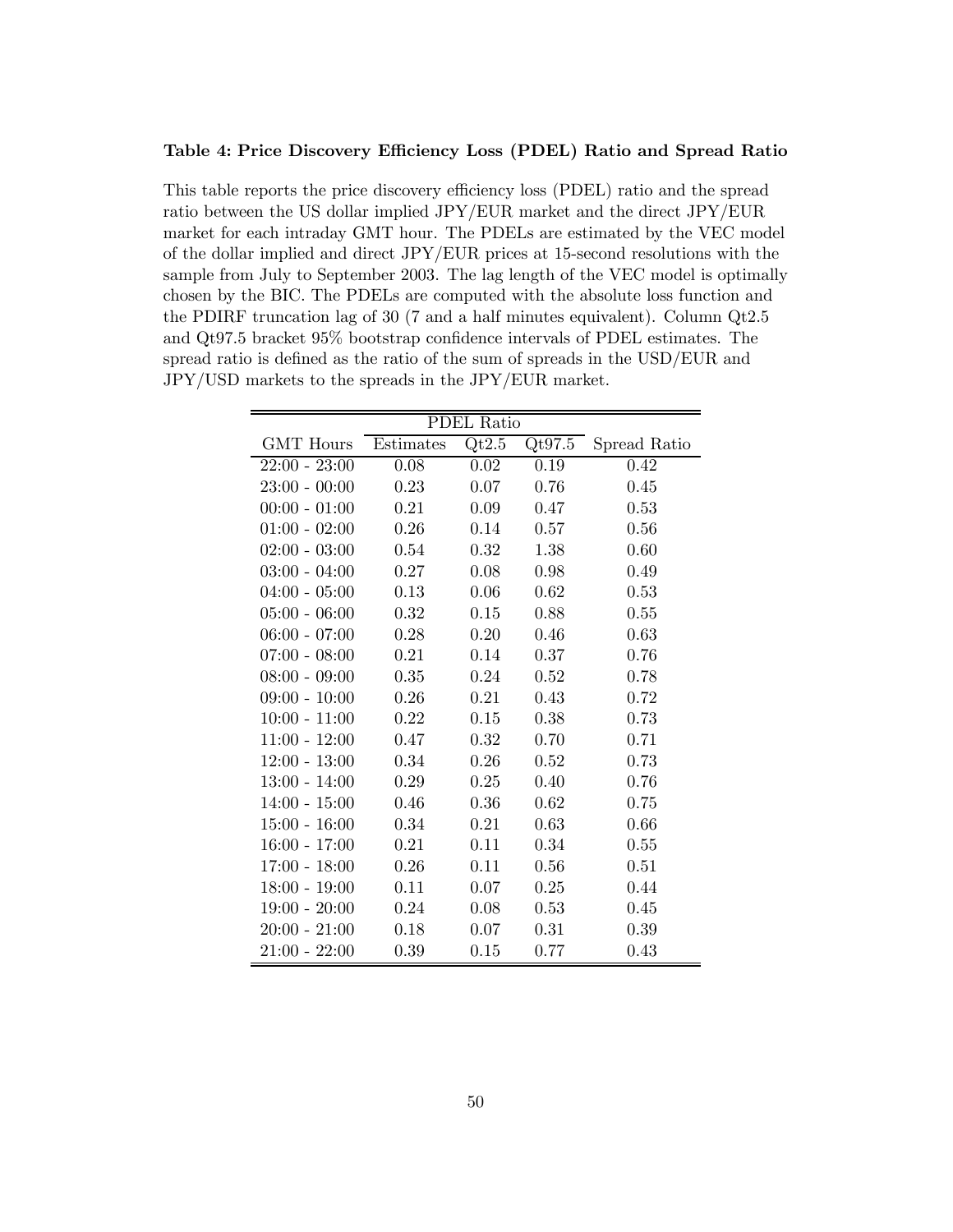This table presents regression analysis of the PDEL ratio on the spread ratio. The standard errors are autocorrelation-heteroscedasticity consistent.

|              |      | Variables Coefficient Std. Error p value |      |
|--------------|------|------------------------------------------|------|
| Constant     | 0.04 | 0.09                                     | 0.63 |
| Spread Ratio | 0.40 | 0.14                                     | 0.01 |
| AdjR2        | 0.17 |                                          |      |



Figure 1: Price discovery impulse response functions. The figure plots the price responses implied by the partial price adjustment model subsequent to one unit innovation in the efficient price.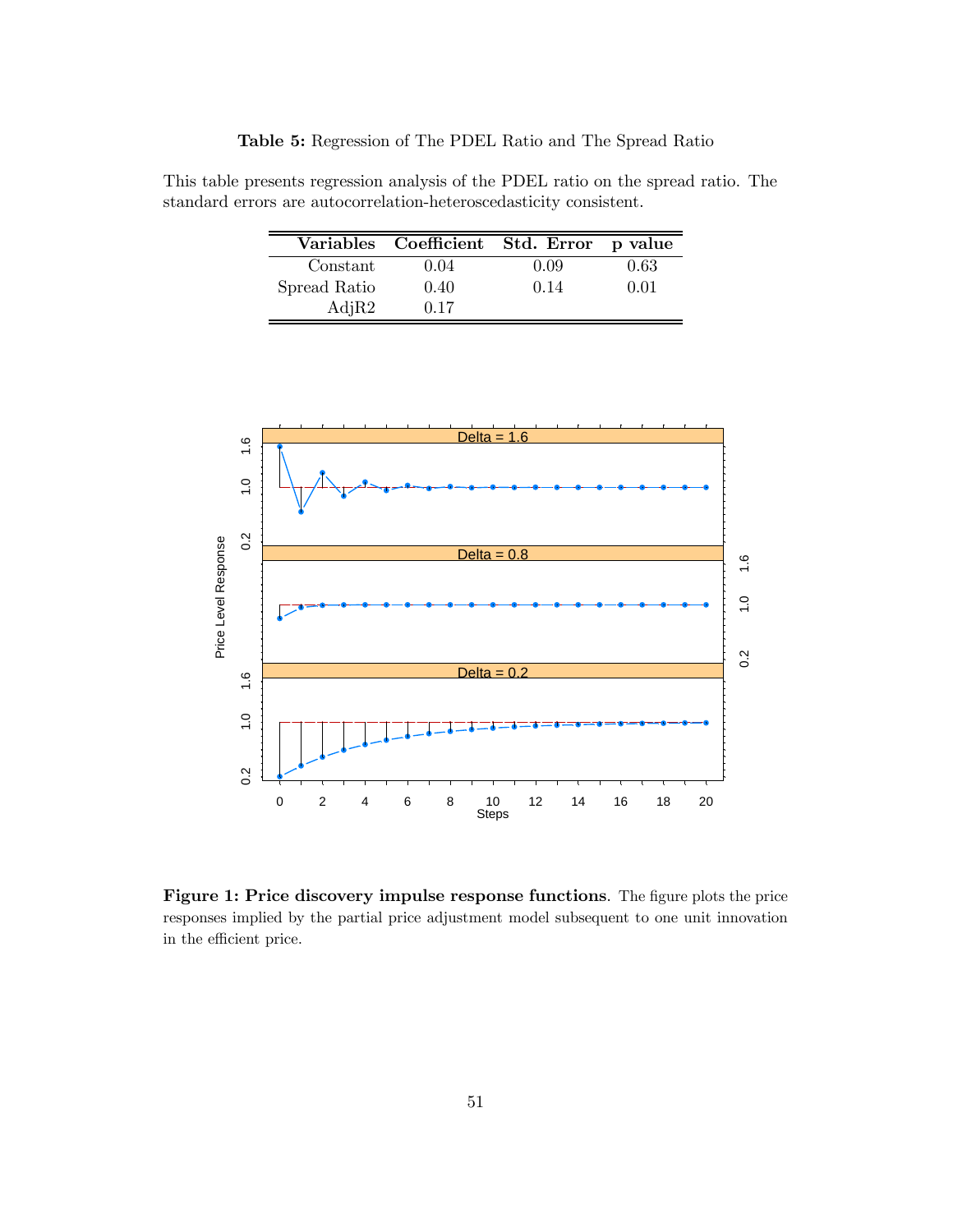

Figure 2: Price discovery impulse response functions (PDIRFs) of simulated prices. This figure compares the estimated price discovery dynamics of two markets with their true dynamics given by a stylized partial adjustment model. The model is specified as in Table 1, and features a frictional innovatioin affecting both markets. Four rows of plots corresponds to simulation samples of size 500, 1000, 5000, and 10000 observations. The PDIRFs are estimated using the VEC model with the BIC optimal lag length. In each plot, the solid black line depicts the true PDIRFs; the estimated PDIRFs are given by the blue diamond dotted line; the red square dotted lines bracket the  $\pm 2$  bootstrap standard deviation confidence intervals.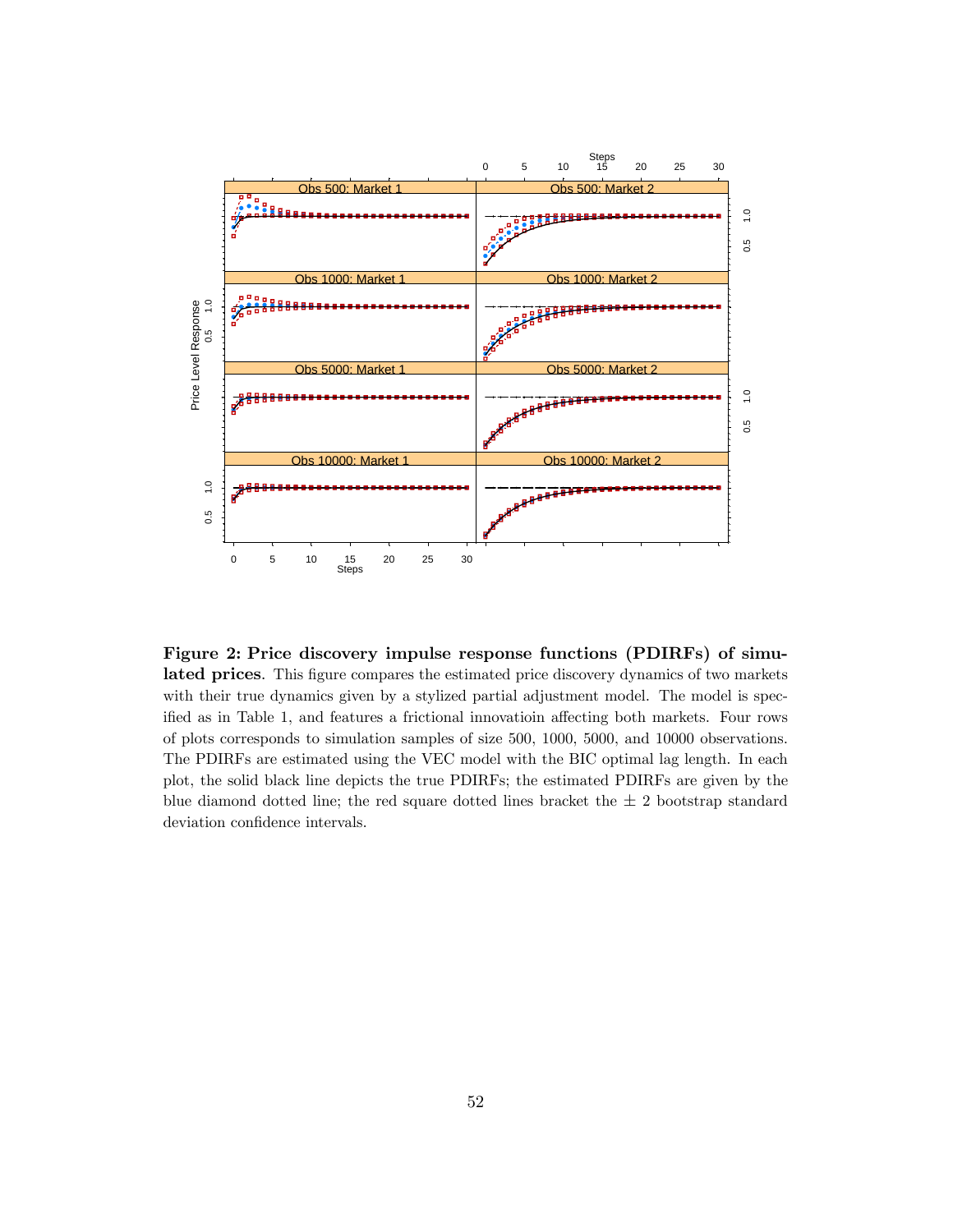

Figure 3: Price discovery impulse response functions (PDIRFs) of simulated prices: separate transitory innovations. This figure compares the estimated price discovery dynamics of two markets with their true dynamics given by a stylized partial adjustment model. The model is specified as in Table 2, and features separate transitory innovations for two markets. Four rows of plots corresponds to simulation samples of size 500, 1000, 5000, and 10000 observations. The PDIRFs are estimated using the VEC model with the BIC optimal lag length. In each plot, the solid black line depicts the true PDIRFs; the estimated PDIRFs are given by the blue diamond dotted line; the red square dotted lines bracket the  $\pm$  2 bootstrap standard deviation confidence intervals.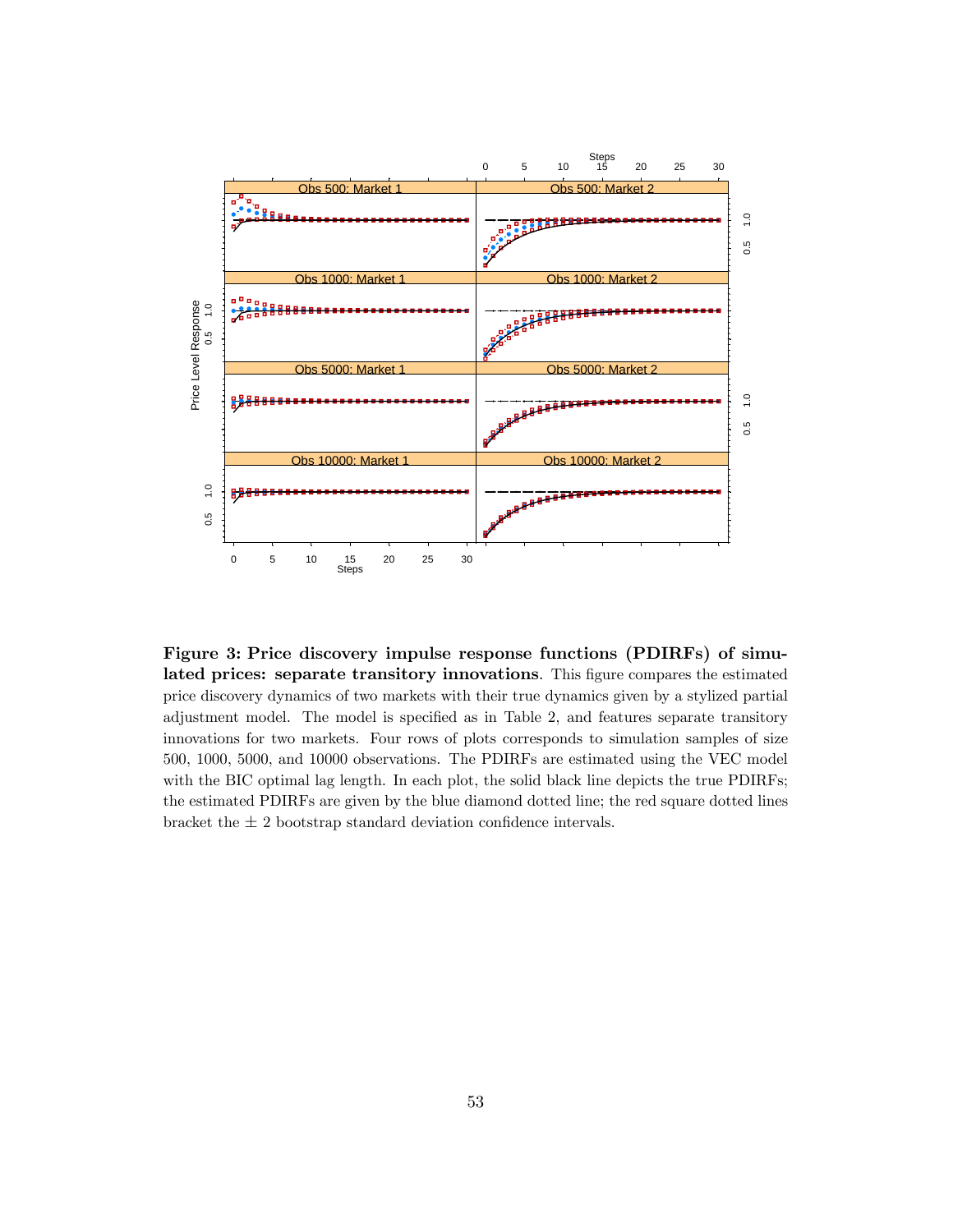

Figure 4: One episode of the Fx market movement. The figure depicts the price movements of the direct and dollar implied JPY/EUR rates around 23:50 GMT, August 11, 2003, at which Japan released the first GDP estimates for the second quarter of 2003. The blue line with squares depicts the movement of the dollar implied JPY/EUR price (midquote) and the red line with triangles traces the direct JPY/EUR price (data are in their original scale).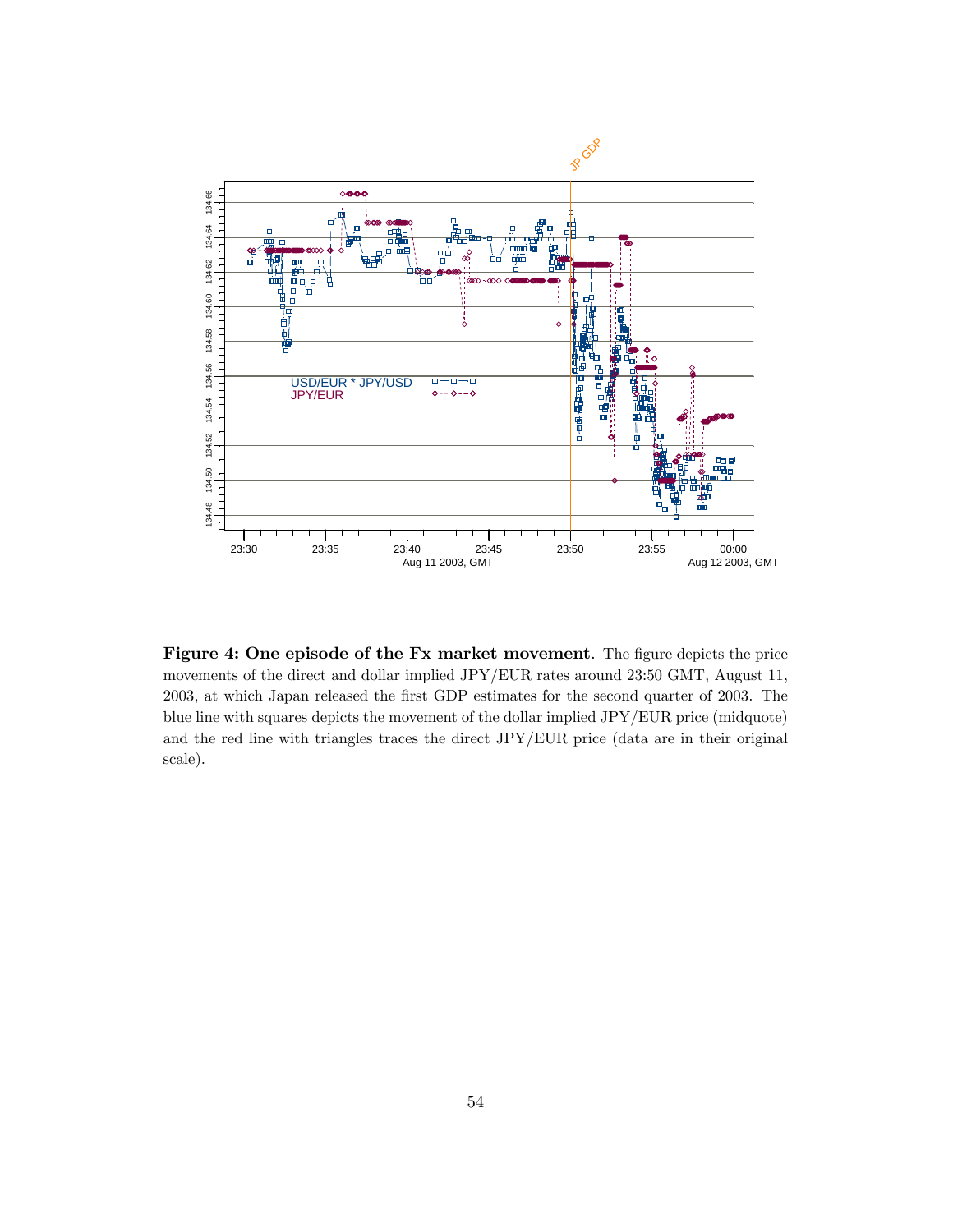

Figure 5: Average hourly tick Frequency of exchange rate quotes. The figure displays the average hourly quote entries of USD/EUR, JPY/USD, and JPY/EUR in the upper, middle, and lower panels repectively. All times are in GMT. The sample period ranges from July 6 to September 26, 2003, 60 trading days in total. The average hourly quote frequency for one exchange rate is obtained by averaging the quote counts for the exchange rate within a particular GMT hour across 60 trading days. The first stackbar is for the hour 22:00 - 23:00, and the last stackbar is for the hour 21:00 - 22:00.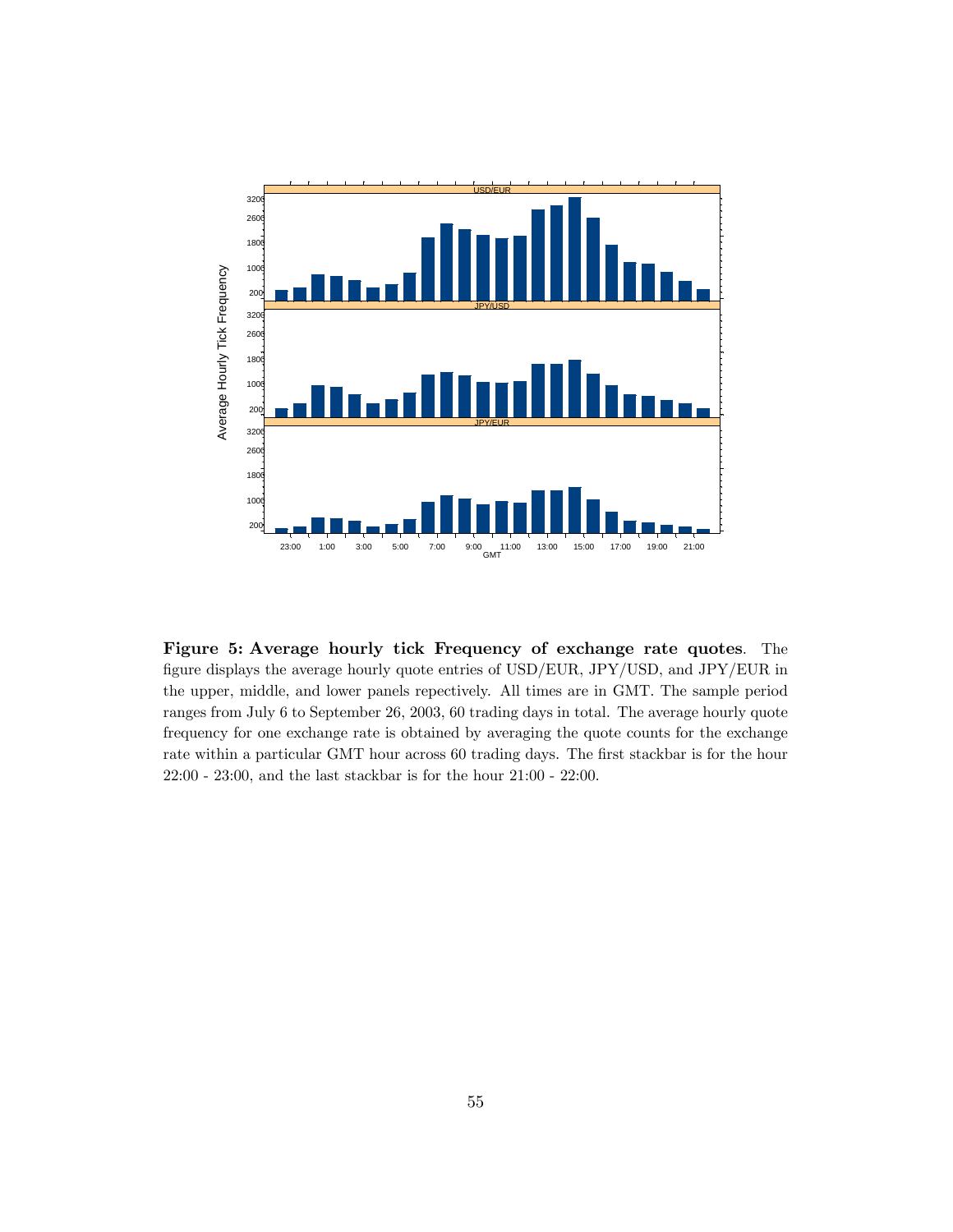

Figure 6: Hourly mean bid-ask spreads of exchange rates. The figure displays the hourly average bid-ask spreads of USD/EUR, JPY/USD, and JPY/EUR in the upper, middle, and lower panels repectively. All times are in GMT. The sample period ranges from July 6 to September 26, 2003, 60 trading days in total. The mean bid-ask spreads are computed by averaging all spreads within a particular GMT hour across 60 trading days in the sample. The first stackbar is for the hour 22:00 - 23:00, and the last stackbar is for the hour  $21:00$  -  $22:00$ . Spreads are measured in units of pips.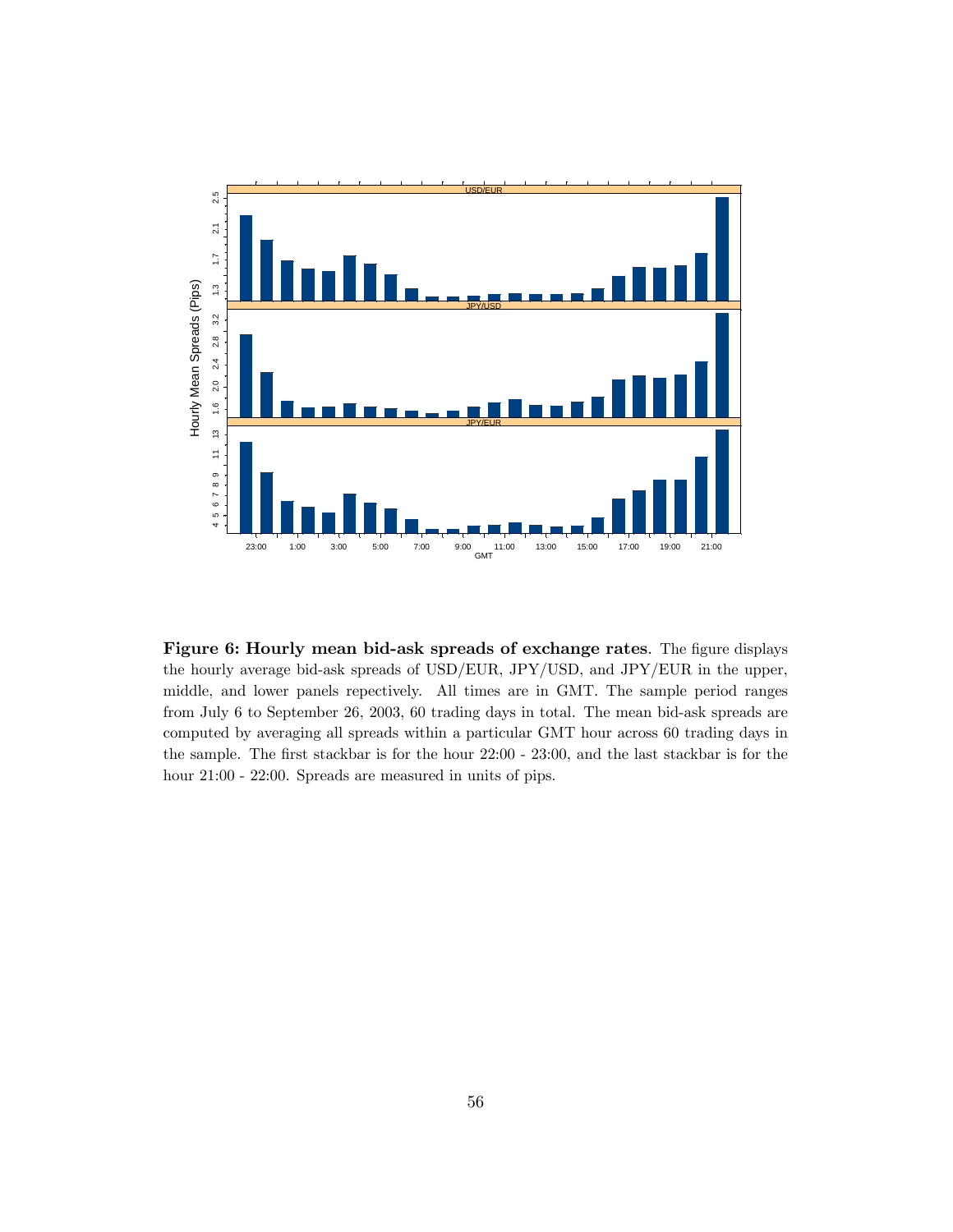

Figure 7: The PDEL ratio and spread ratio, July to September, 2003. The figure plots the price discovery efficiency loss (PDEL) ratio and the spread ratio between the US dollar implied JPY/EUR market and the direct JPY/EUR market for each intraday GMT hour. The PDELs are estimated by a vector error correction model of the dollar implied and direct JPY/EUR prices at 15-second resolutions. The spread ratio is defined as the ratio of the sum of spreads in the USD/EUR and JPY/USD markets to the spreads in the JPY/EUR market.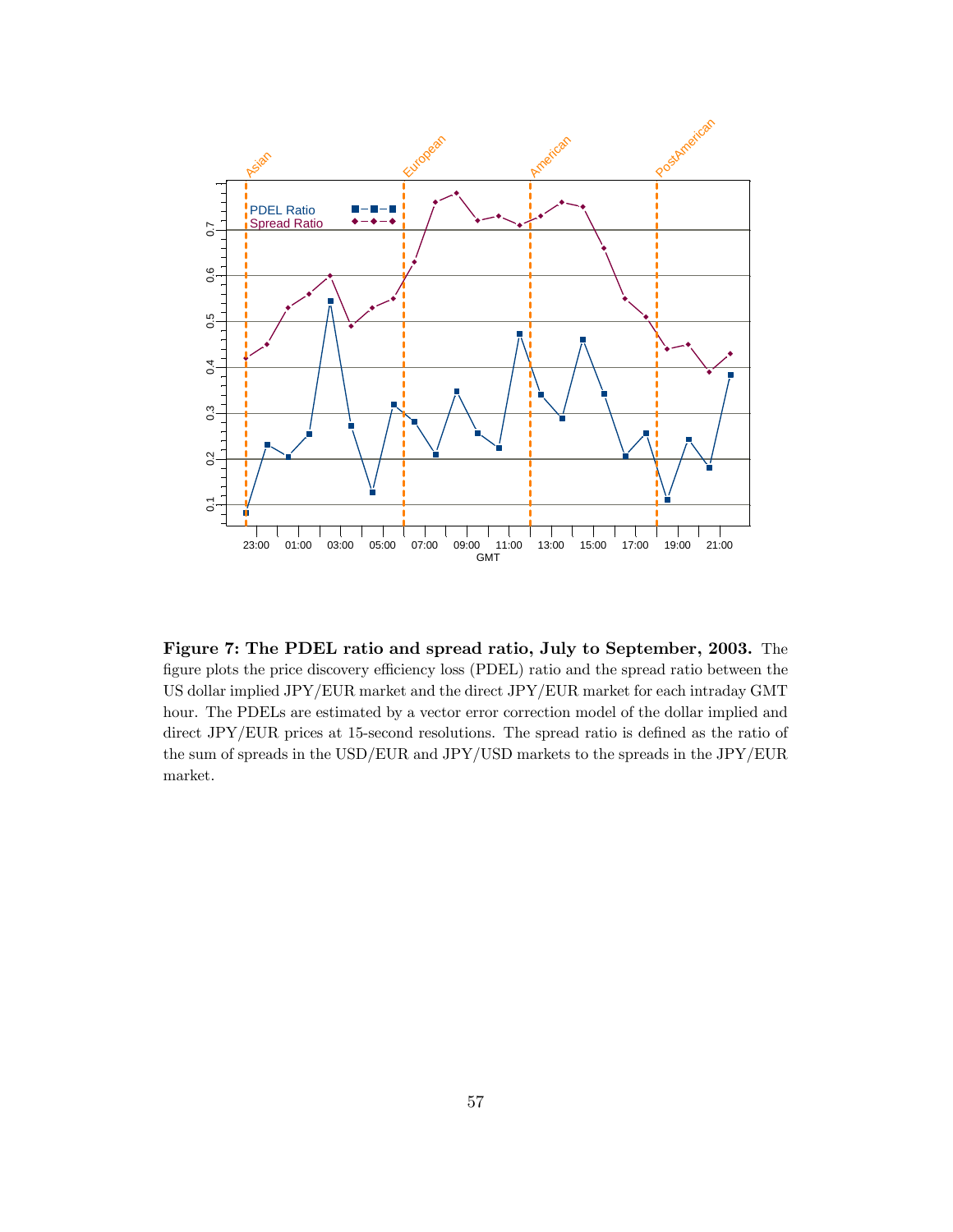

Figure 8: Price discovery impulse response functions: Asian; 15-second. The figure plots the impulse response functions of the dollar implied (upper panel) and direct (lower panel) JPY/EUR prices during Asian trading hours subsequent to one unit innovation in the efficient price of JPY/EUR. The estimates are based on the vector error correction model estimated at 15-second resolution. For trading hours specification, refer to Table 3. Dotted lines bracket the confidence interval constructed by two- bootstrapping-standard deviations of the impulse responses.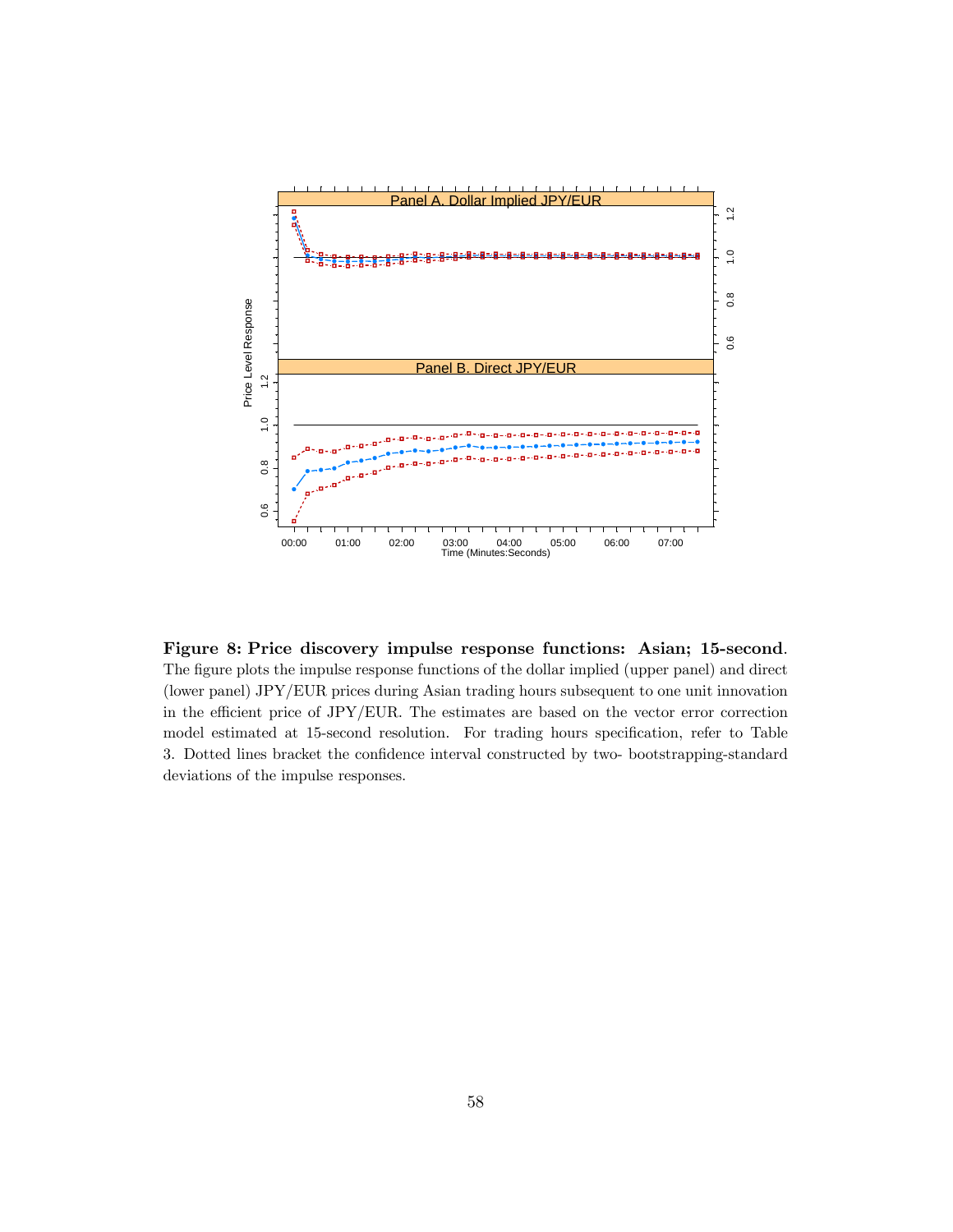

Figure 9: Price discovery impulse response functions: European; 15 second. The figure plots the impulse response functions of the dollar implied (upper panel) and direct (lower panel) JPY/EUR prices during European trading hours subsequent to one unit innovation in the efficient price of JPY/EUR. The estimates are based on the vector error correction model estimated at 15-second resolution. For trading hours specification, refer to Table 3. Dotted lines bracket the confidence interval constructed by two- bootstrappingstandard deviations of the impulse responses.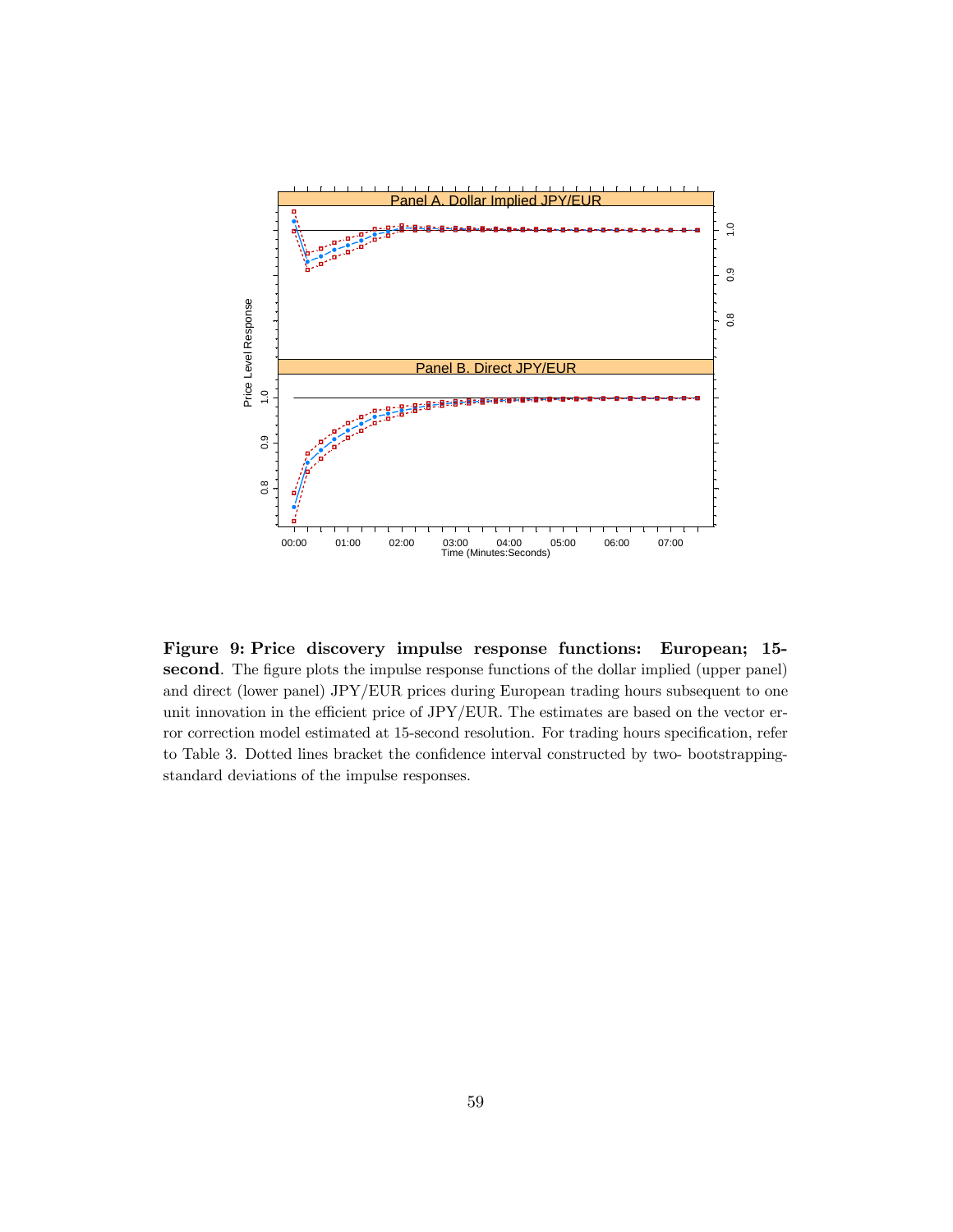

Figure 10: Price discovery impulse response functions: American; 15 second. The figure plots the impulse response functions of the dollar implied (upper panel) and direct (lower panel) JPY/EUR prices during American trading hours subsequent to one unit innovation in the efficient price of JPY/EUR. The estimates are based on the vector error correction model estimated at 15-second resolution. For trading hours specification, refer to Table 3. Dotted lines bracket the confidence interval constructed by two- bootstrappingstandard deviations of the impulse responses.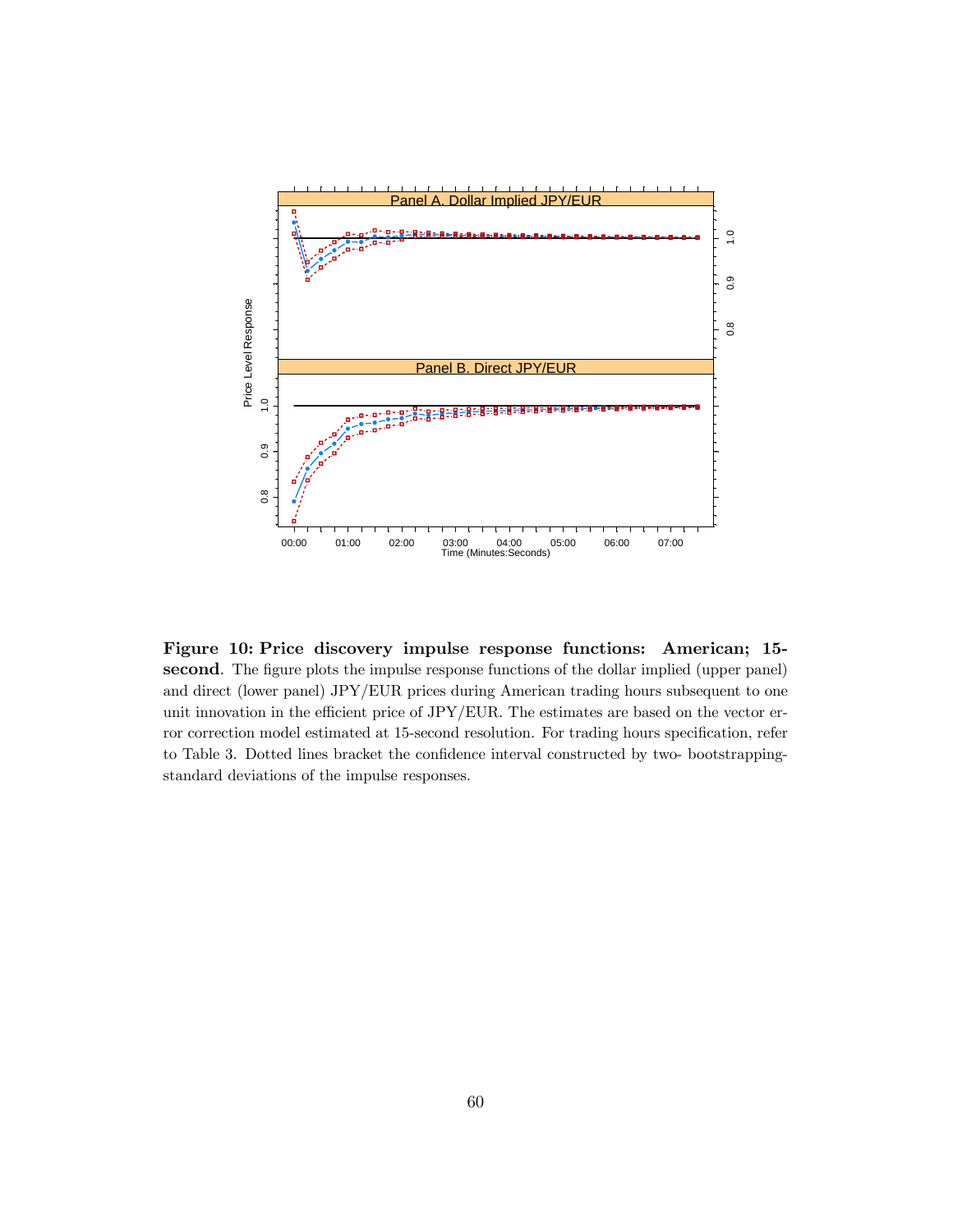

Figure 11: Price discovery impulse response functions: post American; 15-second. The figure plots the impulse response functions of the dollar implied (upper panel) and direct (lower panel) JPY/EUR prices during post American trading hours subsequent to one unit innovation in the efficient price of JPY/EUR. The estimates are based on the vector error correction model estimated at 15-second resolution. For trading hours specification, refer to Table 3. Dotted lines bracket the confidence interval constructed by two- bootstrapping-standard deviations of the impulse responses.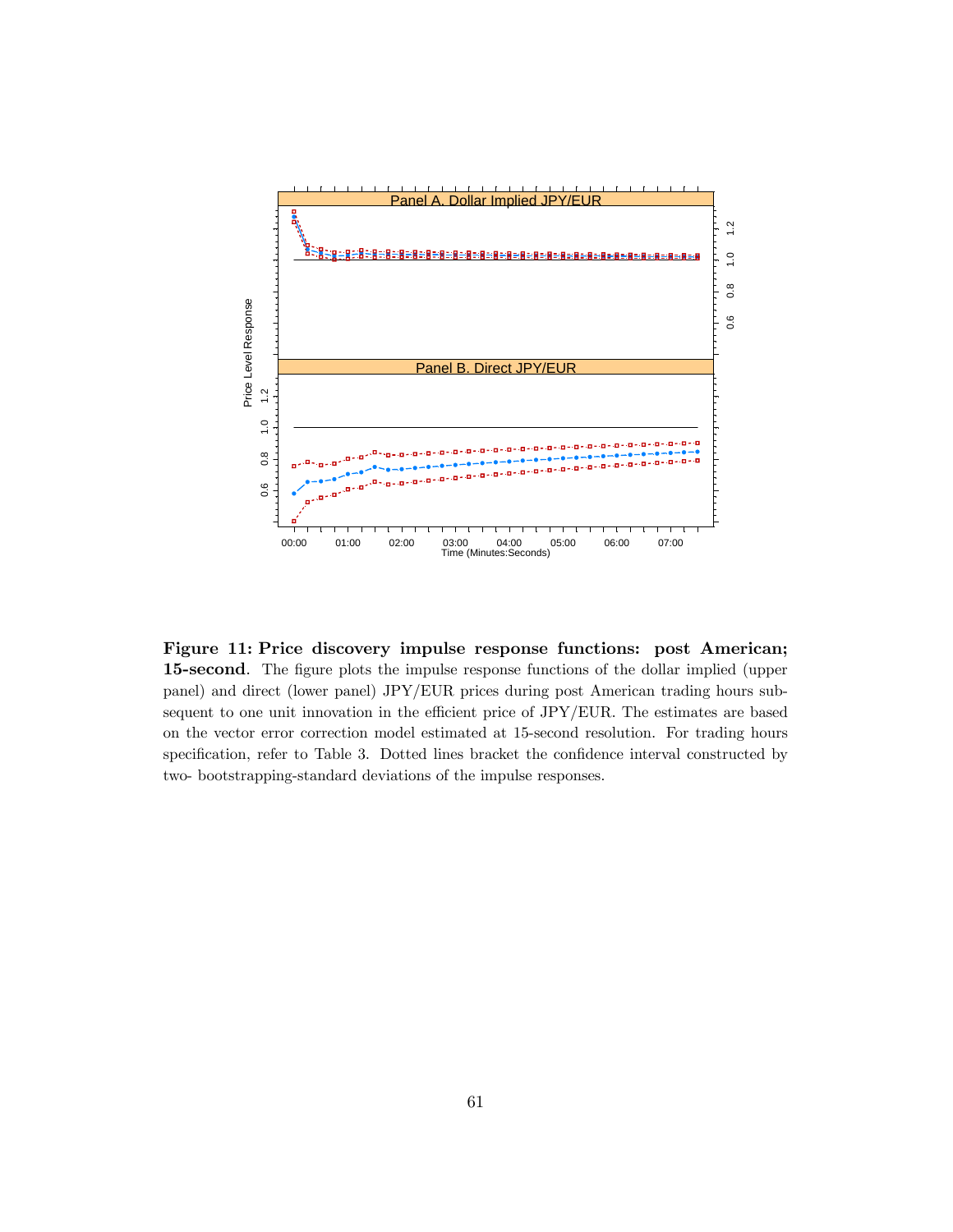

Figure 12: Price discovery impulse response functions: Asian; 5-minute. The figure plots the impulse response functions of the dollar implied (upper panel) and direct (lower panel) JPY/EUR prices during Asian trading hours subsequent to one unit innovation in the efficient price of JPY/EUR. The estimates are based on the vector error correction model estimated at 5-minute resolution. For trading hours specification, refer to Table 3. Dotted lines bracket the confidence interval constructed by two- bootstrappingstandard deviations of the impulse responses.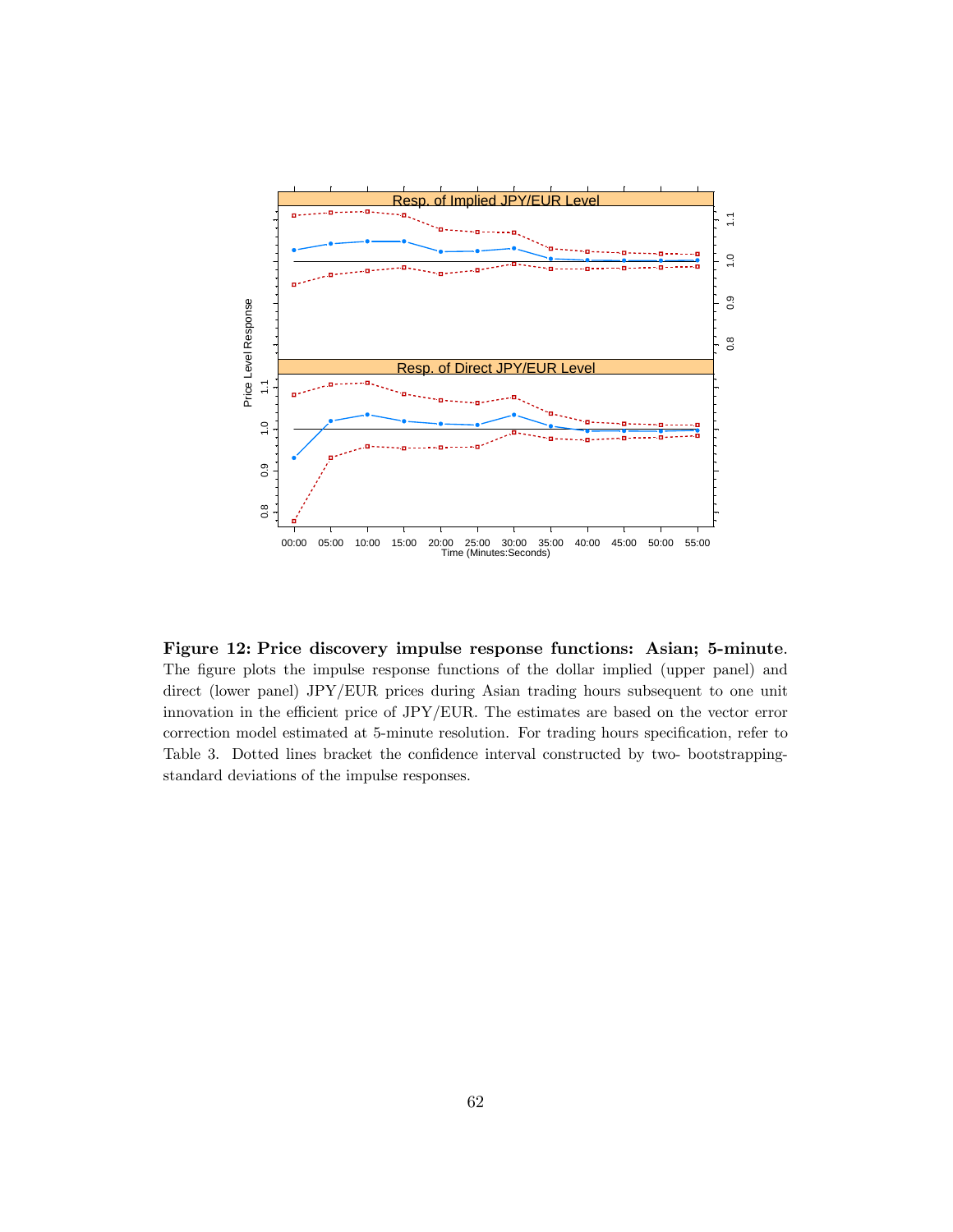

Figure 13: Price discovery impulse response functions: European; 5 minute. The figure plots the impulse response functions of the dollar implied (upper panel) and direct (lower panel) JPY/EUR prices during European trading hours subsequent to one unit innovation in the efficient price of JPY/EUR. The estimates are based on the vector error correction model estimated at 5-minute resolution. For trading hours specification, refer to Table 3. Dotted lines bracket the confidence interval constructed by two- bootstrappingstandard deviations of the impulse responses.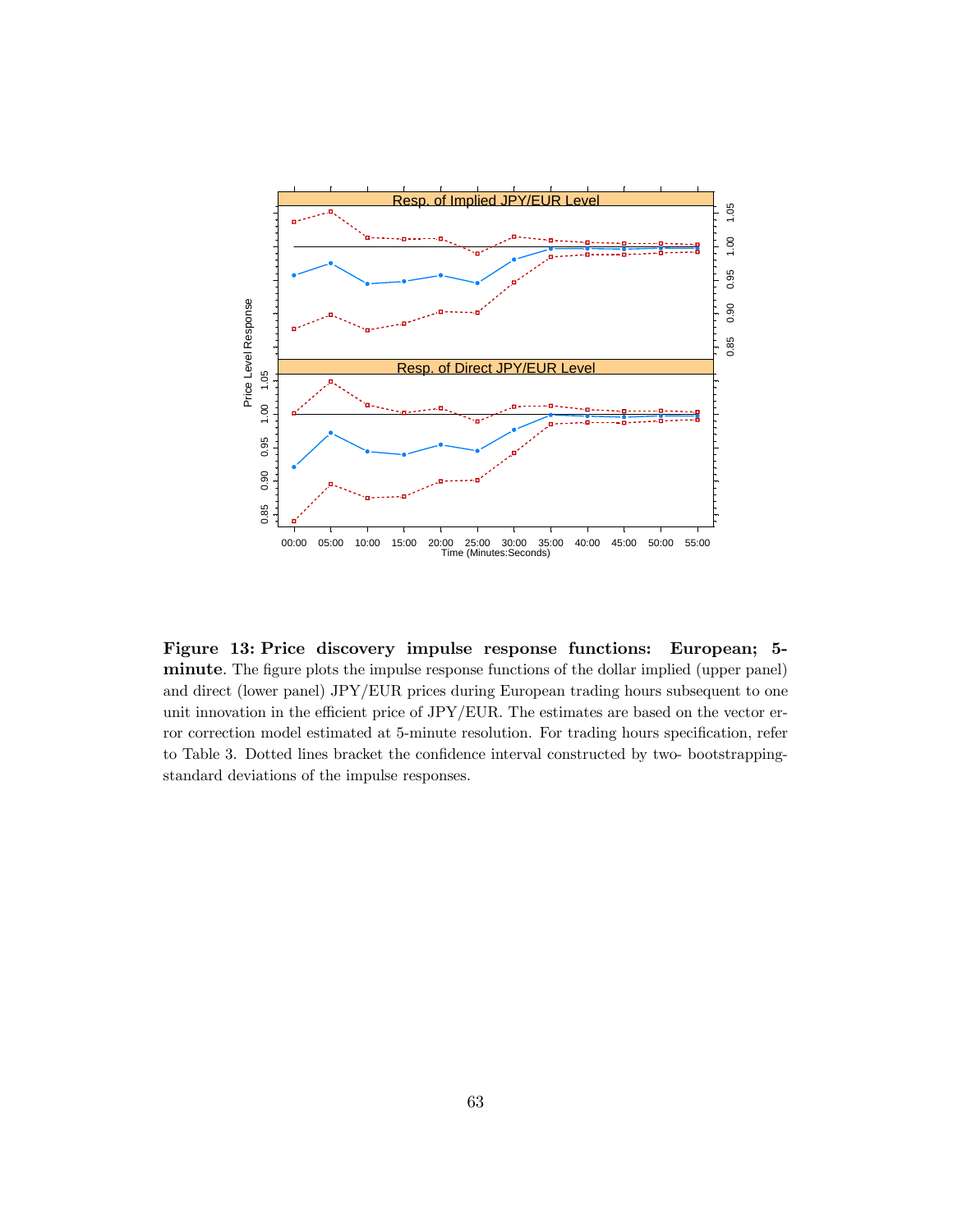

Figure 14: Price discovery impulse response functions: American; 5 minute. The figure plots the impulse response functions of the dollar implied (upper panel) and direct (lower panel) JPY/EUR prices during American trading hours subsequent to one unit innovation in the efficient price of JPY/EUR. The estimates are based on the vector error correction model estimated at 5-minute resolution. For trading hours specification, refer to Table 3. Dotted lines bracket the confidence interval constructed by two- bootstrappingstandard deviations of the impulse responses.